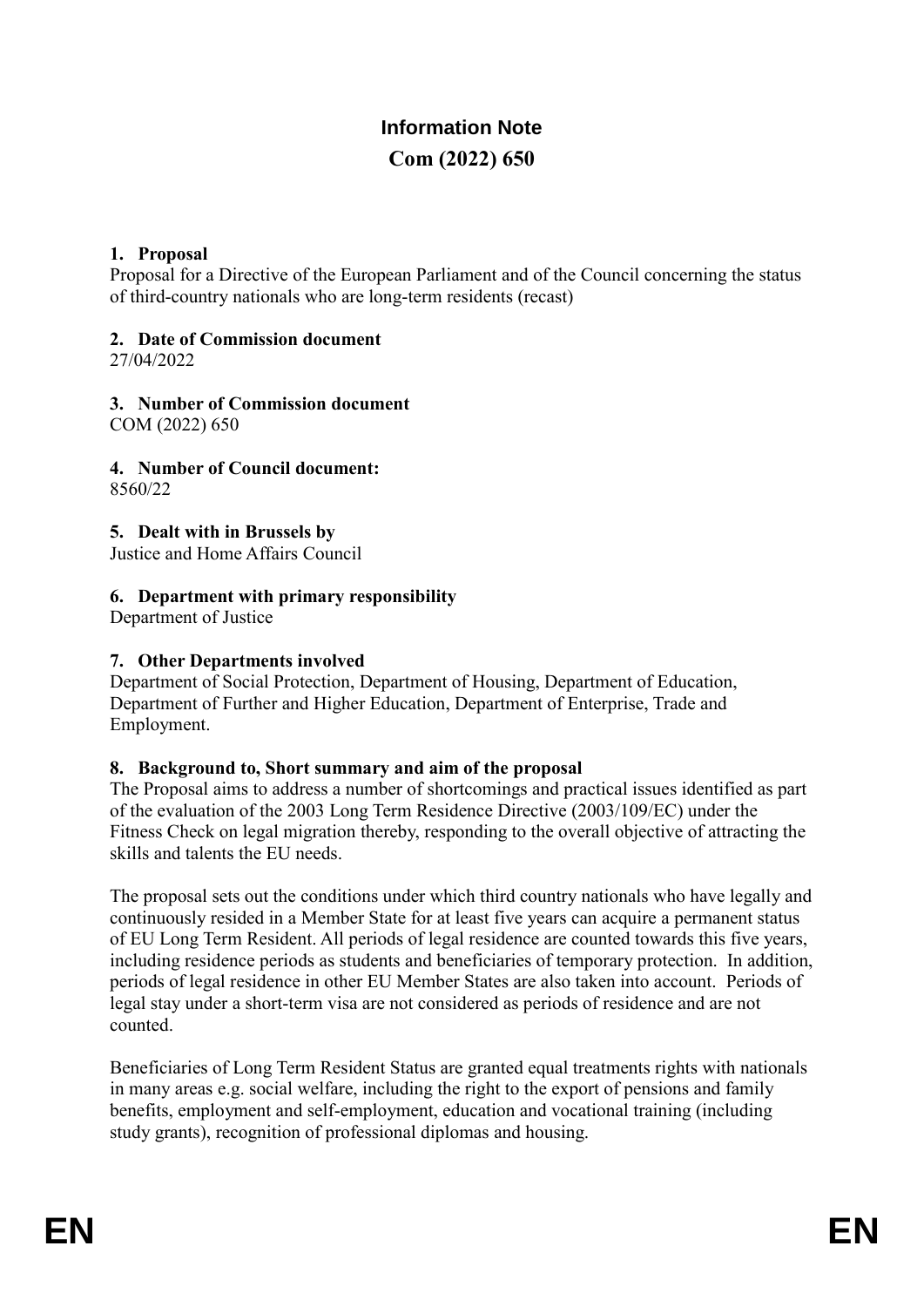The proposal also strengthens the rights of long-term residents and their family members to move and work or study in other Member States. Long term residents who move to another Member State are entitled to equal treatment as nationals in the second Member State in the same areas outlined above.

### **9. Legal basis of the proposal**

Article 79(2) Treaty on the Functioning of the European Union

**10. Voting Method** QMV

**11. Role of the EP** Co-decision

**12. Category of proposal**

Recast

## **13. Implications for Ireland & Ireland's Initial View'**

Ireland is not automatically bound by the measure, which falls under Title V of the Treaty on the Functioning of the European Union. Any decision to opt-in to the proposal would be subject to the approval of both Houses of the Oireachtas.

The measure impacts a number of Departments in terms of the rights granted to those granted Long Term Resident Status. These Departments will need to be consulted to establish the implications for Ireland of taking part in this measure.

There may also be implications for the Common Travel Area with the UK. Ireland did not opt-in the 2003 Long Term Resident Directive due to concerns that it would impact the CTA as the UK were not taking part in the Directive.

## **14. Impact on the public**

May have some impact on the public in terms of increased demand for housing, education and other State services.

#### **15. Have any consultations with Stakeholders taken place or are there any plans to do so?**

A wide consultation, including a public consultation, was conducted in the context of the Fitness Check on legal migration. Another online public consultation on the future of legal migration was conducted via the European Commission's "Have your say" portal from September to December 2020.

Targeted consultations, asking more technical questions on the revision of the Directive, took place in the first half of 2021. Some of these consultations were carried out by the Commission and some in the context of a study commissioned to an external contractor.

The consultation process showed, in general, that migrants already residing in, or considering moveing to, the EU are negatively affected by the shortcomings of the current Directive.

## **16. Are there any subsidiarity issues for Ireland?**

There are no subsidiarity issues for Ireland.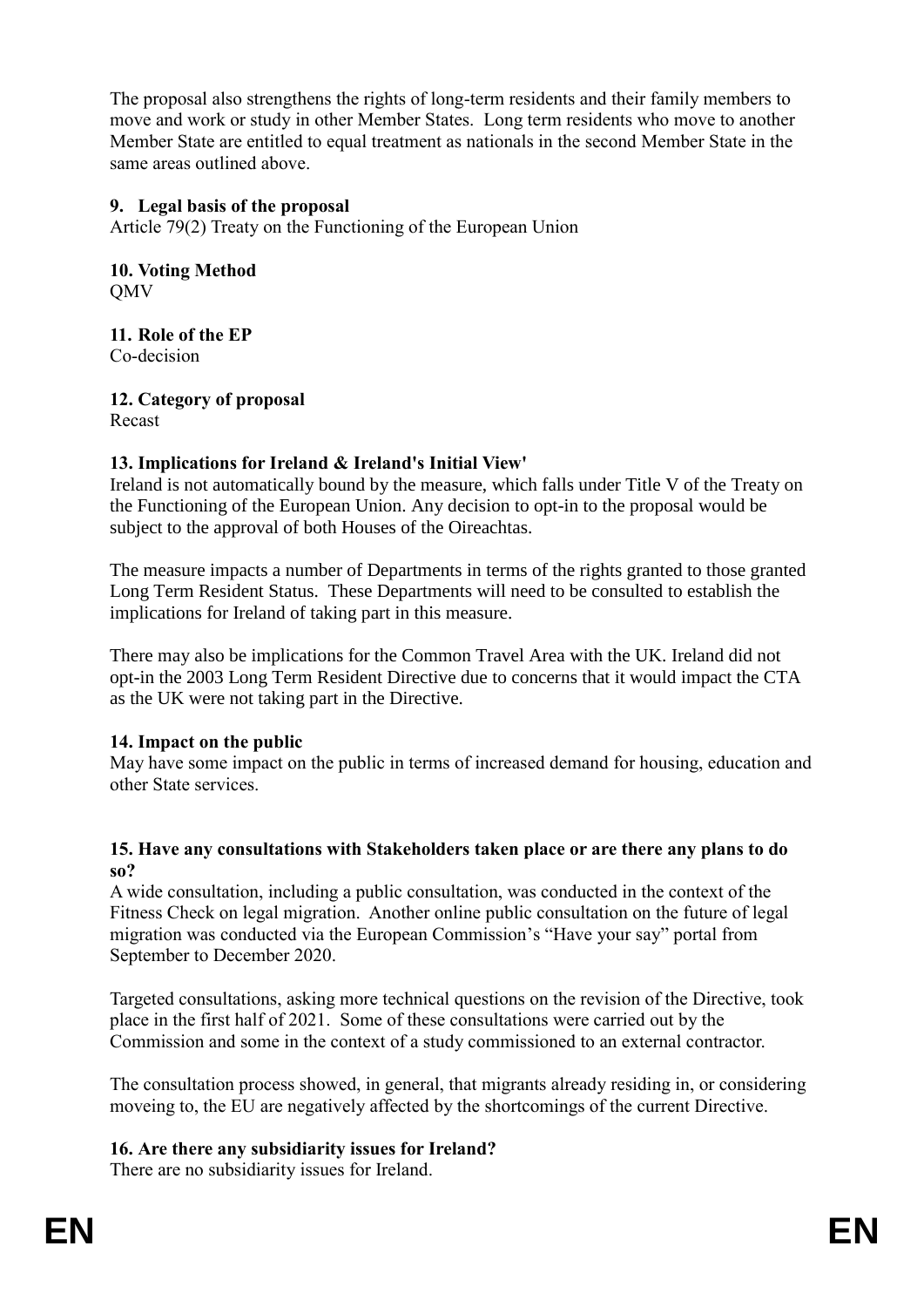## **17. Anticipated negotiating period**

Not Known

### **18. Proposed implementation date**

Not known

#### **19. Consequences for national legislation**

There is currently no national legislation relating to long term residents.

### **20. Method of Transposition into Irish law**

*If Ireland was to opt-in to this Directive lagal advice would need to be sought as to the most appropriate way to transpose the measure into national law.* 

**21. Anticipated Transposition date**

N/A

### **22. Consequences for the EU budget in Euros annually**

There are no implications for the EU budget.

#### **23. Contact name, telephone number and e-mail address of official in Department with primary responsibility**

Siobhan Barron Civil Justice Policy/Migration Department of Justice and Equality Bishops Square Redmonds Hill Dublin 2 **Email:Barrons@justice.ie**

**Date** 6 May 2022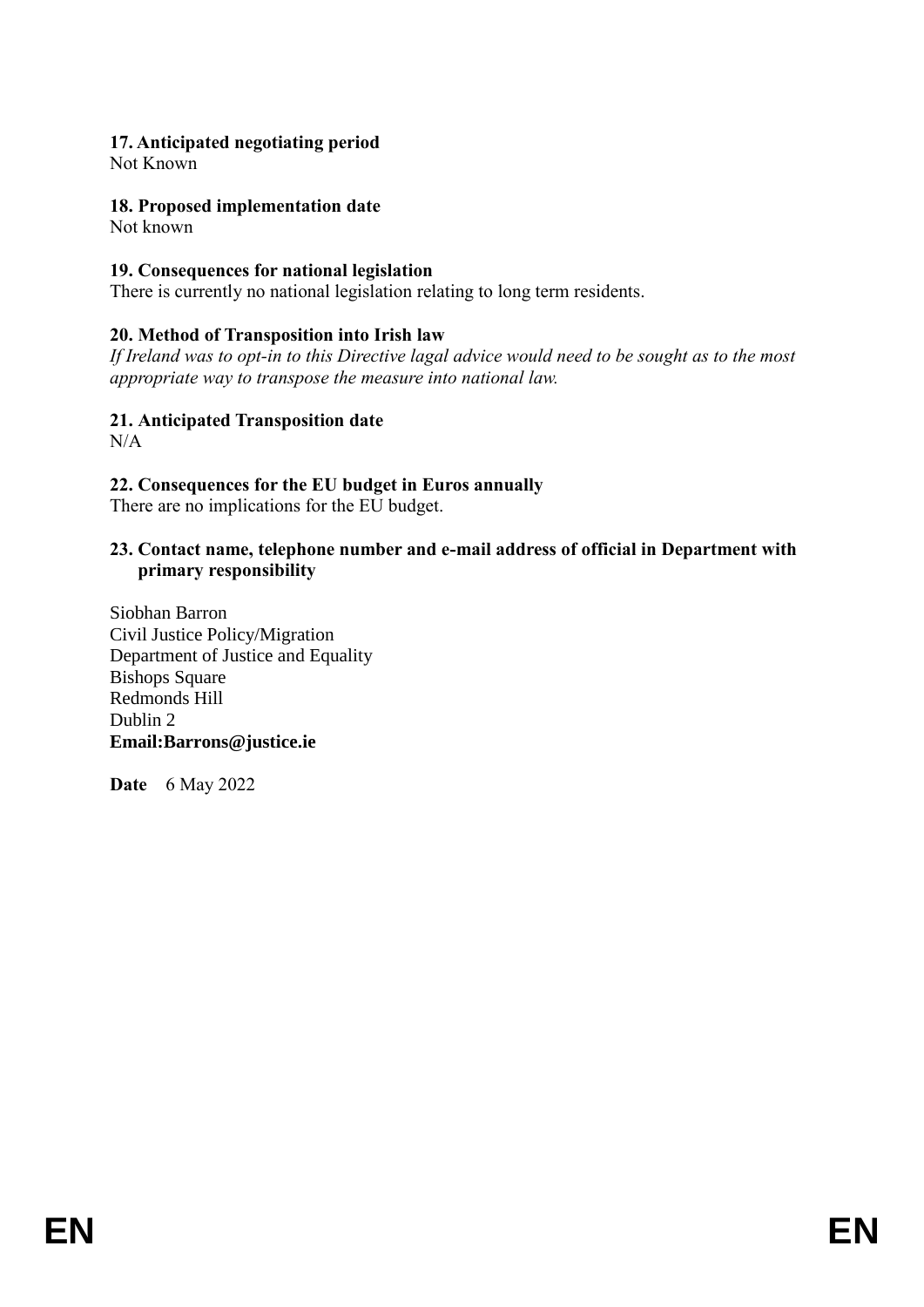

EUROPEAN **COMMISSION** 

> Brussels, 27.4.2022 COM(2022) 650 final

2022/0134 (COD)

Proposal for a

## **DIRECTIVE OF THE EUROPEAN PARLIAMENT AND OF THE COUNCIL**

**concerning the status of third-country nationals who are long-term residents (recast)**

{SEC(2022) 200 final} - {SWD(2022) 650 final} - {SWD(2022) 651 final}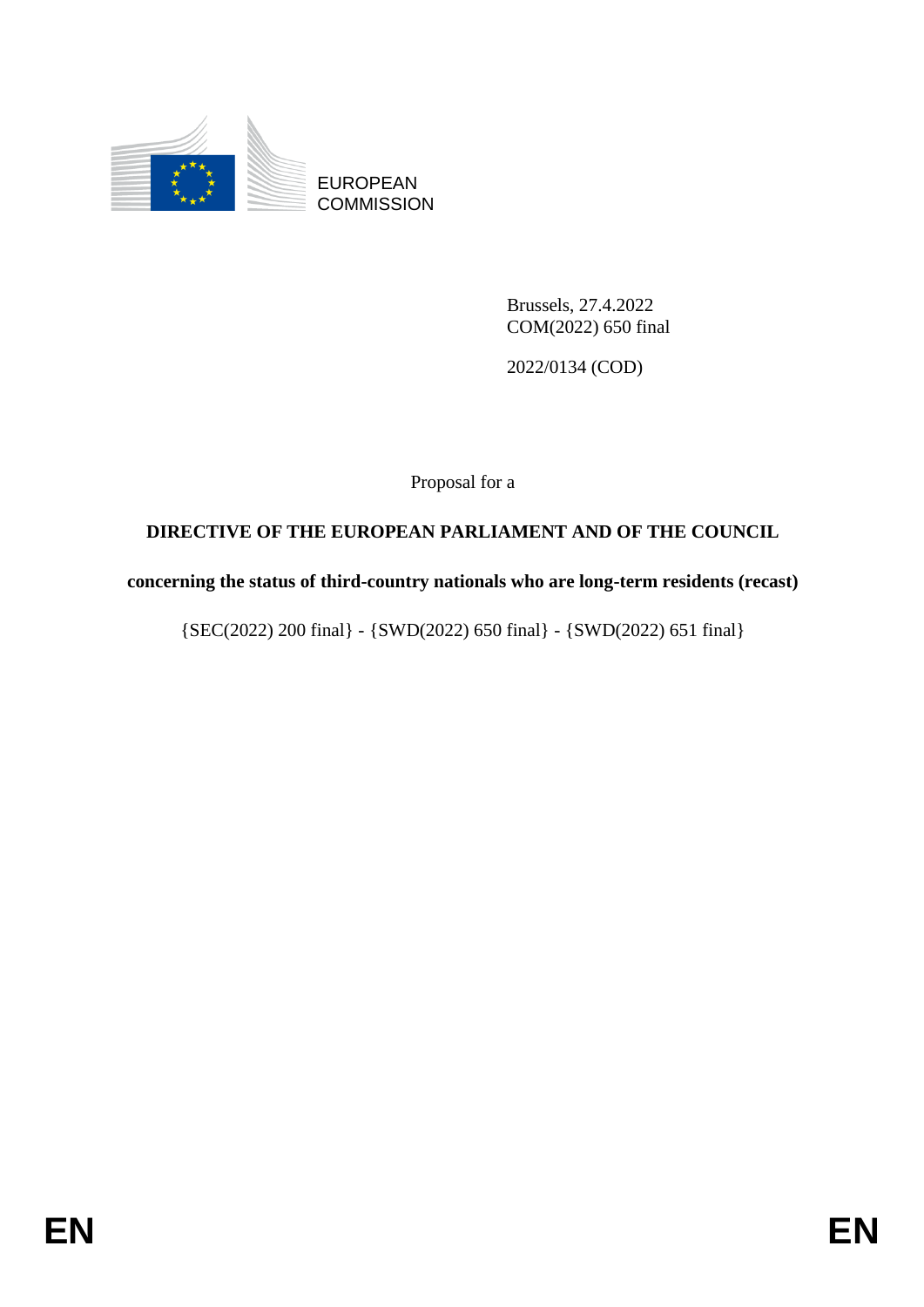## **EXPLANATORY MEMORANDUM**

#### **1. CONTEXT OF THE PROPOSAL**

#### **• Reasons for and objectives of the proposal**

This proposal is part of a package of measures proposed as a follow-up to the Commission's Communication on a New Pact on Migration and Asylum<sup>1</sup>, adopted on 23 September 2020, which underlined the need to address the main shortcomings of the EU policy on legal migration, responding to the overall objective of attracting the skills and talent the EU needs. As one of the measures of this 'Skills and talent' package, the Pact announced a recast of Directive 2003/109/EC on long-term residents, with the objective to create a true EU long-term resident status, in particular by strengthening the right of long-term residents to move and work in other Member States. The package also includes the recast of the Single Permit Directive  $2011/98/EU<sup>2</sup>$  and an accompanying Communication setting out a new approach towards an ambitious and sustainable EU legal migration policy, attracting talent to our labour markets and creating safe channels to reach Europe<sup>3</sup>.

The vast majority of migrants arrive and reside in Europe legally. The overall number of third-country nationals legally residing in the EU is 23 million, representing 5.1 % of the EU population<sup>4</sup>. Out of this, over 10 million<sup>5</sup> third-country nationals hold a long-term or permanent residence permit. This is the target group that Directive 2003/109/EC concerning the status of third-country nationals who are long-term residents<sup>6</sup> – hereafter 'the Directive' – is meant to cover.

The Directive sets out the conditions under which third-country nationals who have legally and continuously resided in a Member State for at least five years can acquire 'EU long-term resident status' ('EU LTR status'). The advantages of this status are numerous: it is permanent, it grants equal treatment rights in many areas (including full access to employed and self-employed activities), and it ensures reinforced protection against expulsion. While these advantages may also be granted by permanent resident statuses regulated under national law (the Directive allows these parallel national schemes), the EU LTR status additionally grants the possibility to move and reside in other Member States, on the basis of three comprehensive grounds: exercise of an economic activity (work or self-employment); studies and vocational training; other purposes. This right to intra-EU mobility is not, however, an automatic right, but is subject to a number of conditions.

The evaluation of the Directive under the Fitness Check on legal migration<sup>7</sup>, which was completed in 2019, and its implementation reports<sup>8</sup> identified a number of shortcomings with regard to the achievement of the objectives, as well as practical issues arising from the application of the Directive by the Member States.

1

 $^{1}$  [COM/2020/609 final](https://eur-lex.europa.eu/legal-content/EN/TXT/?qid=1601287338054&uri=COM%3A2020%3A609%3AFIN)

<sup>&</sup>lt;sup>2</sup> COM/2022/655.

 $\frac{3}{4}$  COM/2022/657.

[https://ec.europa.eu/eurostat/statistics](https://ec.europa.eu/eurostat/statistics-explained/index.php?title=Migration_and_migrant_population_statistics#Migrant_population:_23_million_non-EU_citizens_living_in_the_EU_on_1_January_2020)[explained/index.php?title=Migration\\_and\\_migrant\\_population\\_statistics#Migrant\\_population:\\_23\\_million\\_n](https://ec.europa.eu/eurostat/statistics-explained/index.php?title=Migration_and_migrant_population_statistics#Migrant_population:_23_million_non-EU_citizens_living_in_the_EU_on_1_January_2020) [on-EU\\_citizens\\_living\\_in\\_the\\_EU\\_on\\_1\\_January\\_2020](https://ec.europa.eu/eurostat/statistics-explained/index.php?title=Migration_and_migrant_population_statistics#Migrant_population:_23_million_non-EU_citizens_living_in_the_EU_on_1_January_2020)

 $\frac{\text{http://appsso.eurostat.ec.europa.eu/nui/show.do?dataset=}\text{migr~reslong⟨=en}}{\text{Convoli Diractive~2003/100/EC of 25 Neumann~2003}}$ 

<sup>6</sup> Council Directive 2003/109/EC of 25 November 2003 concerning the status of third-country nationals who are long-term residents (OJ L 16, 23.1.2004, p. 44).

<sup>7</sup> [https://ec.europa.eu/home-affairs/what-we-do/policies/legal-migration/fitness-check\\_en#:~:text=](https://ec.europa.eu/home-affairs/what-we-do/policies/legal-migration/fitness-check_en#:~:text)<br>8 COM(2011)595 Einst implementation Beneatt and COM(2010)161. Seeond implementation gape

<sup>8</sup> [COM\(2011\)585,](https://eur-lex.europa.eu/legal-content/EN/TXT/?uri=CELEX%3A52011DC0585) First implementation Report; and [COM\(2019\)161,](https://eur-lex.europa.eu/legal-content/EN/TXT/?uri=CELEX:52019DC0161) Second implementation report.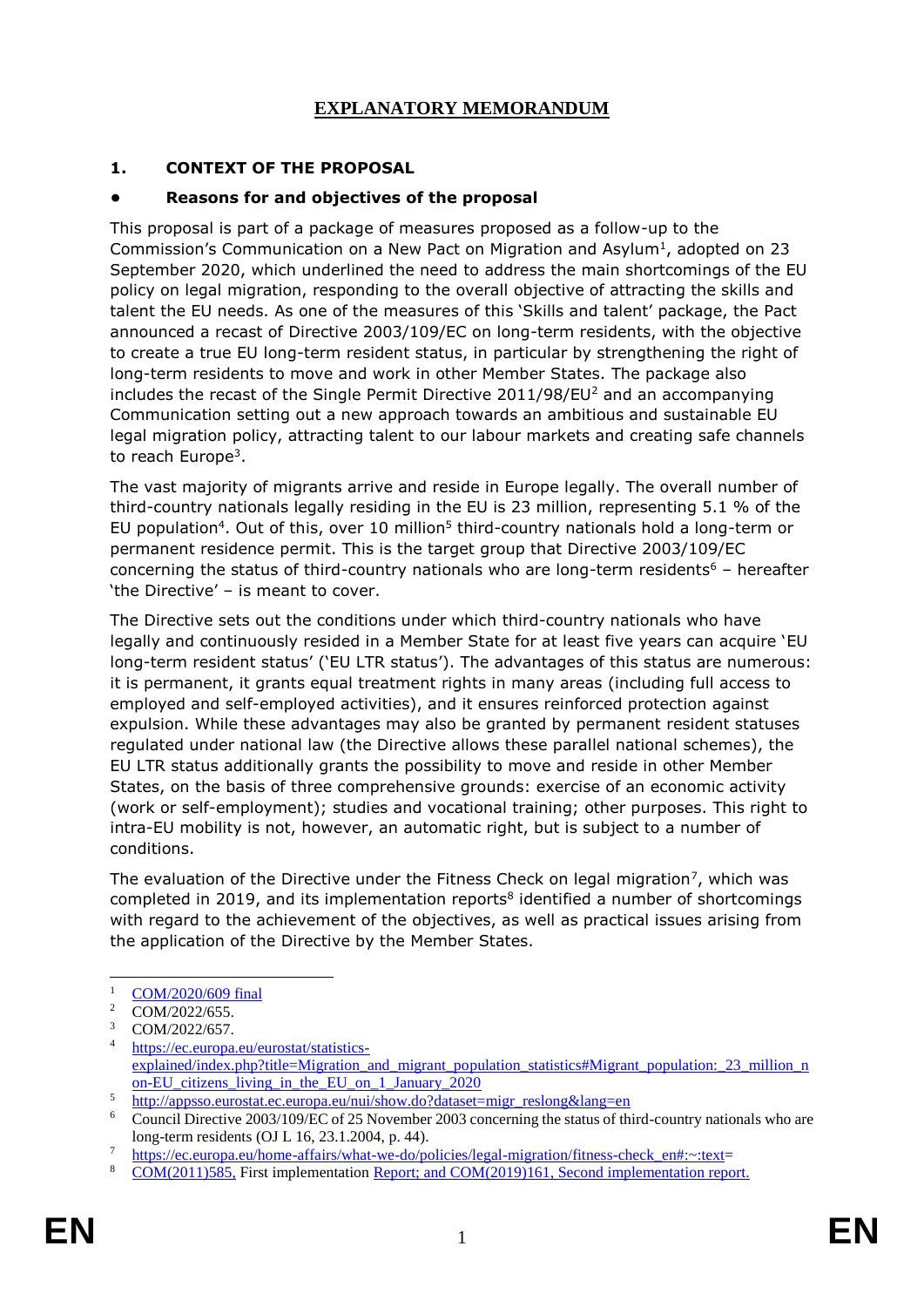This proposal aims to create a more effective, coherent and fair system to acquire EU long-term resident status. This system should be a key tool to promote the integration of third-country nationals who settled legally and on a long-term basis in the EU.

The proposal aims at making it easier to acquire EU long-term resident status, in particular: by allowing third-country nationals to cumulate residence periods in different Member States in order to fulfil the requirement concerning the duration of residence; and by clarifying that all periods of legal residence should be fully counted, including residence periods as students, beneficiaries of temporary protection, or residence periods initially based on temporary grounds. Periods of legal stay under a short-term visa are not considered as periods of residence, and should not be counted.

The proposal also aims to strengthen the rights of long-term residents and their family members. This includes the right to move and work in other Member States, which should be closely aligned to the right that EU citizens enjoy. Allowing third-country nationals who are already EU long-term residents in one Member State to change jobs and move to another Member State for work can help improve labour market effectiveness across the EU, addressing skills shortages and offsetting regional imbalances. It can also improve the EU's overall attractiveness to foreign talent.

The proposal additionally puts in place a mechanism to ensure a level playing field between the EU long-term residence permit and national permanent residence permits in terms of procedures, equal treatment rights, and access to information, so that nationals from non-EU countries have a real choice between the two permits. It also facilitates circular migration by making it easier for long-term residents to return to their country of origin without losing their rights, benefiting both the countries of origin and the countries of residence.

The European Parliament, in its Resolution of 21 May 2021 on new avenues for legal labour migration<sup>9</sup>, welcomed the Commission's planned revision of the Directive, stating that this 'presents an opportunity to enhance mobility and simplify and harmonise procedures'. In its Resolution of 25 November 2021 with recommendations to the Commission on legal migration policy and law<sup>10</sup>, the European Parliament requested the Commission to amend the Directive to grant EU long-term residents an effective right to intra-EU mobility and to reduce the number of years of residence required to acquire EU long-term resident status from five to three years.

Since the entry into force of the Directive in 2003, the Commission has received a significant number of complaints (in particular from applicants or holders of the EU LTR status), some of them followed up by infringement proceedings, and numerous issues were also subject to judgements of the Court of Justice of the European Union (hereinafter: CJEU). This recast also aims to address the main shortcomings that emerged from infringement proceedings and to codify the case law of the CJEU.

## **• Consistency with existing provisions in the policy area**

This proposal is consistent with the Commission's New Pact on Migration and Asylum $^{11}$ , adopted on 23 September 2020, which underlined the need to address the main shortcomings of the EU policy on legal migration, responding to the overall objective of attracting the skills and talent the EU needs.

This proposal is complementary to other EU instruments adopted in the area of legal

<sup>1</sup> <sup>9</sup> European Parliament resolution of 20 May 2021 on new avenues for legal labour migration [\(2020/2010\(INI\)\)](https://www.europarl.europa.eu/doceo/document/TA-9-2021-0260_EN.html)

<sup>&</sup>lt;sup>10</sup> European Parliament resolution of 25 November 2021 with recommendations to the Commission on legal migration policy and law [\(2020/2255\(INL\).](https://oeil.secure.europarl.europa.eu/oeil/popups/ficheprocedure.do?lang=en&reference=2020/2255(INL))

<sup>11</sup> [COM/2020/609 final](https://eur-lex.europa.eu/legal-content/EN/TXT/?qid=1601287338054&uri=COM%3A2020%3A609%3AFIN)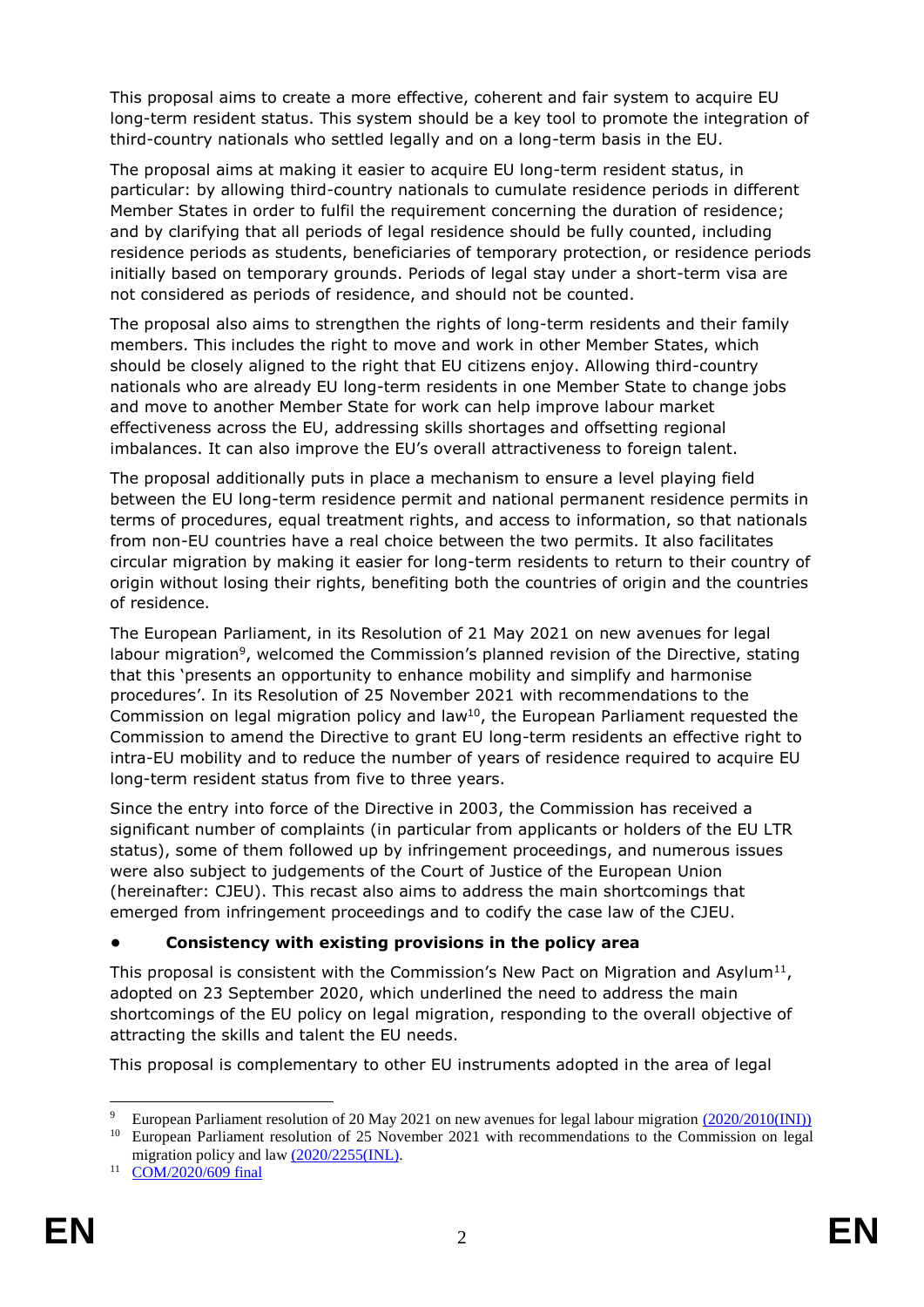migration and asylum, and in particular those Directives that regulate residence statuses that can lead to long-term residence: the EU Blue Card Directive 2009/50/EC on highlyqualified workers<sup>12</sup>, the Single Permit Directive 2011/98/EU<sup>13</sup>, Directive (EU) 2016/801 on Students and Researchers<sup>14</sup>, Directive 2003/86/EC on Family reunification<sup>15</sup> (hereinafter: legal migration Directives), the Return Directive 2008/115/EC<sup>16</sup> and Directive 2011/95/EU on standards for the qualification of third-country nationals or stateless persons as beneficiaries of international protection $^{17}$ .

This proposal is consistent with the Action Plan on Integration and Inclusion 2021-2027<sup>18</sup> providing a common policy framework to help Member States as they further develop and strengthen their national integration policies for third-country nationals, including EU long-term residents.

### **• Consistency with other Union policies**

This proposal is consistent with and supportive of the objectives of the Commission's Communication of 27 May 2020 entitled 'Europe's moment: Repair and Prepare for the Next Generation<sup>'19</sup>, which sets the Union's path to recovery towards a greener, digital and more resilient economy and society, where the need to improve and adapt skills, knowledge and competences becomes all the more important. Measures to improve the integration and the intra-EU mobility of third-country nationals who are long-term residents have to be seen in that broader context.

It is also in line with the European Skills Agenda<sup>20</sup>, which called for a more strategic approach to legal migration, oriented towards better attracting and keeping talent, and specifically to the need of better matching, clear procedures and the recognition of thirdcountry nationals' competences on the EU labour market.

## **2. LEGAL BASIS, SUBSIDIARITY AND PROPORTIONALITY**

## **• Legal basis**

<sup>-</sup><sup>12</sup> Council Directive 2009/50/EC of 25 May 2009 on the conditions of entry and residence of third-country nationals for the purposes of highly qualified employment (OJ L 155, 18.6.2009, p. 17), revised by Directive (EU) 2021/1883 of 20 October 2021 on the conditions of entry and residence of third-country nationals for the purpose of highly qualified employment, and repealing Council Directive 2009/50/EC (OJ L 382, 28.10.2021, p. 1–38).

<sup>&</sup>lt;sup>13</sup> Directive 2011/98/EU of the European Parliament and of the Council of 13 December 2011 on a single application procedure for a single permit for third-country nationals to reside and work in the territory of a Member State and on a common set of rights for third-country workers legally residing in a Member State (OJ L 343, 23.12.2011, p. 1–9). The recast of the Single Permit Directive is also part of the Skills and Talent package.

<sup>&</sup>lt;sup>14</sup> Directive (EU) 2016/801 of the European Parliament and of the Council of 11 May 2016 on the conditions of entry and residence of third-country nationals for the purposes of research, studies, training, voluntary service, pupil exchange schemes or educational projects and au pairing (OJ L 132, 21.5.2016, p. 21).

<sup>&</sup>lt;sup>15</sup> Council Directive 2003/86/EC of 22 September 2003 on the right to family reunification (OJ L 251, 3.10.2003, p. 12).

<sup>&</sup>lt;sup>16</sup> Directive 2008/115/EC of the European Parliament and of the Council of 16 December 2008 on common standards and procedures in Member States for returning illegally staying third-country nationals (OJ L 348, 24.12.2008, p. 98).

<sup>&</sup>lt;sup>17</sup> Directive  $2011/95/EU$  of the European Parliament and of the Council of 13 December 2011 on standards for the qualification of third-country nationals or stateless persons as beneficiaries of international protection, for a uniform status for refugees or for persons eligible for subsidiary protection, and for the content of the protection granted (OJ L 337, 20.12.2011, p. 9).

<sup>&</sup>lt;sup>18</sup> COM(2020) 758 final.

<sup>19</sup> COM(2020) 456 final.

<sup>20</sup> COM(2020) 274 final.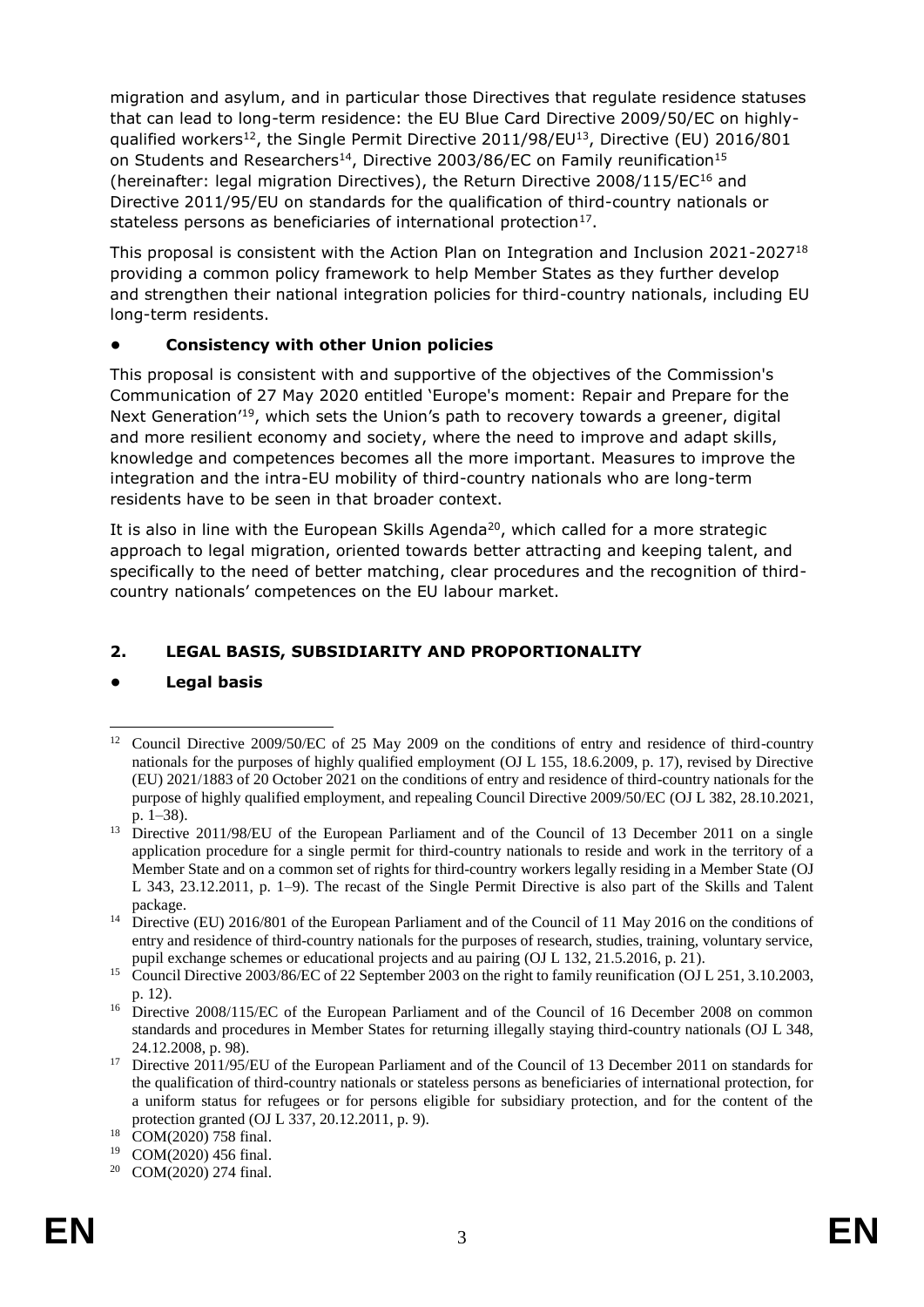The legal basis of the proposal is Article 79(2) TFEU, which empowers the European Parliament and the Council to act in accordance with the ordinary legislative procedure and to adopt measures on: (a) the conditions of entry and residence, and standards on the issue by Member States of long-term visas and residence permits; and (b) the definition of the rights of third-country nationals residing legally in a Member State, including the conditions governing freedom of movement and of residence in other Member States.

## **• Subsidiarity (for non-exclusive competence)**

The principle of subsidiarity applies since this is an area of shared competence<sup>21</sup>. The need for a common EU framework on legal migration is linked to the abolition of internal border controls within the EU and the creation of the Schengen area. In this context, the migration policies and decisions of one Member State affect other Member States, so it is deemed necessary to have a set of common EU rules in relation to the conditions and procedures for the entry and residence of third-country nationals in the Member States, and to define their rights following admission $^{22}$ .

The Fitness Check showed that the legal migration Directives, including the long-term residents Directive, have had a number of positive effects that would not have been realised by Member States acting alone, such as a degree of harmonisation of conditions, procedures and rights, helping to create a level playing field across Member States; simplified administrative procedures; improved legal certainty and predictability for thirdcountry nationals, employers, and administrations; improved recognition of the rights of third-country nationals (namely the right to be treated on an equal basis with nationals in a number of important areas, such as working conditions, access to education and social security benefits, and procedural rights); improved intra-EU mobility.

The recast of the long-term residents Directive aims at further harmonisation and simplification. In particular, improved rights would benefit third-country nationals and facilitated access to EU long-term resident status would ensure a secure and stable residence status for third-country nationals who would not otherwise satisfy the conditions for acquiring citizenship status. Furthermore, efficient rules on intra-EU mobility can only be established at EU level, since no national migration policy has ever provided facilitations for applications from third-country nationals residing in another Member State. Furthermore, the Member States' prerogative to determine volumes of admission of third-country nationals coming from third countries to their territory in order to seek work relates only to third-country nationals coming from outside the EU, and does not apply to their intra-EU mobility. Therefore, EU rules have an important influence on the efficient mobility of third-country nationals across the Member States.

## **• Proportionality**

The changes to the long-term residents Directive introduced by this proposal are limited and targeted, aimed at effectively addressing the key shortcomings identified in the implementation and evaluation of the Directive. According to the Impact

Assessment, the proposed changes are limited to those aspects that Member States cannot achieve satisfactorily on their own, and the administrative burden on stakeholders would not be disproportionate vis-à-vis the objectives to be achieved, also because those measures would only update or complement the already existing procedures. In particular, the required adaptations to administrative procedures by

<sup>1</sup> <sup>21</sup> However, any measure proposed in the area of legal migration "shall not affect the right of Member States to determine volumes of admission of third-country nationals coming from third countries to their territory in order to seek work, whether employed or self-employed" (Article 79(5) TFEU).

<sup>22</sup> See Fitness check, page 3.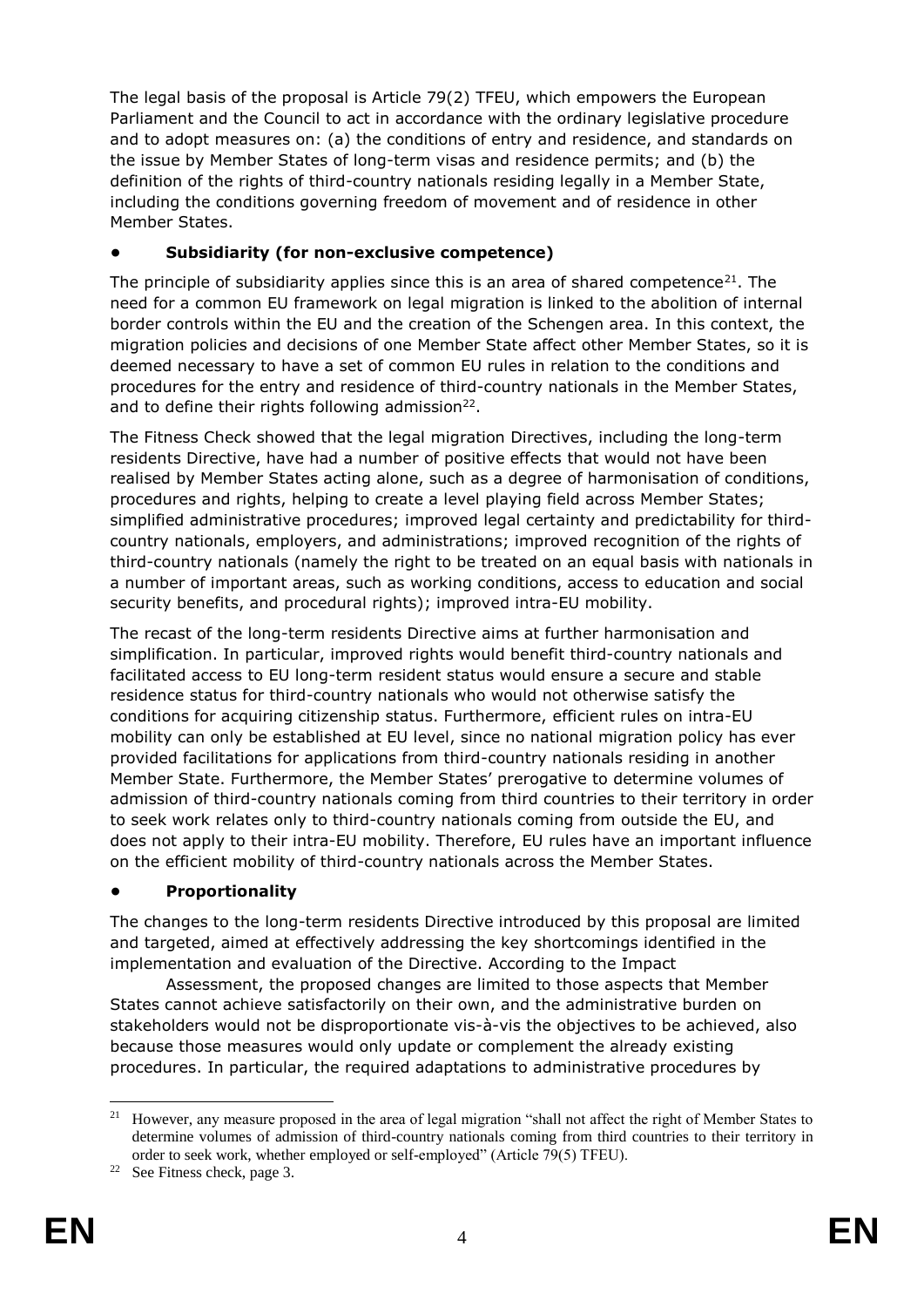Member States are considered proportionate in view of the expected improvements in the situation of third-country nationals, increased opportunities for employers, and simplifications for national administrations.

In the light of the above, the proposal does not go beyond what is necessary in order to achieve the stated objectives.

## **• Choice of the instrument**

This proposal is intended to provide for targeted changes to the Directive, which are intended to address the gaps, inconsistencies and shortcomings identified from the implementation and evaluation of the Directive. Since this proposal is to recast the Longterm residents Directive, the same legal instrument is the most appropriate.

#### **3. RESULTS OF EX-POST EVALUATIONS, STAKEHOLDER CONSULTATIONS AND IMPACT ASSESSMENTS**

## **• Ex-post evaluations/fitness checks of existing legislation**

The first implementation report in 2011 assessed the conformity of national legislations with the provisions of the Directive and revealed a general lack of information among third-country nationals about the EU long-term resident status and the rights attached to it, as well as many shortcomings in the transposition of the Directive. The second implementation report in 2019 pointed out that the situation had improved, but that some outstanding issues continue to undermine the full achievement of the Directive's main objectives.

The 2019 Fitness Check on Legal Migration presents an in-depth evaluation of the overall EU legal migration framework, to assess whether it is still fit for purpose. With particular regard to the long-term residents Directive, the Fitness Check showed that there are a number of inconsistencies with other EU Directives on legal migration adopted later, in particular with regard to the rights granted to long-term residents and their family members, including on intra-EU mobility. It also found a lack of coordination and coherence between the EU long-term resident status and the parallel national permanent residence schemes, and the more frequent use of the national schemes compared to the EU scheme.

Building on the implementation reports and the Fitness Check, the problems identified in the proposal have been clustered into six main areas: i) the EU LTR status is under-used; ii) the conditions to acquire the EU LTR status are too difficult to meet; iii) long-term residents face numerous barriers to exercise intra-mobility rights; iv) there is a lack of clarity and consistency in the rights of the long-term residents and their family members; v) circular migration opportunities for long-term residents are limited; vi) there is a risk of abusive acquisition of the EU LTR status on the basis of investor residence schemes pursuant to which the issuing of residence permits is not subject to the requirement of continuous physical presence in the Member State or is merely subject to the requirement of the investor's presence in the Member State for a limited time.

## **• Stakeholder consultations**

A wide consultation, including a public consultation, was conducted in the context of the Fitness Check on legal migration<sup>23</sup>. Between 23 September and 30 December 2020, another online public consultation on the future of legal migration was conducted via the Commission's 'Have your say' portal<sup>24</sup>. Targeted consultations, asking more technical

<sup>23</sup> [https://ec.europa.eu/home-affairs/system/files/2019-03/201903\\_legal-migration-check-annex-3aii](https://ec.europa.eu/home-affairs/system/files/2019-03/201903_legal-migration-check-annex-3aii-icf_201806.pdf)[icf\\_201806.pdf](https://ec.europa.eu/home-affairs/system/files/2019-03/201903_legal-migration-check-annex-3aii-icf_201806.pdf)

<sup>&</sup>lt;sup>24</sup> [https://ec.europa.eu/home-affairs/content/public-consultation-future-eu-legal-migration\\_en](https://ec.europa.eu/home-affairs/content/public-consultation-future-eu-legal-migration_en)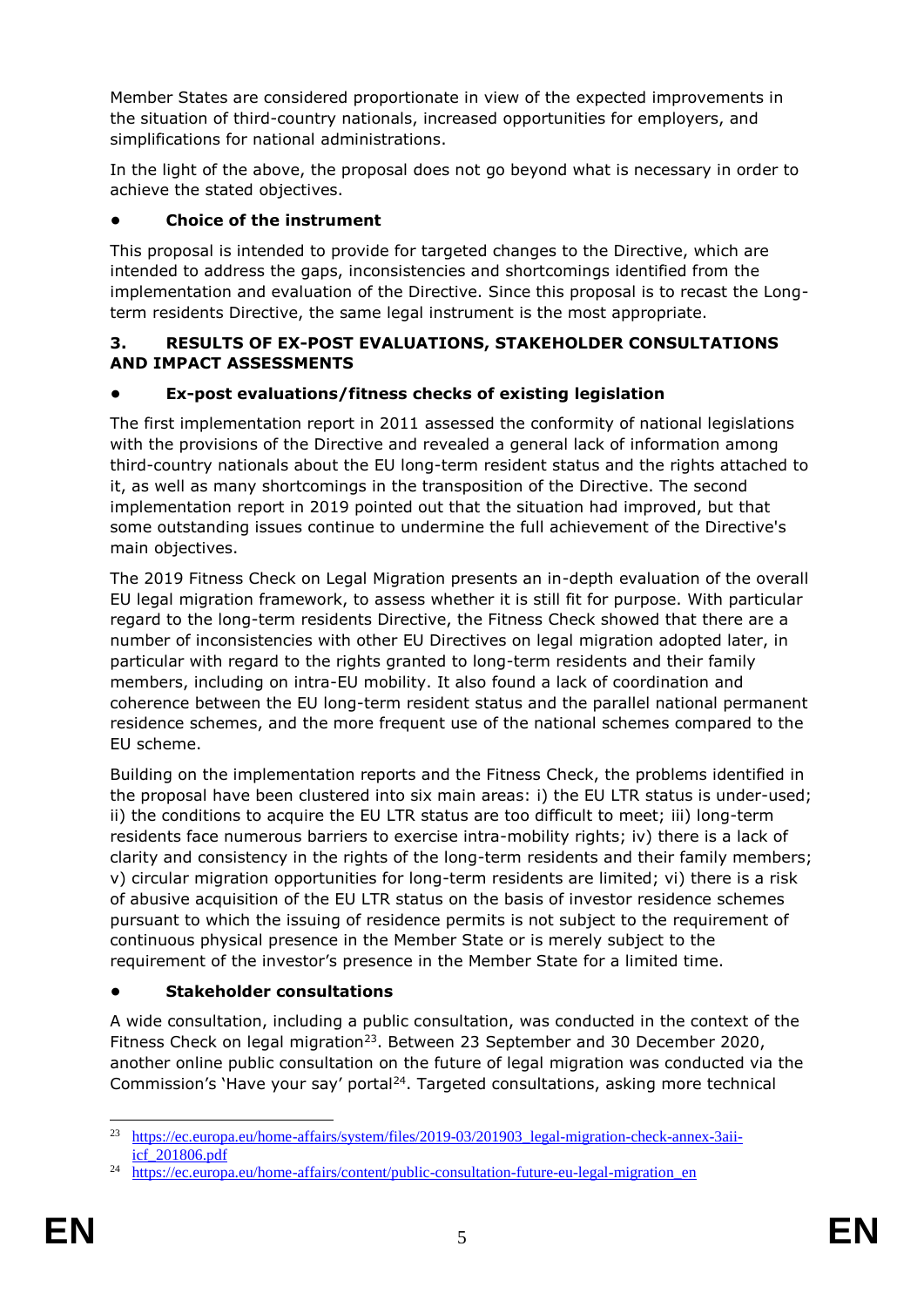questions on the revision of the Directive, took place in the first half of 2021. Some of these consultations were carried out by the Commission independently and some in the context of a study commissioned to an external contractor. Ad hoc queries were also launched in the framework of this impact assessment to the members of the European Migration Network.

Replies to the two above-mentioned public consultations came from EU citizens, organisations and third-country nationals (residing inside or outside the EU), business associations and organisations, non-governmental organisations, academic/research institutions, trade unions, ministries, and public service entities. Targeted consultations included competent authorities in the Member States, business associations and organisations, non-governmental organisations, academia, legal practitioners, think tanks and public service entities.

The consultation process showed, in general, that migrants already residing in, or considering moving to, the EU are negatively affected by the shortcomings of the current Directive, which results in administrative burden, lengthy waiting times, uncertainty and confusion as to applicable rules and outcomes. This may discourage migrants from applying for EU LTR status. Limits on the set of rights linked to EU LTR status, especially as regards family reunification and intra-EU mobility, may hamper the EU's attractiveness in the eyes of third-country nationals and limit their integration in the host societies. It also impacts countries of origin indirectly, as insufficient integration of their nationals in the host countries may lead to lower levels of remittance transfers.

All the main problems identified in the consultations have been taken into account and addressed in the proposal.

## **• Collection and use of expertise**

The impact assessment on the revision of the Directive was supported by a study of an external contractor<sup>25</sup>. Furthermore, a number of expert groups were consulted on the revision of the Directive: the Expert Group on the Views of Migrants in the field of Migration, Asylum and Integration on 2 March 2021, the European Network of Public Employment Services on 10 March 2021, the Commission Informal Expert Group on Economic Migration on 14 April 2021, and the EU Legal Migration Practitioners' Network on 29 April 2021. The European Migration Network was also consulted with an ad-hoc query<sup>26</sup>.

## **• Impact assessments**

The impact assessment carried out for the preparation of the proposal evaluated four policy options, presenting a range of increasingly ambitious policy measures:

**Option 1: actions to improve the effectiveness of the Directive**. This policy option involved non-legislative actions aimed at enhancing the implementation of the Directive and the promotion of the EU LTR status, without any legislative change.

**Option 2: targeted revision of the Directive**. This policy option included a number of targeted amendments to the Directive, aimed at creating a more efficient, coherent and fair system to acquire the EU LTR status, in particular by ensuring a level playing field with the parallel national statuses; and improving the rights of long-term residents and their family members, including an improved right to intra-EU mobility.

<sup>1</sup> <sup>25</sup> ICF, Study in support of the Impact assessments on the revision of Directive 2003/109/EC and Directive 2011/98/EU.

<sup>&</sup>lt;sup>26</sup> EMN (2021) Ad Hoc Query 2021.36 to support an impact assessment study on the revision of the Single Permit Directive.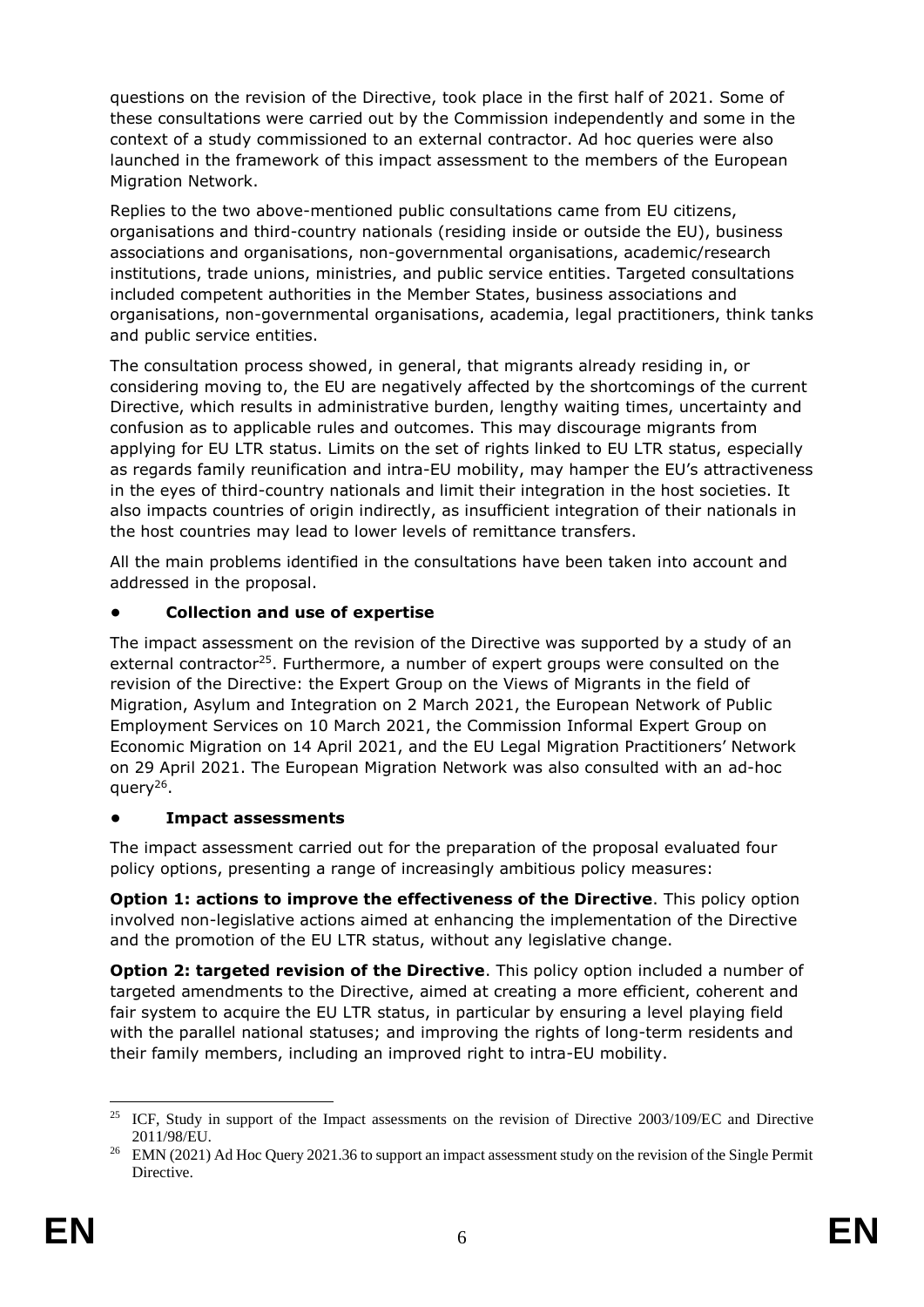**Option 3: wider legislative revision of the Directive**. This policy option included the targeted amendments of option 2, while also providing facilitations with regard to the conditions to acquire the EU LTR status. In particular, with this option Member States would be allowed to reduce the required residence period to apply for the EU LTR status from five to three years (without placing Union citizens - and their family members - who are beneficiaries of free movement rights in accordance with EU law in a less favourable situation than third-country nationals), and to cumulate residence periods in different Member States. Also, the conditions related to the economic resources and integration would be clarified.

**Option 4: major legislative revision of the Directive, creating a single EU permanent residence status.** This option sets out a fully harmonised EU permanent residence status, with the abolition of parallel national schemes, a lowered residence period required to acquire the status (to be applied by all Member States), and an automatic right to move and reside in a second Member State, with conditions similar to the ones applicable to EU citizens exercising their free movement rights.

On the basis of the assessment of the social and economic impacts, effectiveness and efficiency, the **preferred policy option is option 3 – wider legislative revision of the Directive**. The preferred option contains a large set of policy measures which would address most of the shortcomings identified within the Directive.

The preferred option is expected to have very positive social and economic impacts. The economic impacts are based on the expectation that more third-country nationals would have access to the EU LTR status with its attached rights, and an increased share of third-country nationals would be moving to a second Member State. This in turn would lead to overall higher tax revenue, increased productivity and consumption, and enhanced economic growth. In addition, as a result of higher wages, remittances are also expected to increase as a proportion of long-term residents' income.

Furthermore, the preferred policy option would be fully in line with the policy objectives set out in the Commission's New Pact on Migration and Asylum. It would also bring additional coherence with the case law of the Court of Justice of the European Union.

The preferred option is also considered to strike the best balance between the varied expectations of stakeholders, and is thus the most feasible politically. In this regard, the impact assessment highlighted a specific divergence of views on the added value of lowering the required residence period to acquire EU LTR status from five to three years. As it is not possible at this stage to determine conclusively the extent to which such a reduction would effectively contribute to boost the integration process of third-country nationals who intend to settle on a long-term basis in the EU, this proposal does not change the required residence period, which remains five years.

In particular, it is clear that third-country nationals still face different challenges across Member States in their integration process, depending on how they arrived, their skills level, language knowledge and their background, but also depending on the level of supporting measures put in place by Member States<sup>27</sup>. For this reason, there is currently no level-playing field across EU Member States with regard to the integration of thirdcountry nationals that would require a harmonised approach to reducing the required residence period to acquire EU LTR status. Whilst allowing Member States to reduce the residence period to three years based on an optional approach was considered in the Impact Assessment, the Commission discarded this option to avoid fragmentation in the implementation of the Directive that it could introduce.

<sup>1</sup> <sup>27</sup> See the European Commission Action Plan on Integration and Inclusion 2021-2027.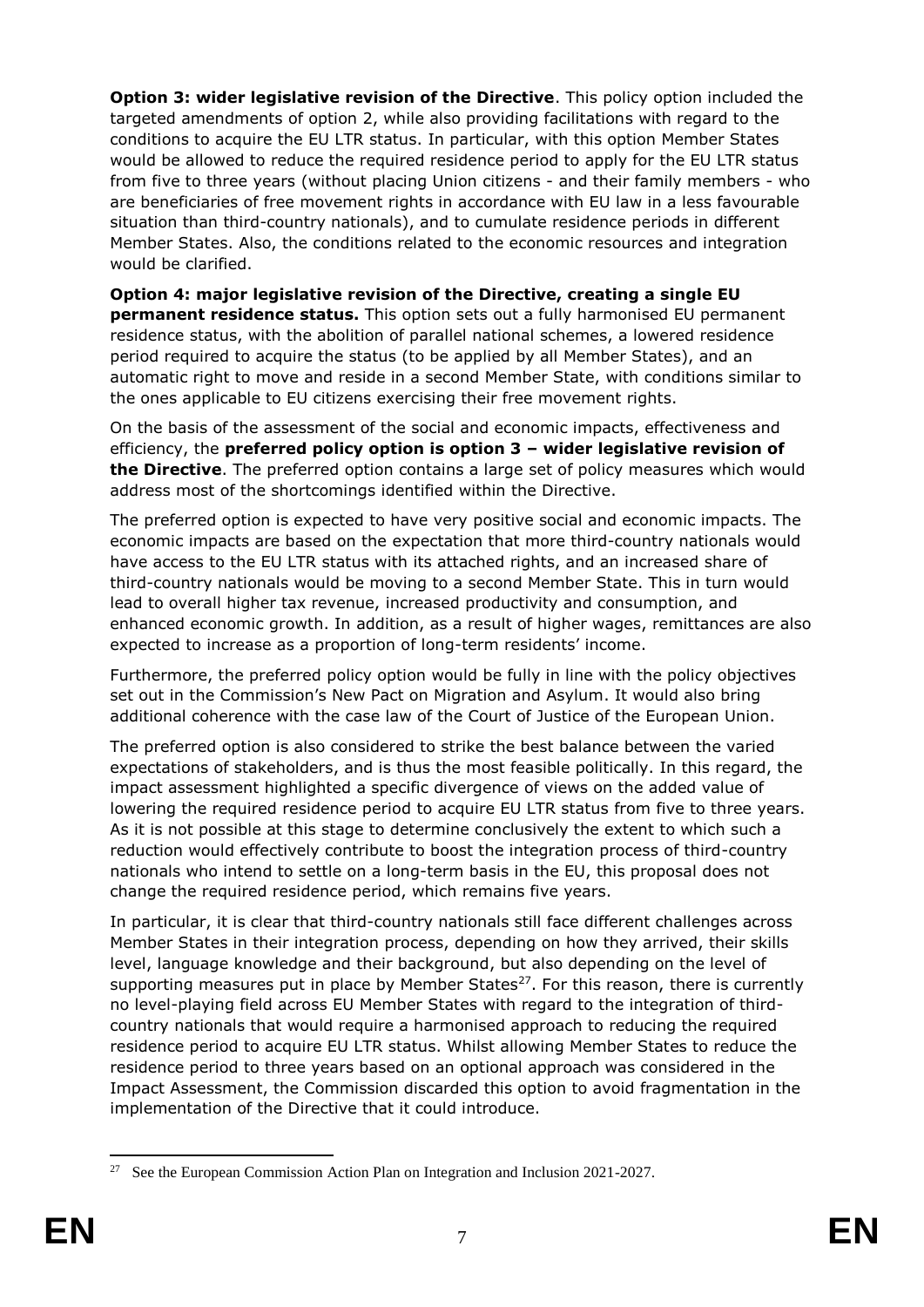With the support of the framework set up at EU level by the Action Plan on Integration and Inclusion for 2021-27, the EU and its Member States are implementing numerous measures to facilitate and speed up the integration and inclusion of third-country nationals, and the Commission is monitoring progress made in this regard<sup>28</sup>. Based on this monitoring and a thorough assessment of how the rights tied to residence permits impact on the integration of third-country nationals across Member States, the Commission will review the issue of the required residence period for the acquisition of EU LTR status, to further inform reflection on a possible shortening of the five year threshold. This assessment will be presented in the first report on the application of the recast Directive, to be adopted within two years following the end of the transposition period.

While keeping the required residence period of five years as a general rule, the proposal however introduces two important changes that would provide European added value by greatly facilitating the acquisition of the EU LTR status in situations of mobility between Member States. First, the Commission proposes to allow cumulating residence periods in different Member States to reach the five year threshold. Second, that persons who already acquired EU LTR status in one Member State should only need three years to acquire the status in a second Member State.

#### Opinion of the Regulatory Scrutiny Board

On 22 September 2021 the impact assessment was submitted to the Regulatory Scrutiny Board and a meeting was held on 20 October 2021. The Board issued a positive opinion with reservations on 25 October 2021. The Board pointed to a number of elements of the impact assessment that should be addressed. Specifically, the Board requested further clarification concerning the scope of this initiative and how it articulates with the one revising the Single Permit Directive. Furthermore, the Board requested to bring out better the core differences in policy choices between the options, and better analyse whether alternative approaches to the proposed measures are possible. The Board also requested clarifications on how the optional measures for Member States will impact the effectiveness of the Directive. Finally, the Board sought additional analysis and evidence with regard to the potential impacts of abolishing the labour market test when moving to a second Member State.

These and other more detailed comments provided by the Board have been addressed in the final version of the impact assessment, which, in particular, describes in a clearer manner the problem definition and objectives of the initiative, and how the different policy options would address those problems and objectives. The Board's comments have also been accounted for in the proposed directive.

#### **• Regulatory fitness and simplification**

This initiative was included in Annex II of the 2021 Commission work programme<sup>29</sup>, therefore it is part of the Regulatory Fitness Programme (REFIT).

| <b>REFIT Cost Savings - Preferred Option</b> |                           |                 |  |
|----------------------------------------------|---------------------------|-----------------|--|
| <b>Description</b>                           | Amount<br><i>(average</i> | <b>Comments</b> |  |

<sup>&</sup>lt;sup>28</sup> A mid-term review of the Commission Action Plan will be conducted at the end of 2024.

<sup>&</sup>lt;sup>29</sup> [https://ec.europa.eu/info/sites/default/files/2021\\_commission\\_work\\_programme\\_annexes\\_en.pdf](https://ec.europa.eu/info/sites/default/files/2021_commission_work_programme_annexes_en.pdf)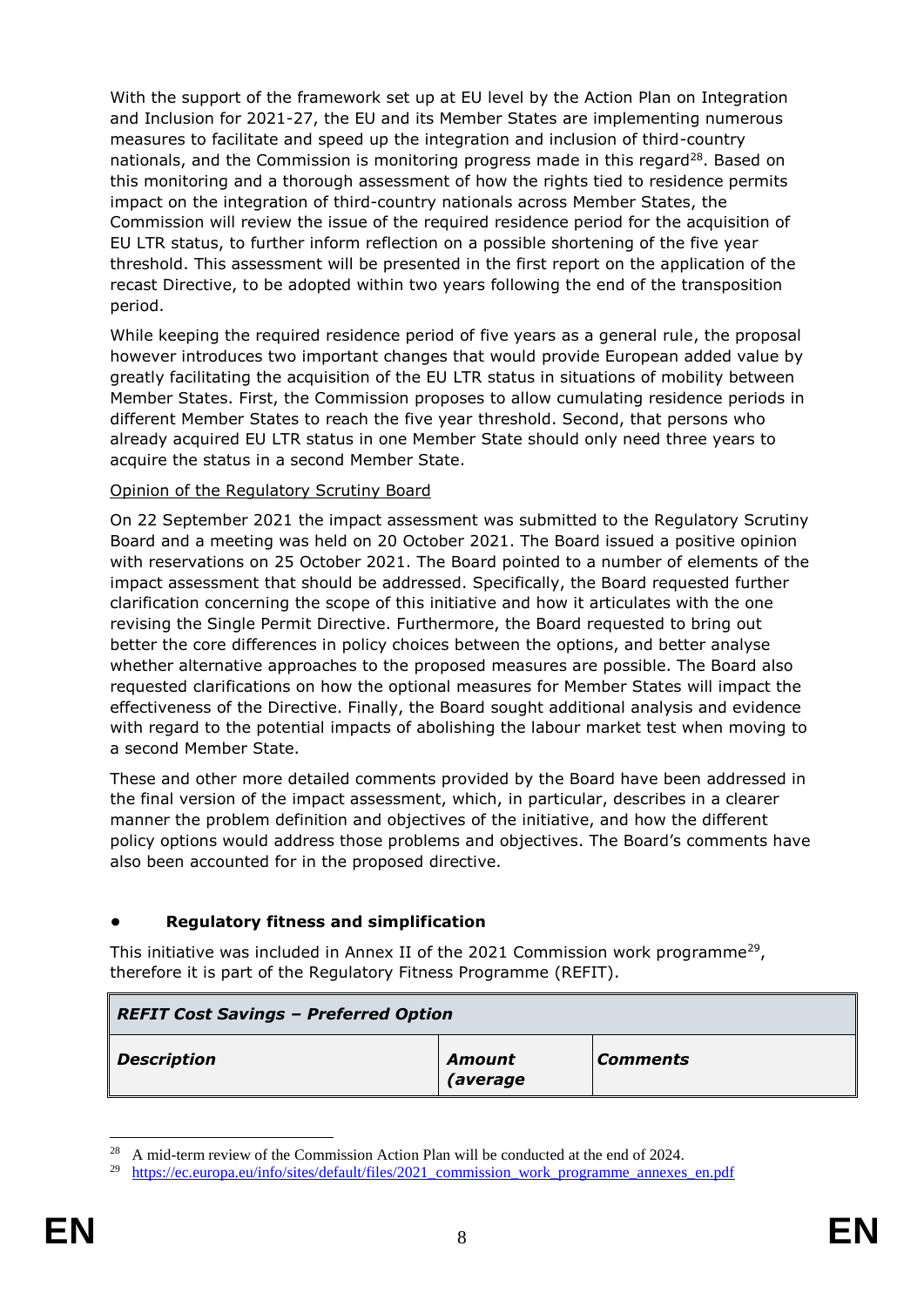|                                                                                                                                                                                               | yearly saving) |                                      |
|-----------------------------------------------------------------------------------------------------------------------------------------------------------------------------------------------|----------------|--------------------------------------|
| Cost savings from simplification of the<br>LTR Directive procedures currently in<br>place                                                                                                     | 24 500 euro    | Member State national<br>authorities |
| Cost savings from lower EU LTR fees,<br>shorter procedures, the provision of<br>better quality information on the EU<br>LTR status resulting in a reduction in<br>fees paid for legal support | 1 145 000 euro | Third-country nationals              |
| Cost savings from a reduction in<br>administrative fees and shorter<br>procedures                                                                                                             | 113 000 euro   | Employers                            |

*Amounts presented are the average value of all average annual cost savings across measures included within the preferred option*

### **• Fundamental rights**

This initiative is consistent with the Charter of Fundamental Rights and enhances some of the rights enshrined therein. It contributes to strengthening specific fundamental rights, in particular: non-discrimination (Article 21), family and professional life (Article 33) and social security and social assistance (Article 34).

## **4. BUDGETARY IMPLICATIONS**

There is no implication for the European Union budget.

#### **5. OTHER ELEMENTS**

#### **• Implementation plans and monitoring, evaluation and reporting arrangements**

The Commission will check the correct and effective transposition of the recast Directive into the national laws of all participating Member States. Throughout the implementation phase the Commission will organise regular contact committee meetings with all Member States. The Commission will present periodically to the European Parliament and the Council a report evaluating the implementation, functioning and impact of the long-term residents Directive.

The application of the Directive will be monitored against the main operational objectives using a series of relevant and measurable indicators based on easily available, accepted and credible data sources. The communication of more types of information is made mandatory in the revised Directive to improve its timely provision and reliability. Official European and national statistics published by Eurostat and competent national statistical authorities should be used as much as possible to monitor the number of EU long-term residence permits issued (also vis-a-vis national long-term residence permits) and, where possible, to monitor the number of third-country nationals exercising intra-EU mobility and circular migration. In addition, the Commission will continue seeking the support of existing EU agencies and networks, such as the Fundamental Rights Agency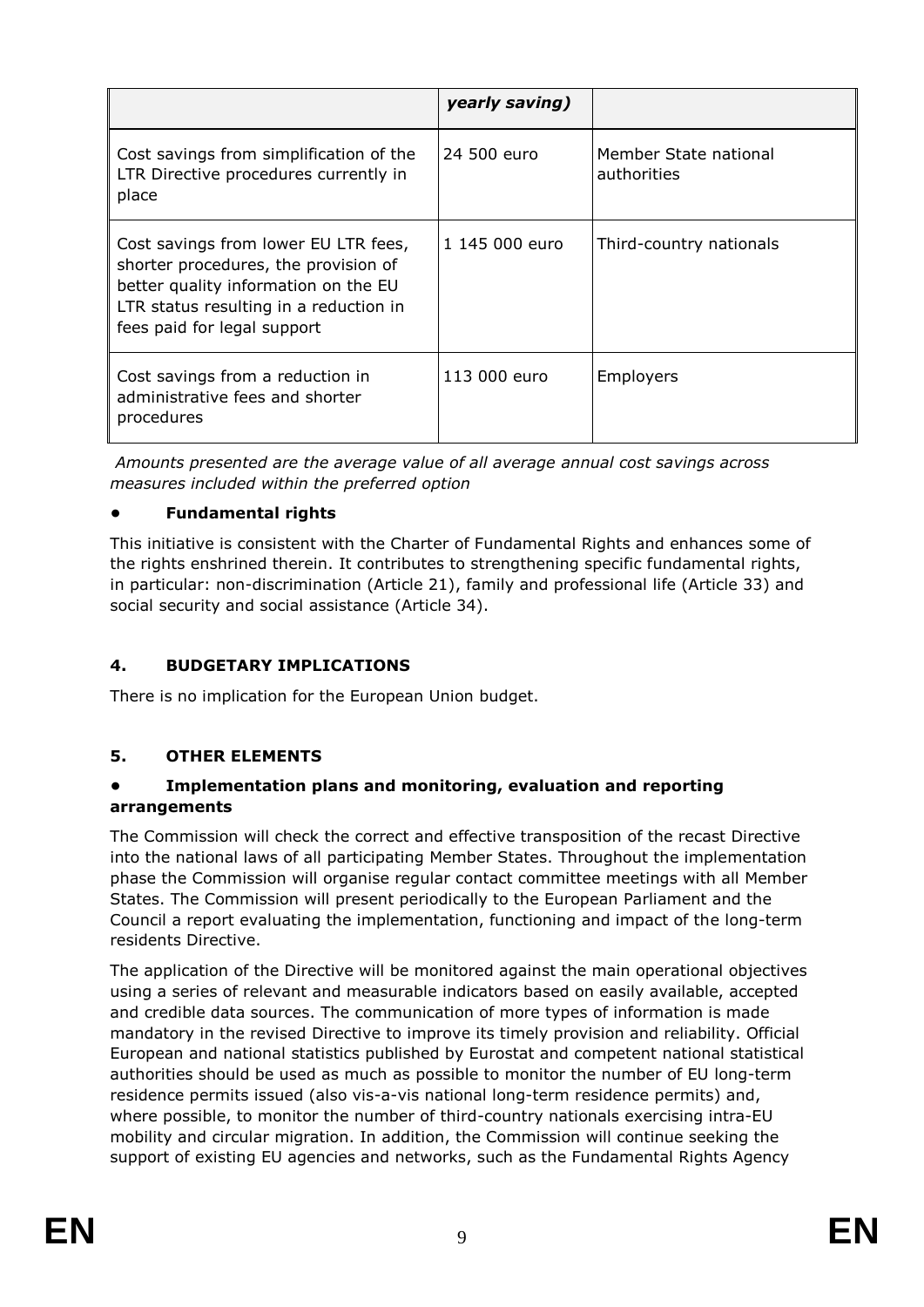and the European Migration Network. The Commission will also continue making use of the existing expert groups that contributed to the impact assessment.

## **• Explanatory documents (for directives)**

Given the fact that the proposal contains a larger number of legal obligations compared to the existing Directive, explanatory documents, including a correlation table between national provisions and the Directive, accompanying the notification of transposition measures will be needed so that the transposition measures that the Member States have added to existing legislation are clearly identifiable.

## **• Detailed explanation of the specific provisions of the proposal**

## CHAPTER I – GENERAL PROVISIONS

## Articles 1 – 3

This Chapter sets out the subject matter, definitions, and scope of the proposal. The main change in the proposal for a recast concerns the scope of the Directive, as the exclusion concerning 'cases where the residence permit has been formally limited' has been removed, since its interpretation led to legal uncertainty in the transposition and implementation by Member States.

CHAPTER II – LONG-TERM RESIDENT STATUS IN A MEMBER STATE

## Article 4

This Article lays down the rules on the calculation of the period of residence required to apply for EU long-term resident status. The proposal for a recast introduces an important change aimed at allowing third-country nationals to cumulate periods of residence in different Member States, provided that they have accumulated two years of legal and continuous residence within the territory of the Member State of application. This new provision will promote the intra-EU mobility of third-country nationals, who will be able to rely on their residence in different Member States and acquire EU long-term resident status in a shorter period of time.

The proposal makes it clear that any period of residence spent as holder of a long-stay visa or residence permit issued under Union or national law should be fully counted for acquiring the EU long-term resident status, including periods of residence in a capacity or under a status that is currently excluded from the scope of the Directive, such as residence for study purposes or vocational training, residence as beneficiary of national or temporary protection, or residence initially based solely on temporary grounds. This provision is meant to cover those cases where a third-country national who previously resided in a capacity or under a status excluded from the scope of the Directive (e.g. as a student), subsequently resides in a capacity or under a status falling within the scope (e.g. as a worker). In those cases, it will be possible to fully count the periods of residence e.g. as a student, towards the completion of the five years period, provided that the overall residence has been legal and continuous.

Residence must have been legal and continuous. To prevent the risk of abusive acquisition of EU long-term resident status, Member States should ensure that the requirement of legal and continuous residence is duly monitored for all categories of third-country nationals. This risk is particularly relevant for those third-country nationals who hold a residence permit granted on the basis of any kind of investment in a Member State, as the granting of these residence permits is not always subject to the requirement of continuous physical presence in the Member State or is merely subject to the requirement of the investors' presence in the Member State for a limited time.

To prevent this risk, Member States should strengthen checks on the residence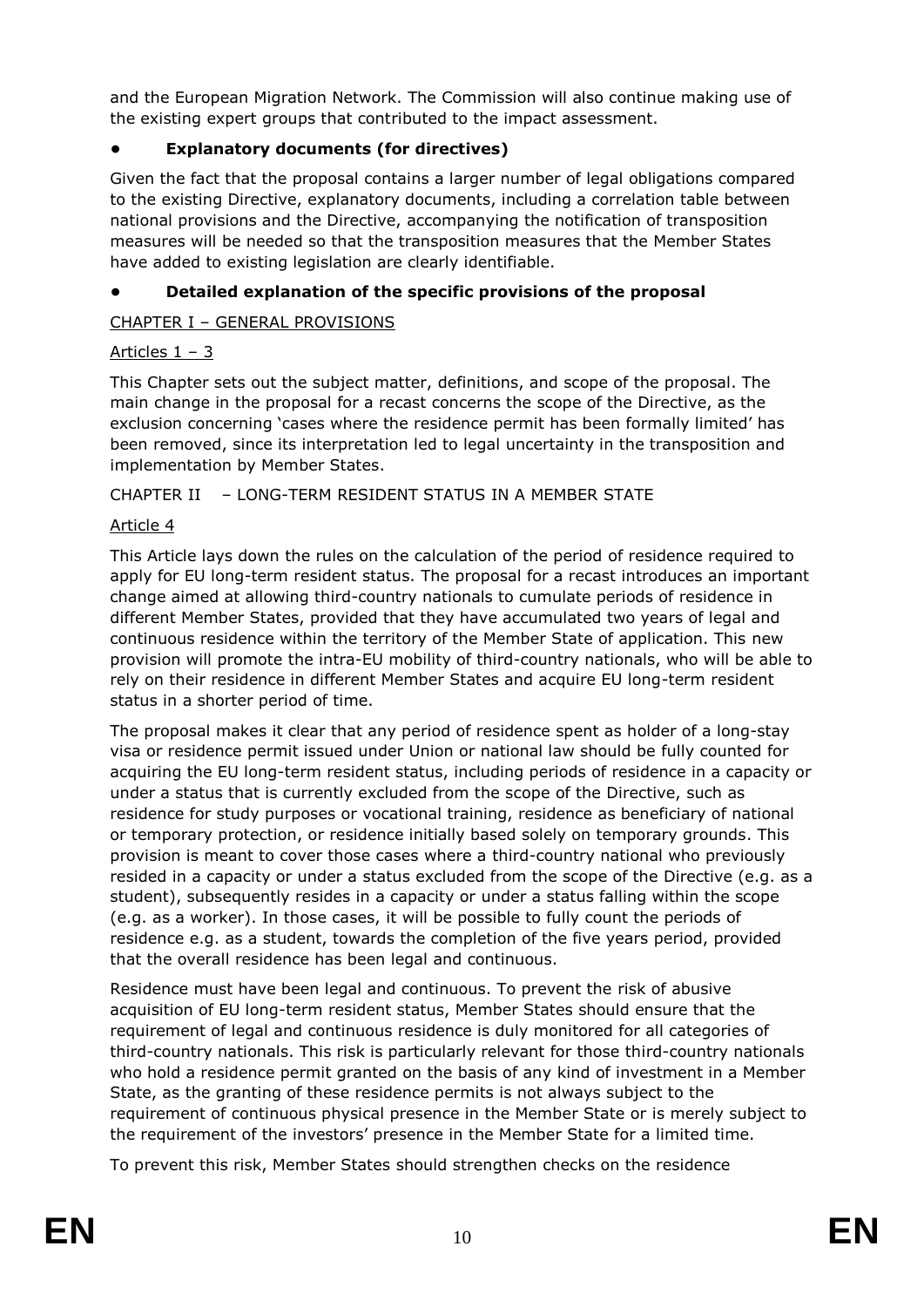requirement, with particular regard to applications for EU long-term resident status submitted by third-country nationals holding and/or having held a residence permit granted on the basis of an investment, in cases where the issuing of such permits has not been subject to the requirement of continuous physical presence in the Member State concerned or has been subject to the requirement of the investor's presence in the Member State concerned for a limited time. The proposal includes also a provision not allowing Member States to take into account periods of residence as a holder of a residence permit granted on the basis of any kind of investment in another Member State for the purpose of cumulating periods of residence in different Member States. This provision is introduced with the aim to limit the attractiveness of such schemes and addresses the fact that not all Member States have regulated this category of residence permits.<sup>30</sup>

## Article 5

This Article lays down the conditions to acquire the EU long-term resident status. Applicants must prove that they have adequate resources and sickness insurance, to avoid becoming a burden for the Member State, and they may be required to comply with integration conditions. The proposal introduces additional provisions aimed at clarifying them and at limiting the discretion of Member States, by codifying the case law of the Court of Justice of the European Union.

With regard to the resources condition, in line with the case law of the EU Court of Justice (*Chakroun*, C-578/08, and *X v Belgische Staat*, C-302/18), Member States may indicate a certain sum as a reference amount, but may not impose a minimum income level below which all applications for EU long-term resident status will be refused, irrespective of an actual examination of the situation of each applicant. When making an assessment of the possession of stable and regular resources, Member States may take into account factors such as contributions to the pension system and fulfilment of tax obligations. The concept of 'resources' does not concern solely the 'own resources' of the applicant for EU long-term resident status, but may also cover the resources made available to that applicant by a third party provided that, in the light of the individual circumstances of the applicant concerned, they are considered to be stable, regular and sufficient.

Member States should be able to require applicants for EU long-term resident status to comply with integration conditions, for example by requiring them to pass a civic integration or language examination. However, in line with the case law of the EU Court of Justice (*P & S*, C-579/13), the means of implementing this requirement should not be liable to jeopardise the objective of promoting the integration of third-country nationals, having regard, in particular, to the level of knowledge required to pass a civic integration examination, to the accessibility of the courses and material necessary to prepare for that examination, to the amount of fees applicable to third-country nationals as registration fees to sit that examination, or to the consideration of specific individual circumstances, such as age, illiteracy or level of education.

## Article 6

This Article provides that Member States may refuse granting EU long-term resident status on grounds of public policy and public security, as already provided for in Directive 2003/109/EC.

## Article 7

 <sup>30</sup> Commission Report on Investor Citizenship and Residence Schemes in the European Union, COM(2019) 12 final.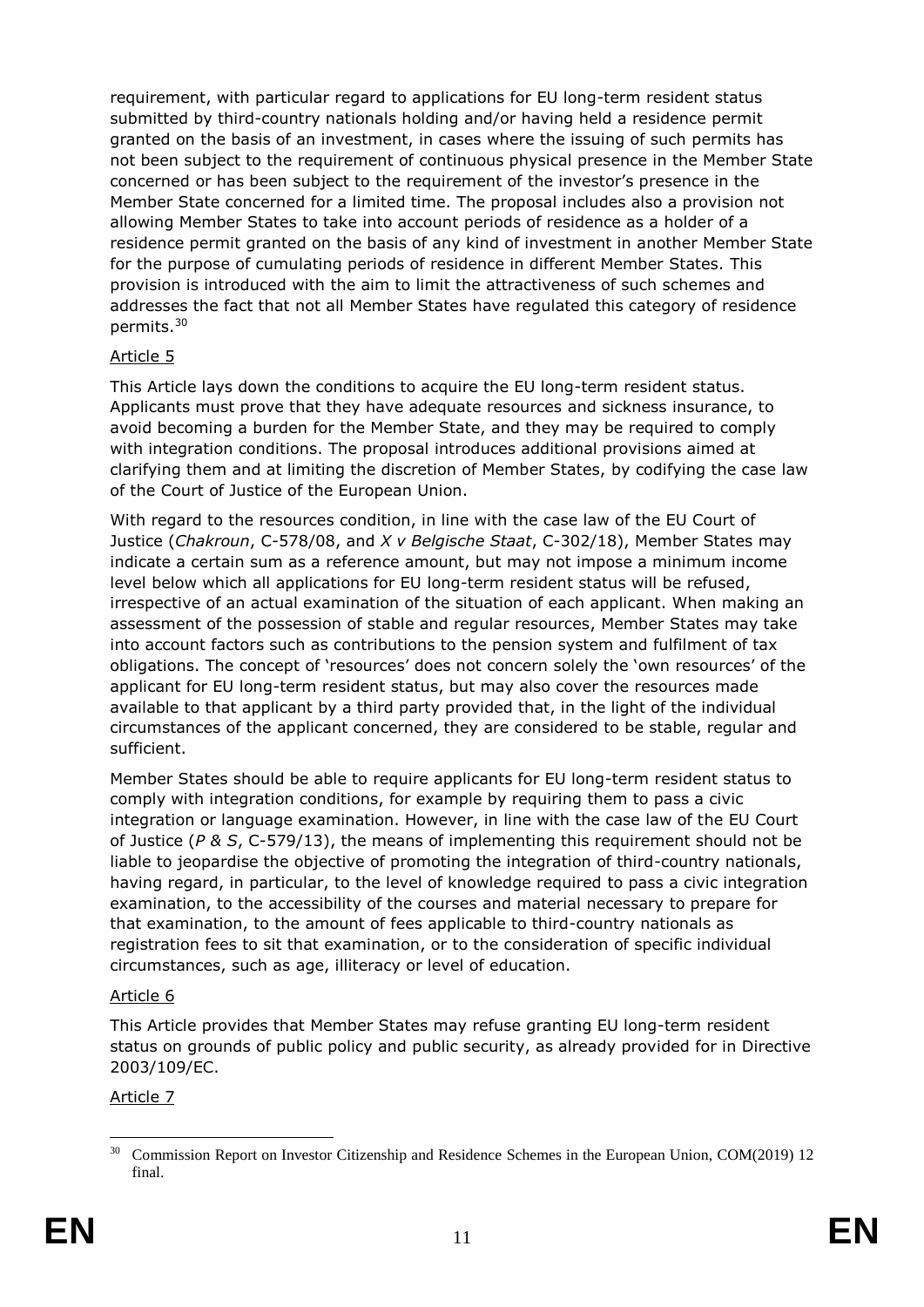This Article lays down the administrative procedures for the acquisition of the status, similar to those already provided for in Directive 2003/109/EC. The proposal for a recast introduces a provision regulating in more detail the situations where the documents presented or information provided in support of the application are inadequate or incomplete, similar to what is already provided for in other more recent EU Directives on legal migration.

#### Article 8

This Article lays down the rules on the issue of the residence permit certifying the EU long-term resident status. The proposal for a recast renames the permit 'EU long-term residence permit'.

### Article 9

This Article lays down the mandatory and optional grounds for withdrawal and loss of the status, as already provided for in Directive 2003/109/EC. The proposal for a recast extends the possibility for EU long-term residents to be absent from the territory of the Union without losing their EU long-term resident status from the current 12 months to 24 months. This amendment aims at promoting circular migration for EU long-term residents, in particular to allow them to invest in their countries of origin and share the knowledge and skills acquired in the Union, as well as to return temporarily to their countries for personal and family circumstances.

In case of longer absences, Member States should establish a facilitated procedure for the re-acquisition of the EU long-term resident status. To improve legal certainty and promote circular migration, the proposal for a recast regulates the main conditions of such procedure, which according to Directive 2003/109/EC are regulated by national law. According to the proposal, Member States may decide not to require the fulfilment of the conditions related to the duration of residence, resources and sickness insurance. In any case, Member States should not require third-country nationals who apply for the reacquisition of the EU long-term resident status to comply with integration conditions.

Finally, the proposal amends the wording of this Article in order to ensure consistency with the Return Directive 2008/115/EC.

#### Article 10

This Article lays down the procedural guarantees relating to the refusal, withdrawal or loss of the status, as already provided for in Directive 2003/109/EC.

#### Article 11

This Article introduces a new provision in line with the most recent EU Directives on legal migration and the case-law of the Court of Justice of the European Union (*Commission v Netherlands*, C-508/10), pursuant to which Member States may levy fees for the processing of applications and that the amount of such fees should not have the object or the effect of creating an obstacle to the obtaining of the long-term resident status conferred by the Directive, thus undermining the objective and the spirit of the latter.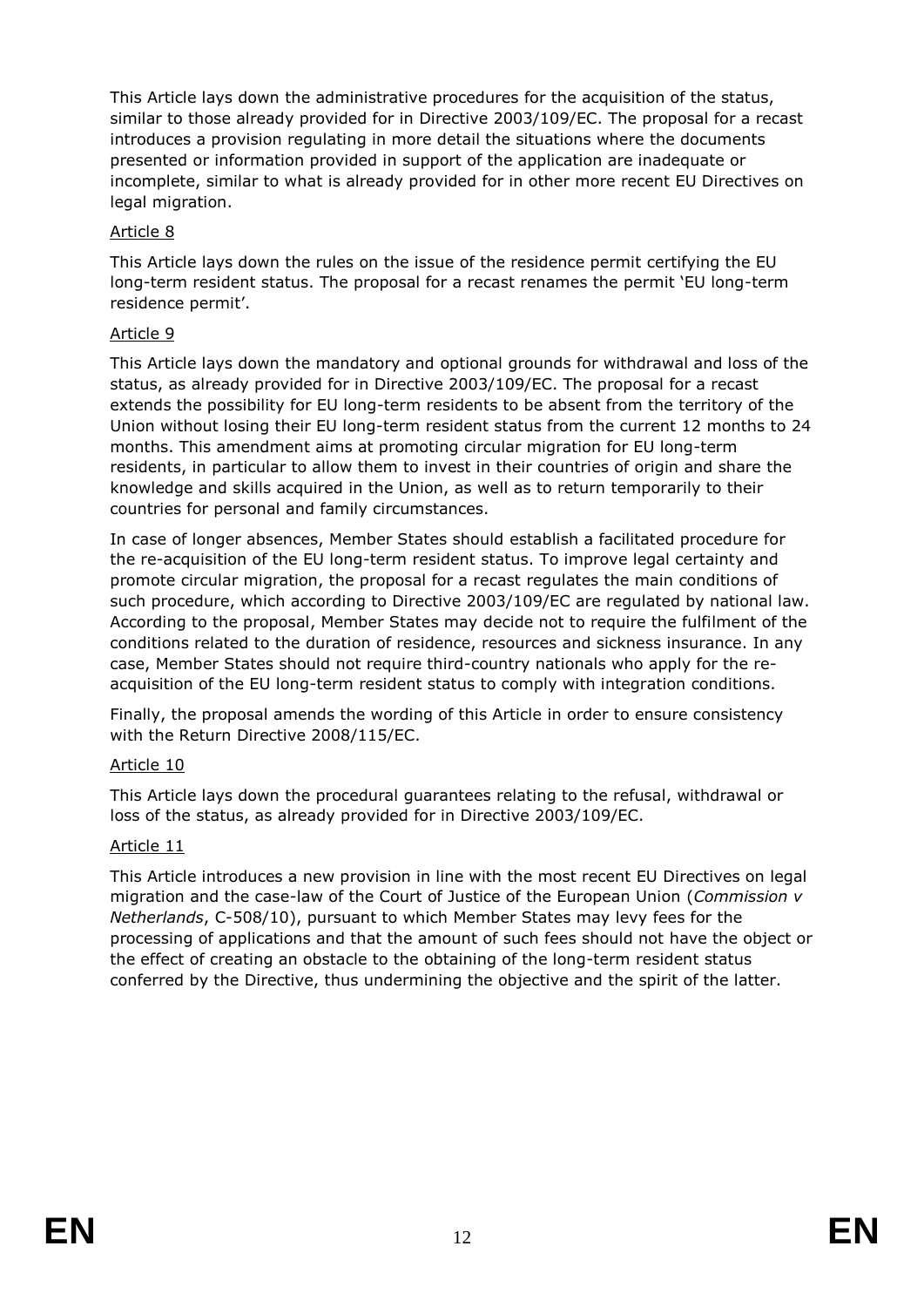### Article 12

This Article lays down the equal treatment rights for EU long-term residents, which are similar to those already provided for in Directive 2003/109/EC. The proposal for a recast introduces three main changes aiming at reinforcing the rights and improving the integration process for EU long-term residents.

First, it is clarified that EU long-term residents should have the same right as nationals with regard to the acquisition of private housing. The right to acquire private housing is particularly relevant taking account of the main objective of this Directive, which is the integration of EU long-term residents into the host society. Having the possibility of owning their own housing is an element that can contribute to the integration of thirdcountry nationals who have chosen to put down roots in an EU Member State.

Second, this Article aligns the definition of social security and the right to the export of pensions and family benefits to the provisions of the most recent legal migration Directives. In particular, reference is made to Regulation (EC) No 883/2004 with regard to the definition of social security (point d of paragraph 1); EU long-term residents or their survivors moving to a third country should receive statutory pensions under the same conditions and at the same rates as the nationals of the Member States concerned, where such nationals move to a third country, in line with other legal migration Directives (paragraph 6).

Finally, the proposal extends the EU long-term residents' equal access to social protection and social assistance, by removing the possibility for Member States to limit such access to 'core benefits'.

#### Article 13

This Article lays down rules guaranteeing a reinforced protection against decisions ending the legal stay of EU long-term residents. The wording of the Article has to be amended taking account of the fact that, since the adoption of Directive 2008/115, there are common rules on standards and procedures in Member States for returning illegally staying third-country nationals. The reinforced protection consists of limiting the possibility to end the legal stay of EU long-term residents solely where they constitute an actual and sufficiently serious threat to public policy or public security Furthermore, it is provided that decisions ending the legal stay of EU long-term residents should not be based on economic considerations.

#### Article 14

This Article establishes that Member States are entitled to issue national residence permits of permanent or unlimited validity in parallel with the EU long-term residence permit. However, the proposal for a recast introduces new provisions aiming at ensuring a level playing field between the EU long-term residence permit and the national permanent residence permits, so that third-country nationals have a real choice between the two permits. In particular, Member States should ensure that: integration and resources requirements for acquiring the EU status are not stricter than the requirements to acquire the national status (paragraph 3 of Article 5); applicants for EU permits pay the same level of fees for the processing of their application as applicants for national permits (Article 11); holders of the EU long-term residence status do not enjoy a lower level of procedural safeguards and rights than holders of national residence permits of permanent or unlimited validity (paragraph 3 of Article 10, paragraph 8 of Article 12, paragraph 6 of Article 15); Member States should ensure the same level of information, promotion and advertising activities on the EU long-term residence permit as the one provided in respect of the national residence permits of permanent or unlimited validity (Article 27); holders of national permits of permanent or unlimited validity who apply for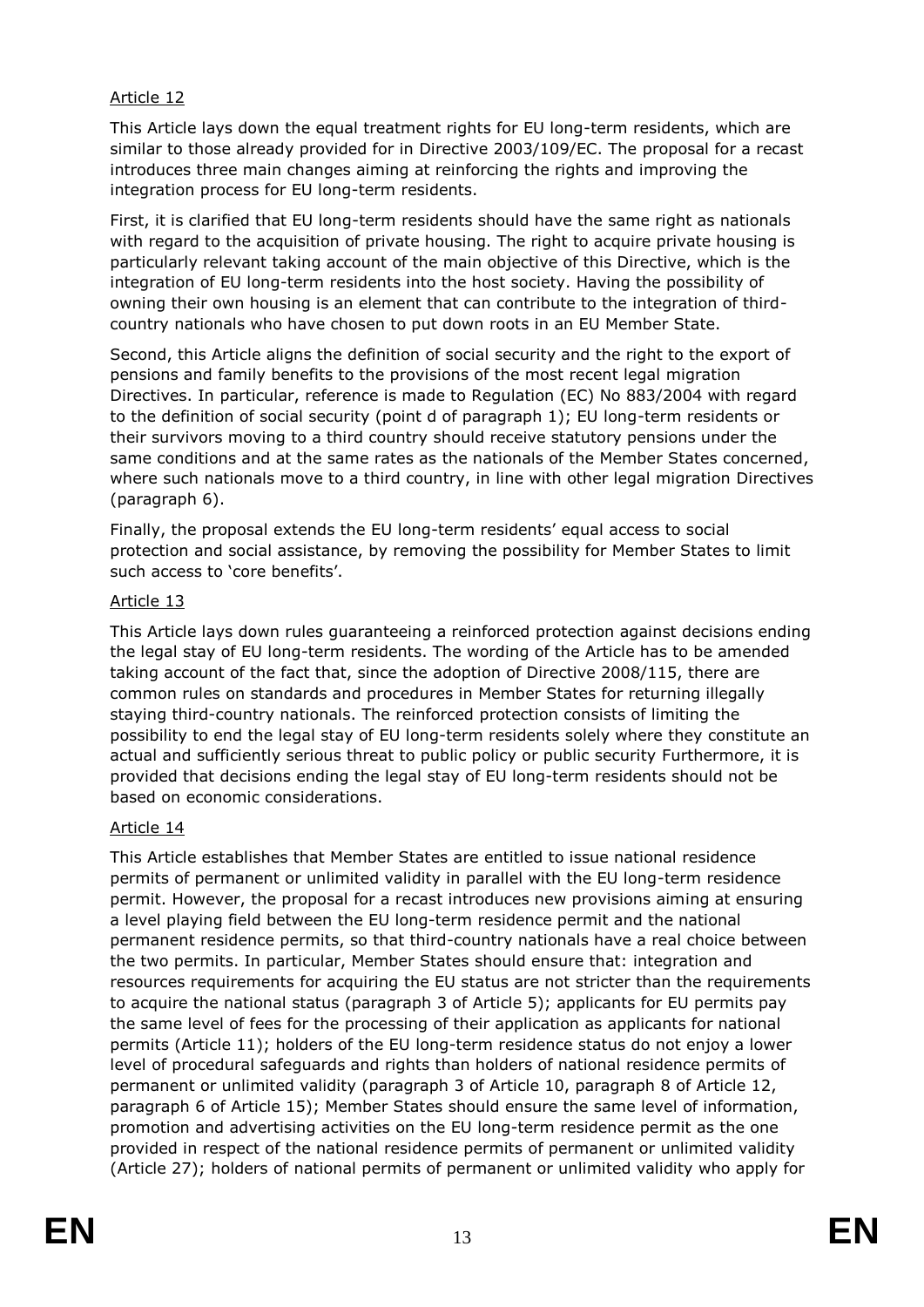an EU long-term residence permit benefit from a facilitated procedure (paragraph 4 of Article 7).

### Article 15

This Article introduces new provisions to facilitate family reunification for EU long-term residents, derogating from the general rules of Directive 2003/86/EC. In particular, Member States should not apply conditions relating to integration for the purpose of family reunification, as EU long-term residents and their families are deemed to be integrated in the host society, and should not apply any time limit in respect of access to the labour market for family members.

Furthermore, this Article lays down specific rules on the acquisition of EU long-term resident status by children of EU long-term residents born or adopted in the territory of the Member State that issued the EU long-term residence permit, which at the moment is not regulated by any EU legal instrument. As family life should be respected and its protection is an essential element of the integration of EU long-term residents, their children who are born or adopted in the territory of the EU Member State having issued the EU long-term residence permit should acquire the EU long-term resident status in that Member State automatically, without being subject to the requirement of prior residence.

CHAPTER III – RESIDENCE IN THE OTHER MEMBER STATES

## Articles 16 – 18

These Articles lay down the main rules and conditions for EU long-term residents and their family members to exercise intra-EU mobility. This proposal for a recast aims at facilitating the intra-EU mobility, by removing a number of barriers that have so far hampered it. In particular, the second Member State should no longer be entitled to carry out a check of the labour market situation when examining applications submitted by EU long-term residents for the exercise of an economic activity in an employed or selfemployed capacity, and any pre-existing quotas for EU long-term residents residing to other Member States should be abolished. Furthermore, EU long-term residents should be entitled to apply while still residing in the first Member State, and to begin employment or study at the latest 30 days after having submitted their application. Finally, where EU long-term residents apply for residence in a second Member State in order to exercise a regulated profession, their professional qualifications should be recognised in the same way as those of Union citizens exercising the right to free movement, in accordance with Directive 2005/36/EC and other applicable Union and national law.

## Articles 19 – 20

These Articles provide for that the second Member State may refuse applications for residence on grounds of public policy, public security, or public health, as already provided for in Directive 2003/109/EC. Article 20 aligns the definition of threat to public health to the provisions of the most recent legal migration Directives, via a crossreference to the Schengen Borders Code.

#### Article 21

This Article lays down the administrative procedures for the acquisition of the residence right in the second Member State, similar to those already provided for in Directive 2003/109/EC. The proposal for a recast introduces a shorter deadline (90 days + 30 days in exceptional circumstances), in line with the most recent legal migration Directives, and allows family members to cumulate residence periods in different Member States for the acquisition of an autonomous residence permit, by way of derogation from Directive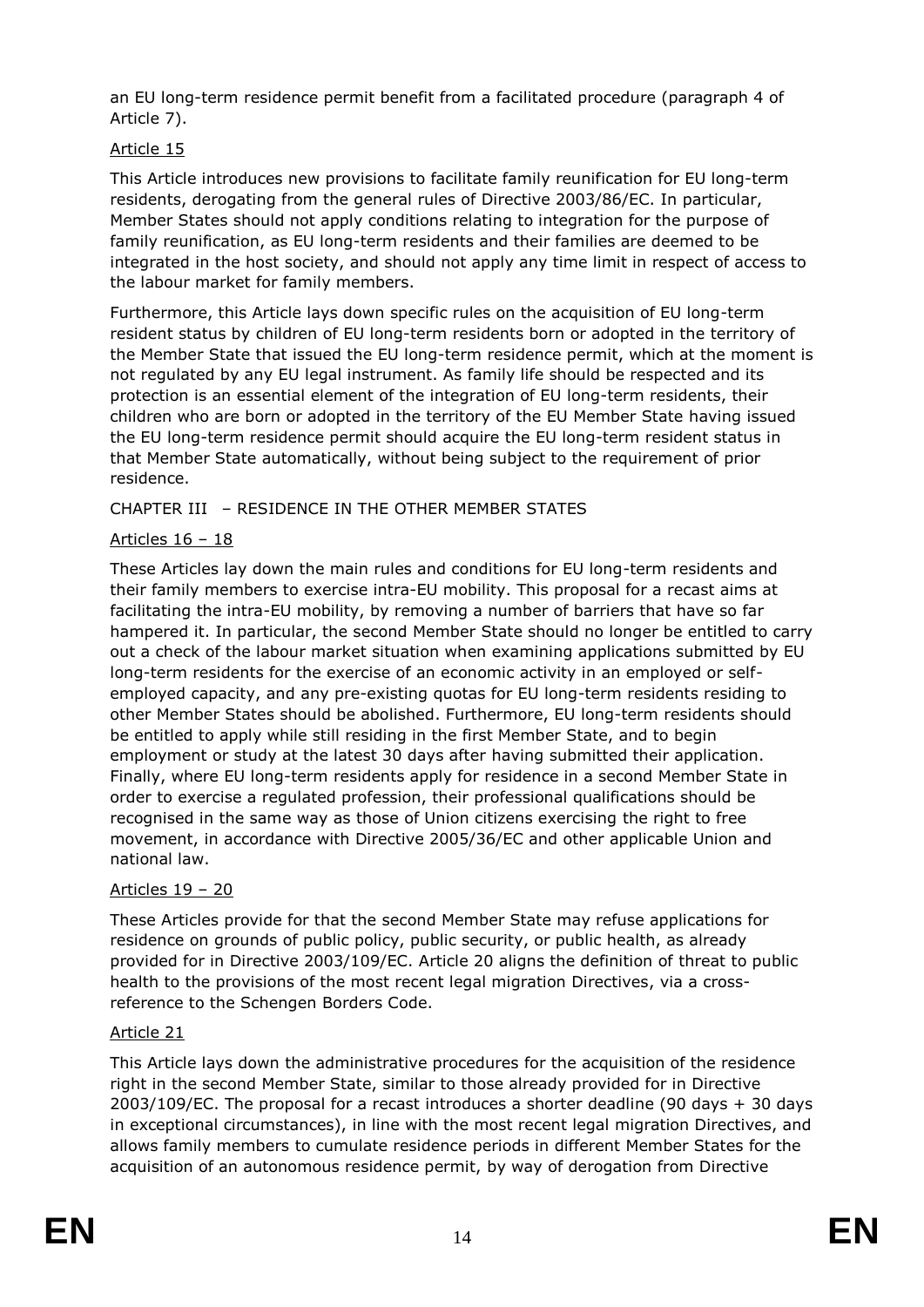2003/86/EC.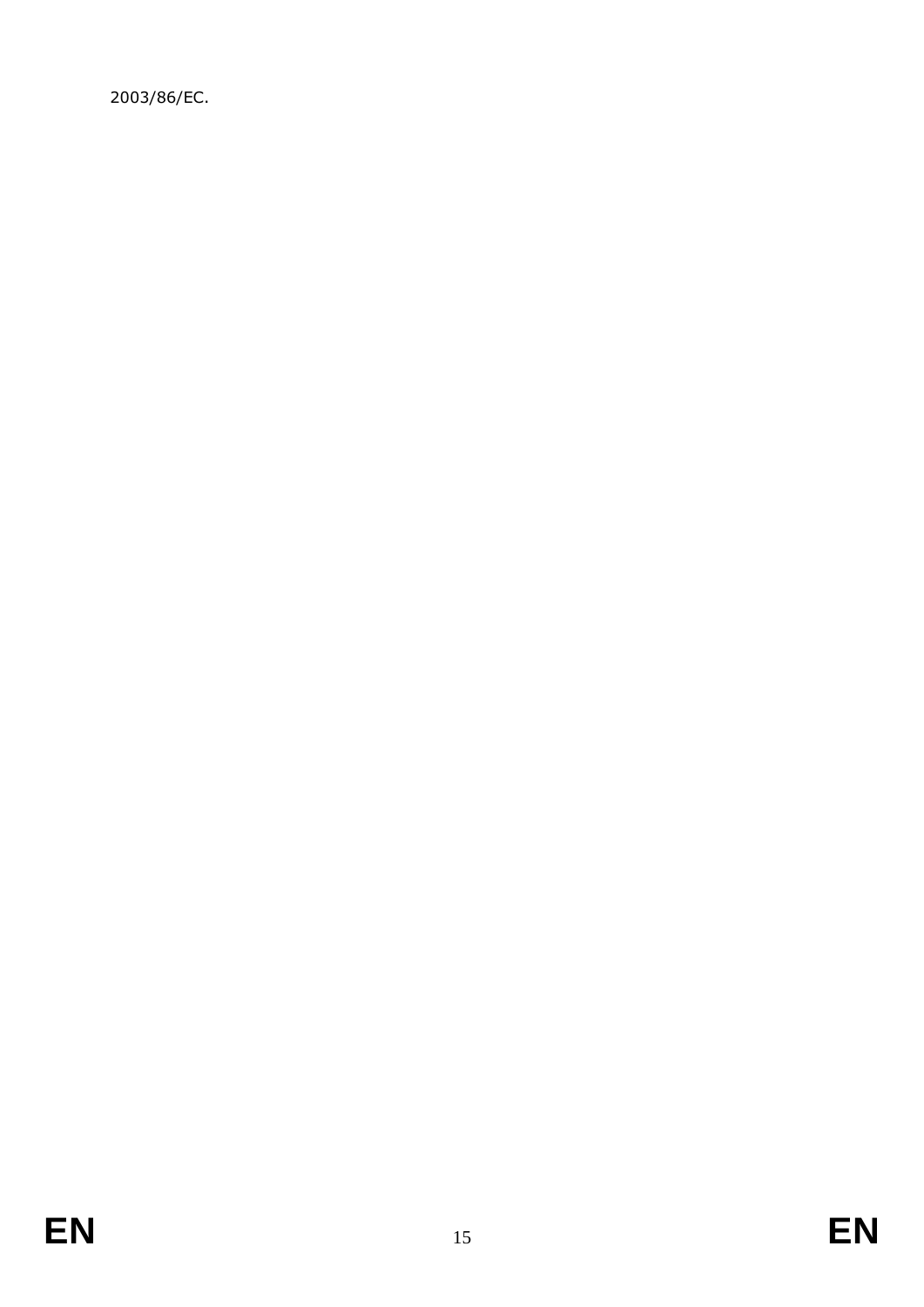### Articles 22 – 23

These Articles lay down the rules on amendments to the EU long-term residence permit for beneficiaries of international protection, and on procedural guarantees related to mobility, as already provided for in Directive 2003/109/EC, as amended by Directive 2011/51/EU.

#### Article 24

This Article provides that, once EU long-term residents and their family members acquire the right to reside in the second Member State, they should enjoy equal treatment with the nationals of the second Member States in the same areas and under the same conditions referred to in article 12 of the proposal. The latter improves the access to the labour market of the second Member State for the EU long-term residents and their family members residing in a second Member State, by removing the possibility for Member States to restrict such access in the first 12 months. However, in order to ensure that the criteria for residence in the second Member State continue to be fulfilled, the second Member State should be allowed to require that EU long-term residents and their family members communicate to the competent authorities any change of employer or economic activity.

#### Article 25

This Article lays down the rules on withdrawal of the residence status in the second Member States and take back obligation in the first Member State, as already provided for in Directive 2003/109/EC, with a number of amendments aimed at ensuring consistency with the Return Directive 2008/115/EC, which sets out common standards and procedures to be applied in Member States for returning illegally staying thirdcountry nationals.

#### Article 26

This Article establishes that EU long-term residents residing in a second Member State should be granted the possibility of acquiring EU long-term resident status in the second Member State under the same conditions as those required for its acquisition in the first Member State. In order to speed up the integration in the second Member State for persons who have already integrated in another EU Member State, the proposal for a recast provides that the required period of residence in the second Member State should be three years. For the purpose of acquisition of EU long-term resident status in a second Member State, it should not be possible to cumulate periods of residence in different Member States.

However, the second Member State should be free to decide whether to grant social assistance, or maintenance assistance for studies, including vocational training, consisting of student grants or students loans, to EU long-term residents other than those who are workers or self-employed persons or their family members, prior to the completion of five years of legal and continuous residence in its territory, bearing in mind that Union citizens who have exercised free movement rights in a capacity other than that of workers or self-employed persons in accordance with Directive 2004/38/EC or Article 21 TFEU, or their family members, may also be refused such benefits prior to the acquisition of the right of permanent residence following five years of legal and continuous residence.

The second Member State may decide to grant such assistance to EU long-term residents prior to the completion of five years of legal and continuous residence, provided that it ensures the same treatment to Union citizens exercising free movement rights in accordance with Directive 2004/38/EC or Article 21 TFEU (other than workers, self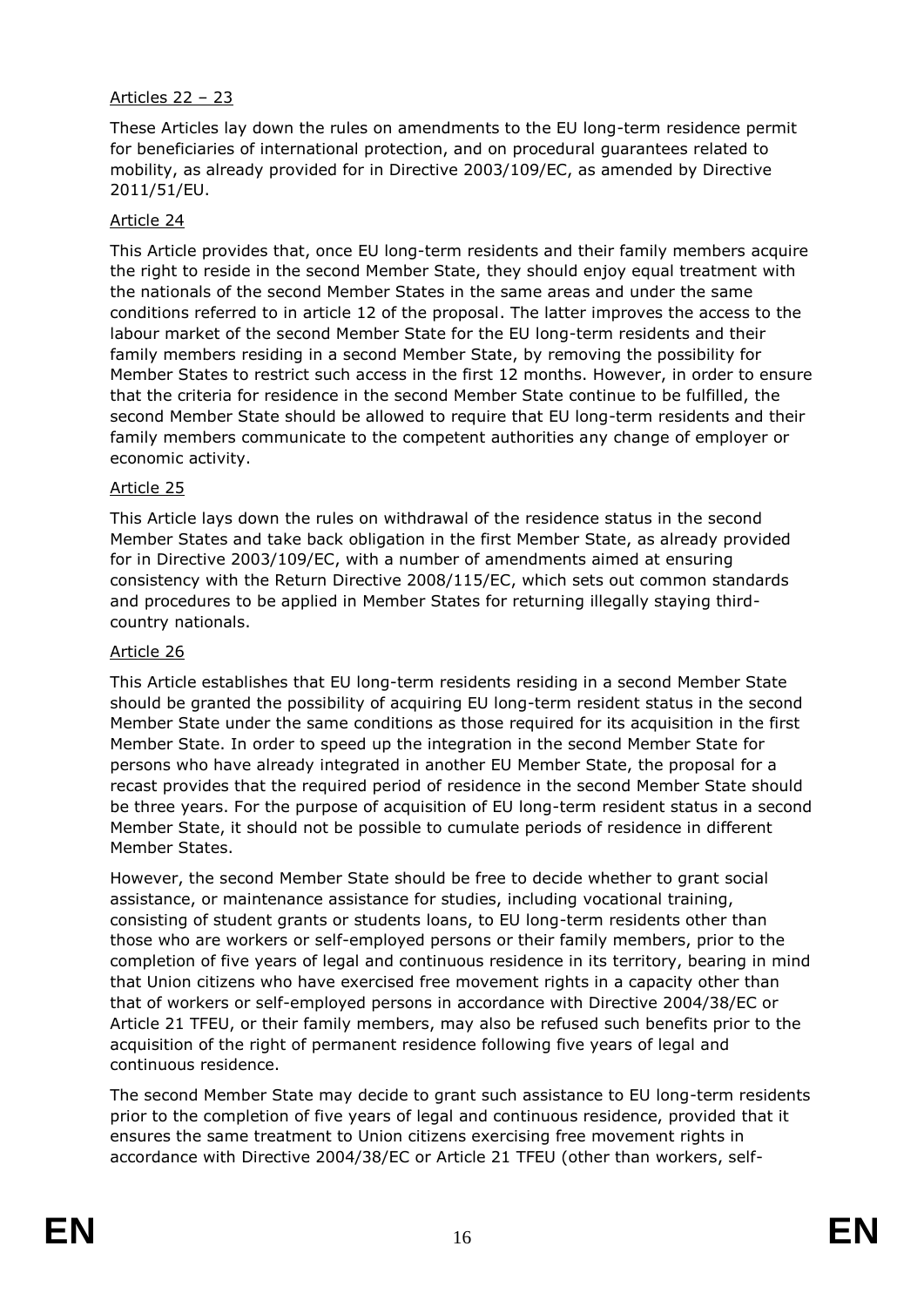employed persons or persons who retain such status), their family members, as well as third-country nationals enjoying the right of free movement equivalent to that of Union citizens under an agreement between the Union and its Member States, on the one hand, and third countries on the other, and their family members.

Finally, prior to the completion of five years of legal and continuous residence in that Member State, where an EU long-term resident has ceased an employed or selfemployed activity and he/she does not have sufficient resources for himself/herself and his/her family members and comprehensive sickness insurance cover so as not to become an unreasonable burden on the social assistance system of the second Member State, his/her legal stay may be ended on that ground, bearing in mind that Union citizens who have exercised free movement rights and their family members may be expelled in such a situation prior to the acquisition of the right of permanent residence following five years of legal and continuous residence.

## CHAPTER IV – FINAL PROVISIONS

### Article 27

This new Article introduces an obligation for Member States to facilitate access to information to applicants concerning the acquisition of the EU long-term residence status and the rights attached to it, in line with the most recent legal migration Directives.

#### Articles 28 – 33

These Articles lay down the rules on reporting, contact points, transposition, entry into force and addressees, as already provided for in Directive 2003/109/EC. Article 31 provides that, once the transposition deadline for the recast Directive is passed, Directive 2003/109/EC is repealed.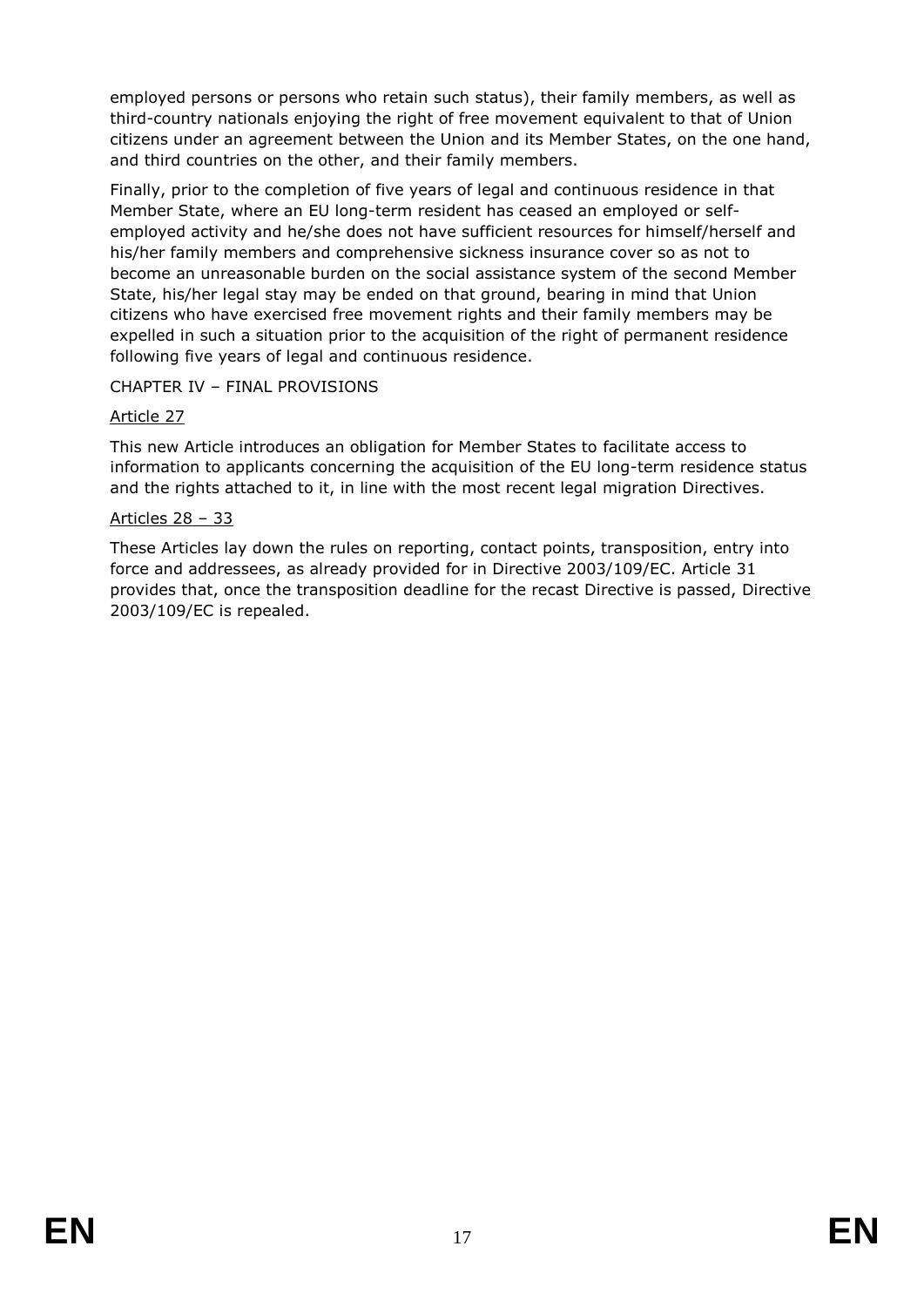$\blacktriangleright$  2003/109/EC (adapted) 2022/0134 (COD)

Proposal for a

### **DIRECTIVE OF THE EUROPEAN PARLIAMENT AND OF THE COUNCIL**

#### **concerning the status of third-country nationals who are long-term residents (recast)**

THE  $\overline{R}$  EUROPEAN PARLIAMENT AND THE  $\overline{R}$  COUNCIL OF THE EUROPEAN UNION,

Having regard to the Treaty  $\otimes$  on the Functioning of the European Union  $\otimes$  establishing the European Community, and in particular Article  $\mathbb{E}$  79(2)  $\mathbb{E}$ ,  $\mathbb{E}$  points (a) and (b),  $\otimes$  <del>63(3)and (4)</del> thereof,

Having regard to the proposal from the Commission,

After transmission of the draft legislative act to the national Parliaments,

Having regard to the opinion of the European Economic and Social Committee,

Having regard to the opinion of the Committee of the Regions,

Acting in accordance with the ordinary legislative procedure,

Whereas:

new

(1) Council Directive  $2003/109/EC^{31}$  has been substantially amended<sup>32</sup>. Since further amendments are to be made, that Directive should be recast in the interests of clarity.

> $\bigvee$  2003/109/EC recital 1 (adapted)

With a view to the progressive establishment of an area of freedom, security and justice, the Treaty establishing the European Community provides both for the adoption of measures aimed at ensuring the free movement of persons, in conjunction with flanking measures relating to external border controls, asylum and immigration, and for the adoption of measures relating to asylum, immigration and safeguarding the rights of third-country nationals.

-<sup>31</sup> Council Directive 2003/109/EC of 25 November 2003 concerning the status of third-country nationals who are long-term residents (OJ L16, 23.1.2004, p.44).  $32$  See Annex I, Part A.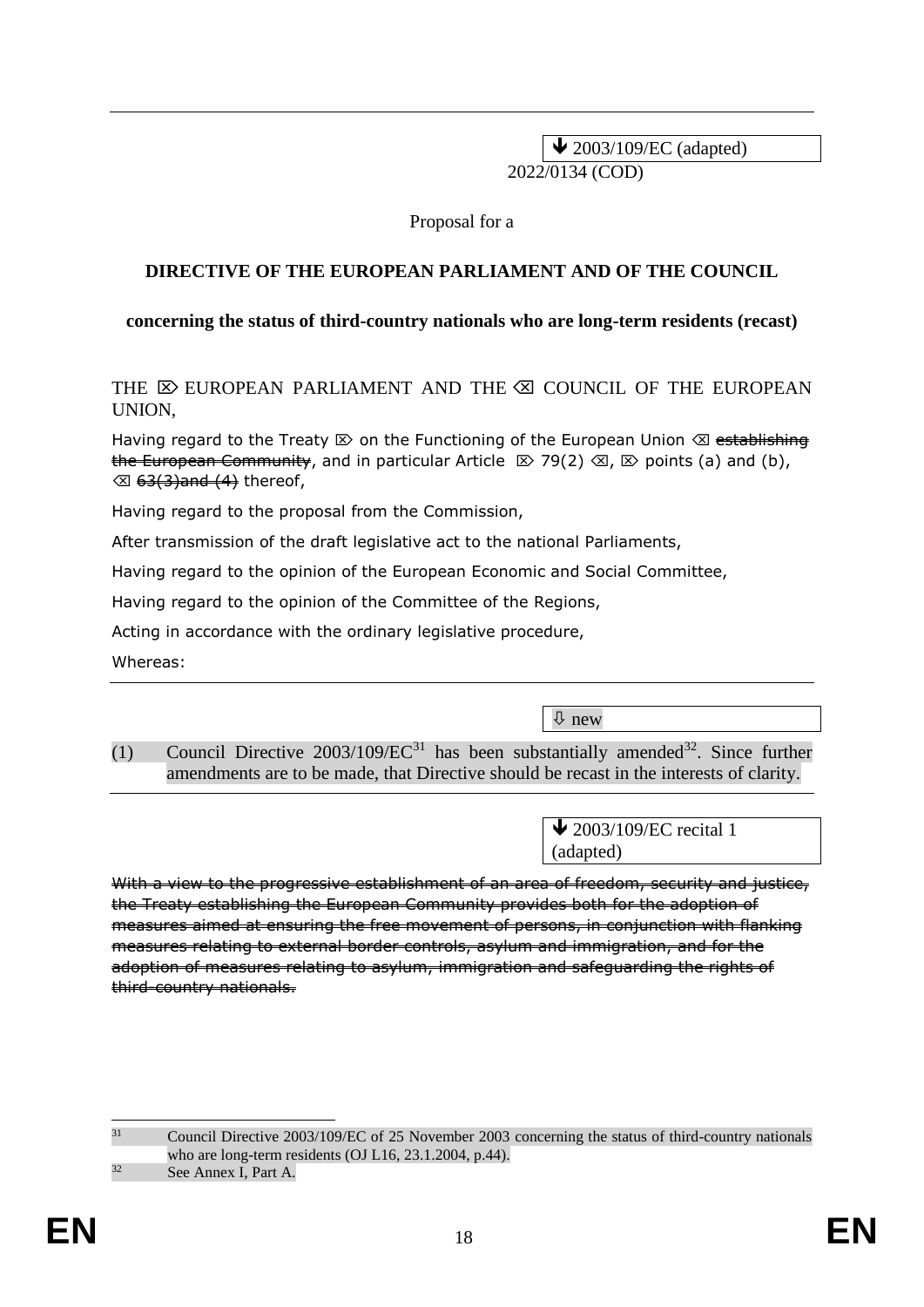$\blacktriangleright$  2003/109/EC recital 2 (adapted)

The European Council, at its special meeting in Tampere on 15 and 16 October 1999, stated that the legal status of third-country nationals should be approximated to that of Member States' nationals and that a person who has resided legally in a Member State for a period of time to be determined and who holds a long-term residence permit should be granted in that Member State a set of uniform rights which are as near as possible to those enjoyed by citizens of the European Union.

## $\bigvee$  2003/109/EC recital 3

(2) This Directive respects the fundamental rights and observes the principles recognised in particular by the European Convention for the Protection of Human Rights and Fundamental Freedoms and by the Charter of Fundamental Rights of the European Union.

> $\blacktriangleright$  2003/109/EC recital 4 (adapted)

(3) The integration of third-country nationals who are  $\boxtimes$  EU  $\boxtimes$  long-term residents in the Member States is a key element in promoting economic and social cohesion, a fundamental objective of the Community  $\boxtimes$  Union  $\boxtimes$  stated in the Treaty.

 $\triangle$  2003/109/EC recital 5

(4) Member States should give effect to the provisions of this Directive without discrimination on the basis of sex, race, colour, ethnic or social origin, genetic characteristics, language, religion or beliefs, political or other opinions, membership of a national minority, fortune, birth, disabilities, age or sexual orientation.

> $\triangle$  2011/51/EU recitals 2 and 4 (adapted)

(5) The prospect of obtaining  $\boxtimes$  EU  $\boxtimes$  long-term resident status in a Member State after a certain time is an important element for the full integration of beneficiaries of international protection in the Member State of residence. Beneficiaries of international protection should therefore be able to obtain  $\boxtimes$  EU  $\boxtimes$  long-term resident status in the Member State which granted them international protection, subject to the same conditions as other third-country nationals.

new

(6) Third-country nationals who are beneficiaries of free movement rights in accordance with EU law should be given access to EU long-term residence status in accordance with the same rules as any other third-country nationals falling within the scope of this Directive. The rights that such third-country nationals acquire as holders of the EU long-term residence status should be without prejudice to rights they may enjoy under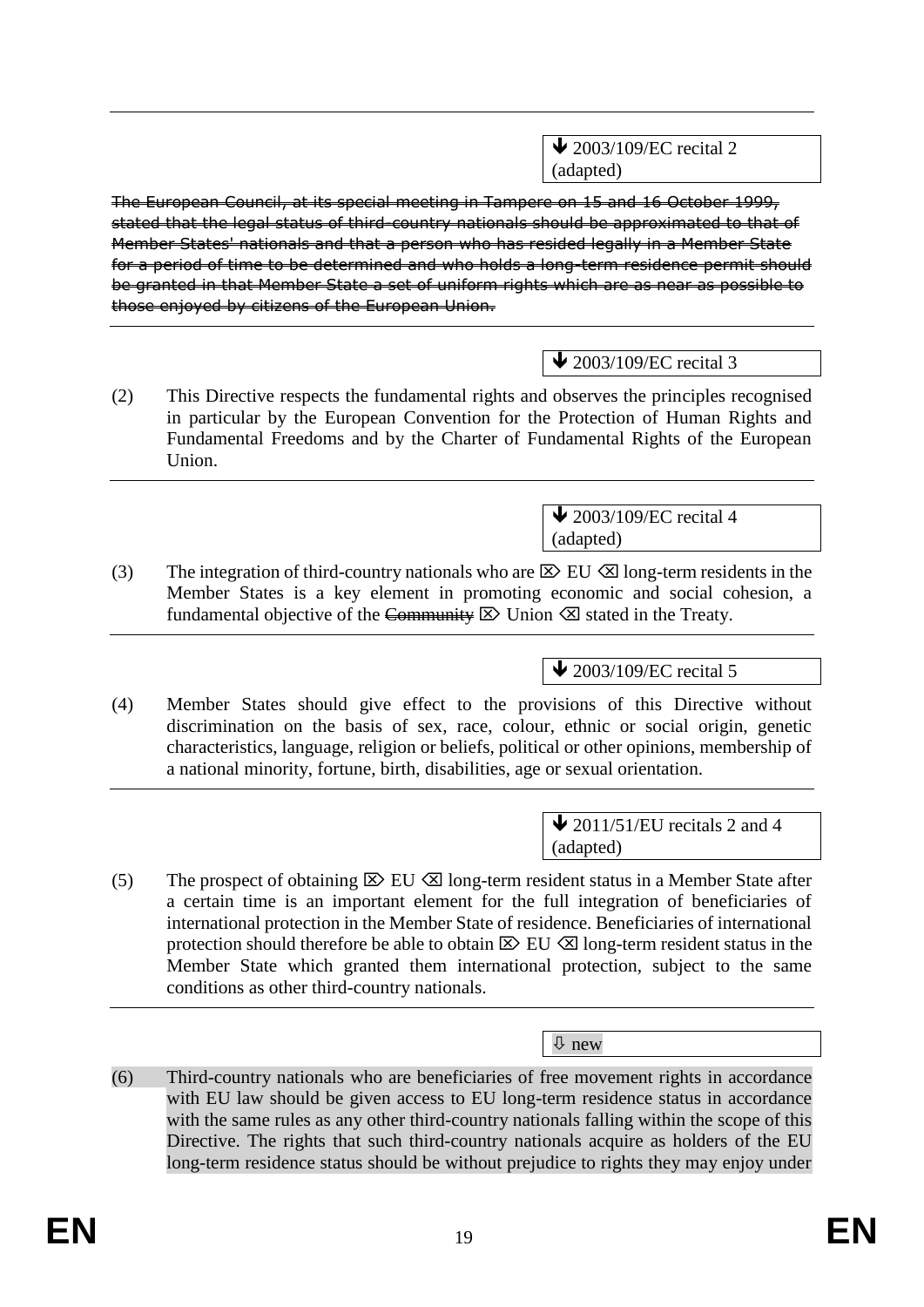Directive  $2004/38/EC^{33}$ . All provisions in this Directive regarding the beneficiaries of the right to free movement should also apply to third-country nationals who enjoy rights of free movement equivalent to those of Union citizens under agreements either between the Union and the Member States on the one hand, and third countries on the other, or between the Union and third countries.

> $\triangle$  2003/109/EC recital 6 (adapted)

(7) The main criterion for acquiring the status of  $\boxtimes$  EU  $\boxtimes$  long-term resident should be the duration of residence in the territory of a Member State. Residence should be both legal and continuous in order to show that the person has put down roots in the country. Provision should be made for a degree of flexibility so that account can be taken of circumstances in which a person might have to leave the territory on a temporary basis.

## new

- (8) To prevent the risk of abusive acquisition of EU long-term resident status, Member States should ensure that the requirement of legal and continuous residence is duly monitored for all categories of third-country nationals. This risk is particularly relevant for those third-country nationals who hold a residence permit granted on the basis of any kind of investment in a Member State, as the issue of these residence permits is not always subject to the requirement of continuous physical presence in the Member State or is merely subject to the requirement of the investors' presence in the Member State for a limited time. To prevent this risk, Member States should strengthen checks on the requirement of legal and continuous residence with particular regard to applications for EU long-term resident status submitted by third-country nationals who reside in a Member State in exchange of any kind of investment, such as capital transfers, purchase or renting of property, investment in government bonds, investment in corporate entities, donation or endowment of an activity contributing to the public good and contributions to the state budget.
- (9) The required period of residence for the acquisition of EU long-term resident status should be completed in the same Member State of application. However, in order to promote the intra-EU mobility of third-country nationals, Member States should allow third-country nationals to cumulate periods of residence in different Member States. With the aim to limit the attractiveness of investor residence schemes and in account of the fact that not all Member States have regulated this category of residence permits, Member States should not take into account periods of residence as a holder of a residence permit granted on the basis of any kind of investment in another Member State for the purpose of cumulating periods.
- (10) Any period of residence spent by a holder of a long-stay visa or residence permit issued under Union or national law should be counted for acquiring the EU long-term resident status, including periods of residence under a status or in a capacity that is excluded

<sup>33</sup> <sup>33</sup> Directive 2004/38/EC of the European Parliament and of the Council of 29 April 2004 on the right of citizens of the Union and their family members to move and reside freely within the territory of the Member States amending Regulation (EEC) No 1612/68 and repealing Directives 64/221/EEC, 68/360/EEC, 72/194/EEC, 73/148/EEC, 75/34/EEC, 75/35/EEC, 90/364/EEC, 90/365/EEC and 93/96/*EEC (OJ L 158, 30.4.2004, p. 77).*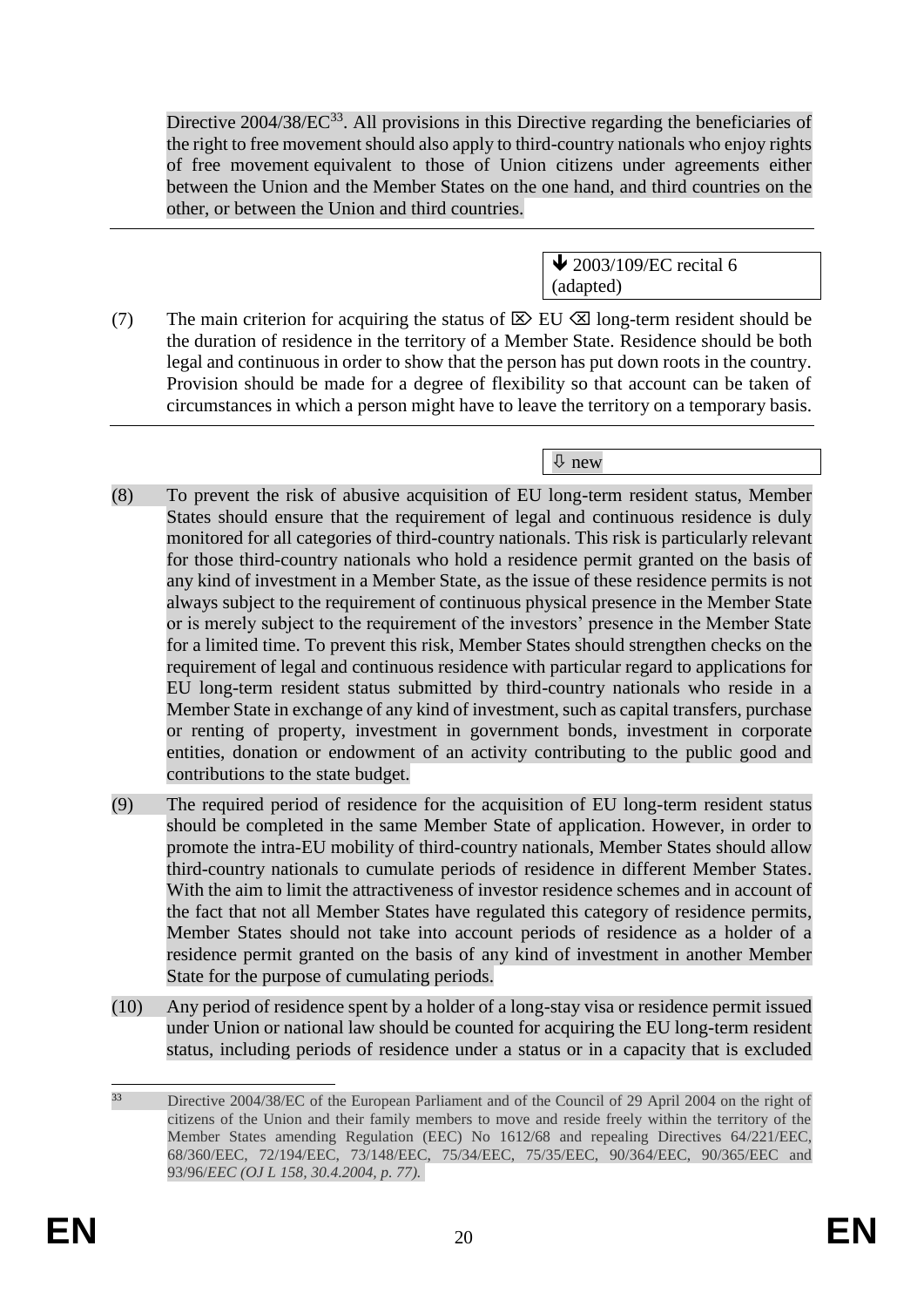from the scope of the Directive, such as residence for study purposes or vocational training, residence as beneficiary of national or temporary protection, or residence initially based solely on temporary grounds. Where the third-country national concerned has acquired a title of residence which will enable him/her to be granted EU long-term resident status, these periods should be taken into account fully in the calculation of the period required to acquire EU long-term resident status, provided that the overall residence has been legal and continuous.

> $\blacktriangleright$  2003/109/EC recital 7 (adapted)  $\Rightarrow$  new

(11) To acquire  $\boxtimes$  EU  $\boxtimes$  long-term resident status, third-country nationals should prove that they have adequate resources and sickness insurance, to avoid becoming a burden for the Member State.  $\Rightarrow$  Member States may indicate a certain sum as a reference amount, but they may not impose a minimum income level below which all applications for EU long-term resident status will be refused, irrespective of an actual examination of the situation of each applicant.  $\Leftrightarrow$  Member States, wWhen making an assessment of the possession of stable and regular resources,  $\boxtimes$  Member States  $\boxtimes$  may take into account factors such as contributions to the pension system and fulfilment of tax obligations.  $\Rightarrow$  The concept of 'resources' should not concern solely the 'own resources' of the applicant for EU long-term resident status, but may also cover the resources made available to that applicant by a third party provided that, in the light of the individual circumstances of the applicant concerned, they are considered to be stable, regular and sufficient.  $\Leftrightarrow$ 

new

(12) Member States should be able to require applicants for EU long-term resident status to comply with integration conditions, for example by requiring them to pass a civic integration or language examination. However, the means for implementing this requirement should not be liable to jeopardise the objective of promoting the integration of third-country nationals, having regard, in particular, to the level of knowledge required to pass a civic integration examination, to the accessibility of the courses and material necessary to prepare for that examination, to the amount of fees applicable to third-country nationals as registration fees to sit that examination, or to the consideration of specific individual circumstances, such as age, illiteracy or level of education.

> **↓** 2003/109/EC recital 8 (adapted)

(13) Moreover, third-country nationals who wish to acquire and maintain  $\boxtimes$  EU  $\boxtimes$  longterm resident status should not constitute a threat to public policy or public security. The notion of public policy may cover a conviction for committing a serious crime.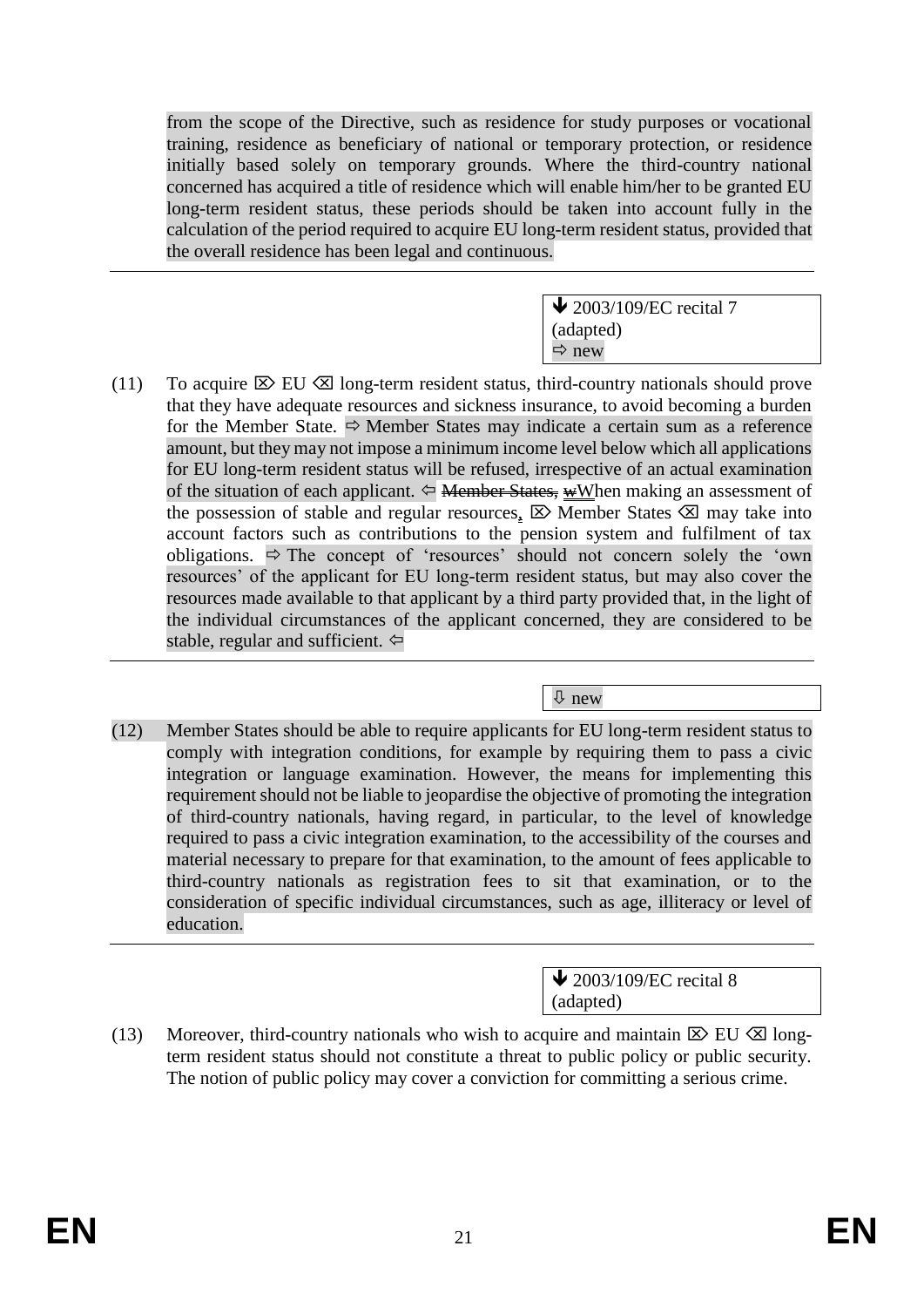$\bigvee$  2003/109/EC recital 9 (adapted)

(14) Economic considerations should not be a ground for refusing to grant  $\boxtimes$  EU  $\boxtimes$  longterm resident status and  $\frac{1}{2}$  should  $\otimes$  not be considered as interfering with the relevant conditions.

> $\triangle$  2003/109/EC recital 10 (adapted)

(15) A set of rules governing the procedures for the examination of application  $\boxtimes$  s  $\boxtimes$  for  $\boxtimes$  the acquisition of EU  $\boxtimes$  long-term resident status should be laid down. Those procedures should be effective and manageable, taking account of the normal workload of the Member States' administrations, as well as being transparent and fair, in order to offer appropriate legal certainty to those concerned. They should not constitute a means of hindering the exercise of the right of residence.

> $\bigvee$  2003/109/EC recital 11 (adapted)

(16) The acquisition of  $\boxtimes$  EU  $\boxtimes$  long-term resident status should be certified by  $\boxtimes$  EU long term  $\otimes$  residence permits enabling those concerned to prove their legal status easily and immediately. Such residence permits should also satisfy high-level technical standards, notably as regards protection against falsification and counterfeiting, in order to avoid abuses in the Member State in which the status is acquired and in Member States in which the right of residence is exercised.

new

(17) In order to promote circular migration of EU long-term residents, in particular to allow them to invest in their countries of origin and share the knowledge and skills acquired in the Union, as well as to return temporarily to their countries of origin for personal and family circumstances, EU long-term residents should be allowed to be absent from the territory of the Union for up to 24 consecutive months without losing their EU longterm resident status. In case of longer absences, Member States should establish a facilitated procedure for the re-acquisition of the EU long-term resident status.

> $\triangle$  2003/109/EC recital 12 (adapted)

(18) In order to constitute a genuine instrument for the integration of  $\boxtimes$  EU  $\boxtimes$  long-term residents into  $\boxtimes$  the  $\boxtimes$  society in which they live,  $\boxtimes$  EU  $\boxtimes$  long-term residents should enjoy equality of treatment with citizens of the Member State in a wide range of economic and social matters, under the relevant conditions defined by this Directive.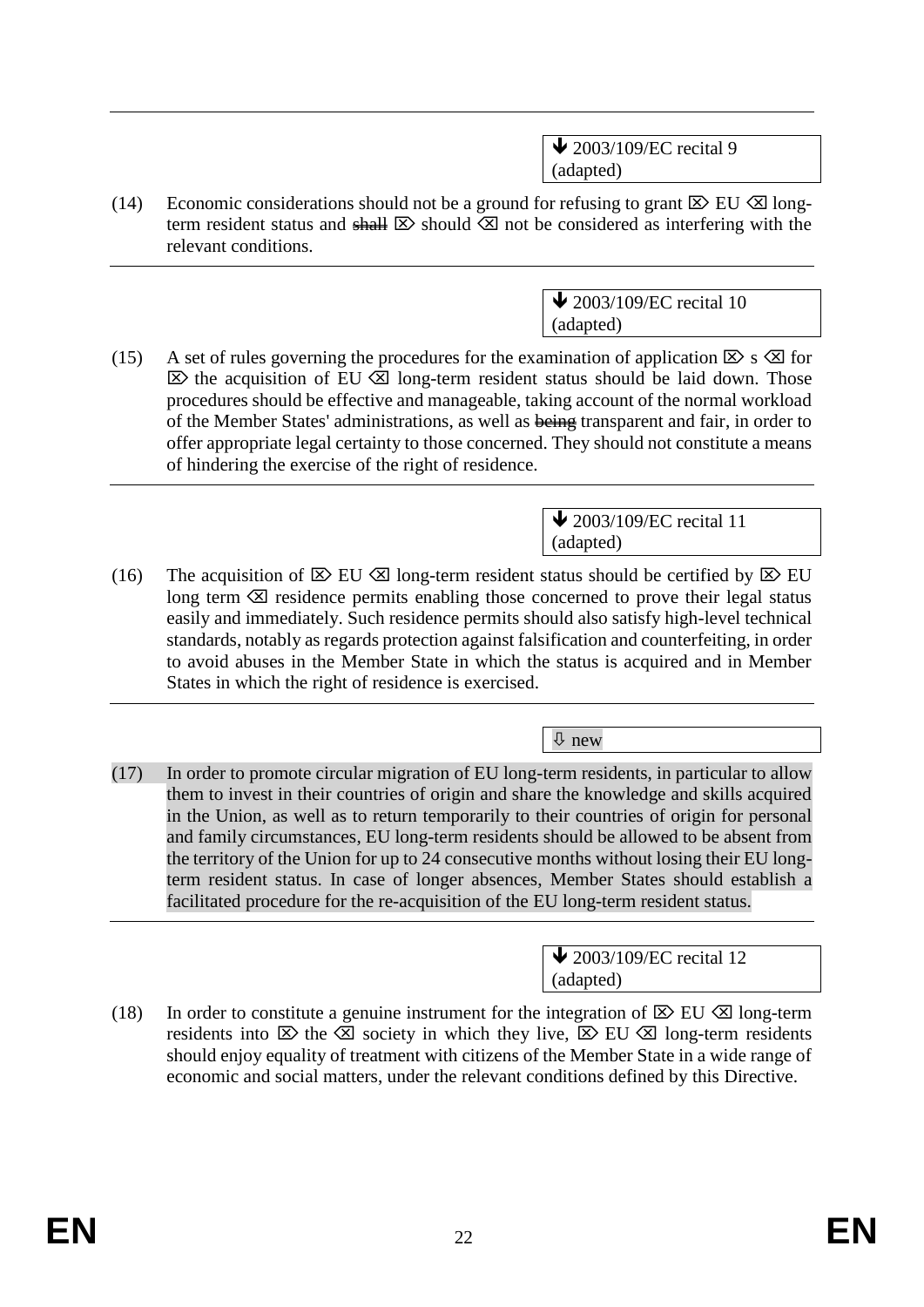$\bigvee$  2011/51/EU recital 7 (adapted)

(19) The equality of treatment of beneficiaries of international protection in the Member State which granted them international protection should be without prejudice to the rights and benefits guaranteed under Directive 2011/95/EU  $\boxtimes$  of the European Parliament and of the Council  $\sqrt{2}$   $\frac{34}{3}$  and under the Convention Relating to the Status of Refugees of 28 July 1951, as amended by the Protocol signed in New York on 31 January 1967 ('the Geneva Convention').

> $\blacktriangleright$  2003/109/EC recital 13 (adapted)

With regard to social assistance, the possibility of limiting the benefits for long-term residents to core benefits is to be understood in the sense that this notion covers at least minimum income support, assistance in case of illness, pregnancy, parental assistance and long-term care. The modalities for granting such benefits should be determined by national law.

> $\bigvee$  2003/109/EC recital 14 (adapted)

> > $\blacklozenge$  2003/109/EC recital 15

The Member States should remain subject to the obligation to afford access for minors to the educational system under conditions similar to those laid down for their nationals.

The notion of study grants in the field of vocational training does not cover measures which are financed under social assistance schemes. Moreover, access to study grants may be dependent on the fact that the person who applies for such grants fulfils on his/her own the conditions for acquiring long-term resident status. As regards the issuing of study grants, Member States may take into account the fact that Union citizens may benefit from this same advantage in the country of origin.

new

(adapted)

(20) Professional qualifications acquired by a third-country national in another Member State should be recognised in the same way as those of Union citizens. Qualifications acquired in a third country should be taken into account in accordance with Directive  $2005/36/EC$  of the European Parliament and of the Council<sup>35</sup>. This Directive should be without prejudice to the conditions set out under national law for the exercise of regulated professions.

 $34$ Directive 2011/95/EU of the European Parliament and of the Council of 13 December 2011 on standards for the qualification of third-country nationals or stateless persons as beneficiaries of international protection, for a uniform status for refugees or for persons eligible for subsidiary protection, and for the content of the protection granted (recast) (OJ L 337, 20.12.2011, p. 9).

<sup>&</sup>lt;sup>35</sup> Directive 2005/36/EC of the European Parliament and of the Council of 7 September 2005 on the recognition of professional qualifications (OJ L 255, 30.9.2005, p. 22).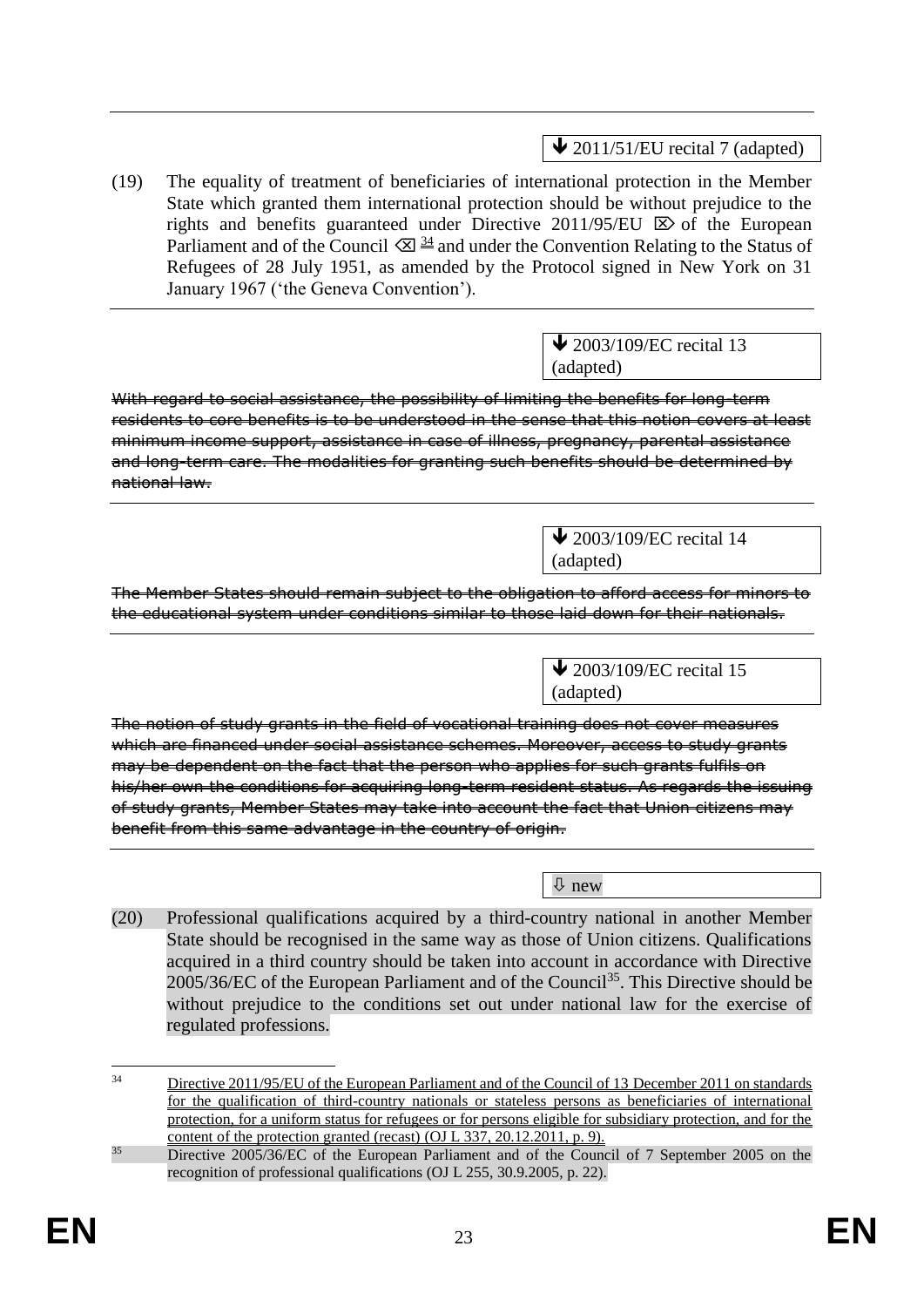(21) This Directive should take into account the common standards and procedures in Member States for returning illegally staying third-country nationals introduced by Directive 2008/115/EC of the European Parliament and of the Council<sup>36</sup>.

> $\triangle$  2003/109/EC recital 16 (adapted)

(22)  $\boxtimes$  EU  $\boxtimes$   $\equiv$ long-term residents should enjoy reinforced protection against expulsion  $\boxtimes$  decisions ending their legal stay  $\boxtimes$ . This protection is based on the criteria determined by the decisions of the European Court of Human Rights. In order to ensure protection against expulsion Member States should provide for effective legal redress  $\boxtimes$  against such decisions  $\boxtimes$ .

new

(23) Decisions ending the legal stay of EU long-term residents should not be founded on economic considerations.

> $\triangle$  2011/51/EU recital 10 (adapted)

(24) Where a Member State intends to  $\frac{1}{2}$  and the legal stay  $\otimes$ , on a ground provided for in this Directive,  $\boxtimes$  of  $\boxtimes$  a beneficiary of international protection who has acquired  $\boxtimes$  EU  $\boxtimes$  long-term resident status in that Member State,  $\boxtimes$  and *refoule* him/her,  $\boxtimes$  that person should enjoy the protection against *refoulement* guaranteed under Directive 2011/95/EU and under Article 33 of the Geneva Convention. For that purpose, where the person enjoys international protection in a Member State other than the one in which that person is currently residing as a long-term resident, it is necessary to provide, unless *refoulement* is permitted under Directive 2011/95/EU, that that person may be expelled  $\boxtimes$  required to go  $\boxtimes$  only to the Member State which granted international protection and that that Member State is obliged to readmit  $\boxtimes$  take back  $\otimes$  that person. The same safeguards should apply to a beneficiary of international protection who has taken up residence but has not yet obtained  $\boxtimes$  EU  $\boxtimes$  long-term resident status in a second Member State.

> $\bigvee$  2011/51/EU recital 11 (adapted)

(25) Where the expulsion  $\boxtimes$  *refoulement*  $\boxtimes$  of a beneficiary of international protection outside the territory of the Union is permitted under Directive 2011/95/EU Member States should be obliged to ensure that all information is obtained from relevant sources, including, where appropriate, from the Member State that granted international protection, and that it is thoroughly assessed with a view to guaranteeing that the decision to  $\frac{d}{dx} \mathbb{E}$  *refoule*  $\otimes$  that beneficiary is in accordance with Article 4 and Article 19(2) of the Charter of Fundamental Rights of the European Union.

<sup>-</sup><sup>36</sup> Directive 2008/115/EC of the European Parliament and of the Council of 16 December 2008 on common standards and procedures in Member States for returning illegally staying third-country nationals (OJ L 348, 24.12.2008, p. 98).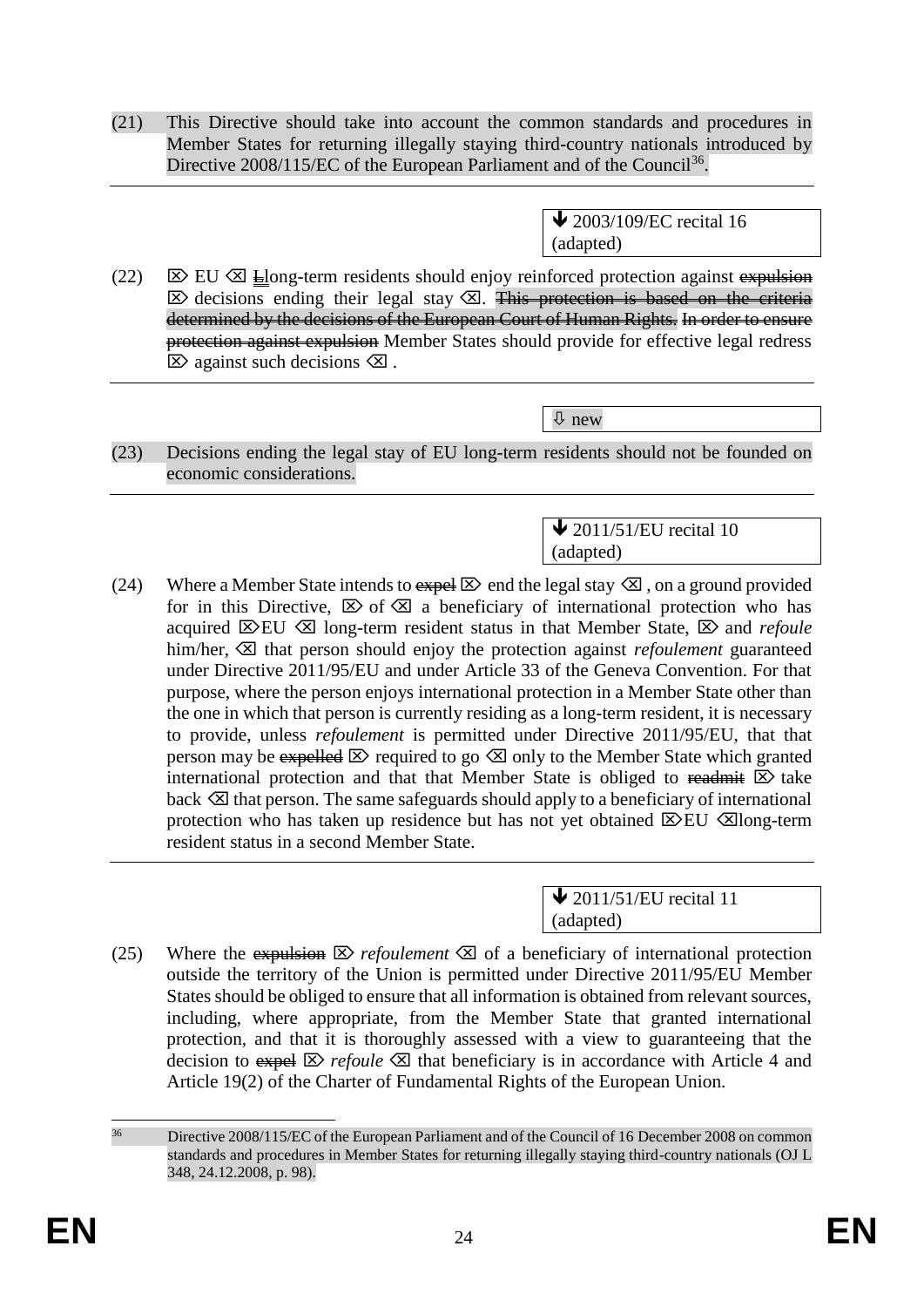new

- (26) In order to promote better integration of EU long-term residents, rules on favourable conditions for family reunification and access to work for spouses should be introduced. Thus specific derogations from Council Directive 2003/86/EC should be provided for. Family reunification should not be subject to conditions relating to integration, as EU long-term residents and their families are deemed to be integrated in the host society.
- (27) As family life should be respected and its protection is an essential element of the integration of EU long-term residents, children of EU long-term residents who are born or adopted in the territory of the EU Member State having issued to the latter the EU long-term residence permit should acquire the EU long-term resident status in that Member State automatically, in particular without being subject to the requirement of prior residence.

 $\bigvee$  2003/109/EC recital 17 (adapted)  $Arr$  new

(28) Harmonisation of the terms  $\overline{\mathbf{e}} \in \mathbb{R}$  of  $\overline{\otimes}$  acquisition of  $\overline{\otimes}$  the EU  $\overline{\otimes}$  long-term resident status promotes mutual confidence between Member States.  $\Rightarrow$  However, this Directive should be without prejudice to the right of Member States to issue residence permits of permanent or unlimited validity other than the EU long-term residence permit.  $\leftarrow$  Certain Member States issue permits with a permanent or unlimited validity on conditions that are more favourable than those provided for by this Directive. The possibility of applying more favourable national provisions is not excluded by the Treaty. However, for the purposes of this Directive, it should be provided that permits issued on more favourable terms do  $\Rightarrow$  Such national residence permits should  $\Leftrightarrow$  not confer the right to reside in other Member States.

new

(29) Member States should ensure a level playing field between EU long-term residence permits and national residence permits of permanent or unlimited validity, in terms of procedural and equal treatment rights, procedures and access to information. In particular, Member States should ensure that *the level of procedural safeguards and rights granted to* EU long-term residents and their family members *is not* lower than the level of procedural safeguards and rights *enjoyed by* holders of national residence permits of permanent or unlimited validity. Member States should also ensure that applicants for an EU long-term residence permit are not required to pay higher fees for the processing of their application than applicants for national residence permits. Finally, Member States *should engage in the same level of information, promotion and advertisement activities with respect to the EU long-term residence permit as they do for national residence permits* of permanent or unlimited validity*, for example* with regard to information on national websites on legal migration and information campaigns, and training programmes provided to the competent migration authorities.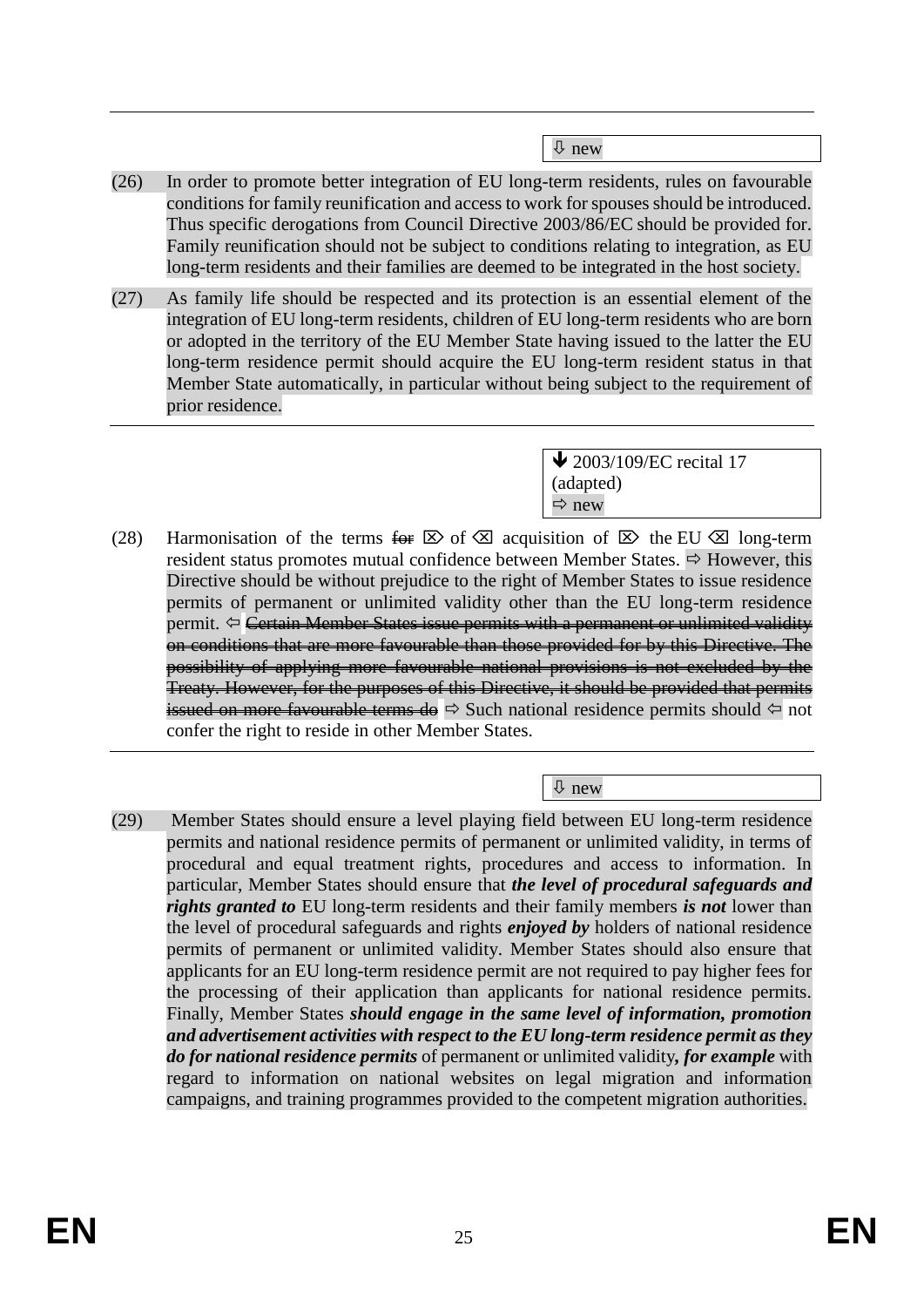(30)  $\Rightarrow$  Residence of EU long-term residents in other Member States should be facilitated.  $\Leftarrow$ Establishing the conditions subject to which the right to reside in another Member State may be acquired by third-country nationals who are EU long-term residents should contribute to the effective attainment of an internal market as an area in which the free movement of persons is ensured. It could also constitute a major factor of mobility, notably on the Union's employment market.  $\Rightarrow$  The occupational and geographical mobility of third-country nationals who are already EU long-term residents in one Member State should be recognised as an important contributor to improving labour market efficiency across the Union, to addressing skills shortages and to offsetting regional imbalances.

# $\bigvee$  2011/51/EU recital 5

(31) In view of the right of beneficiaries of international protection to reside in Member States other than the one which granted them international protection, it is necessary to ensure that those other Member States are informed of the protection background of the persons concerned to enable them to comply with their obligations regarding the principle of *non-refoulement*.

# $\triangle$  2011/51/EU recital 9

(32) Transfer of responsibility for protection of beneficiaries of international protection is outside the scope of this Directive.

 $\bigvee$  2003/109/EC recital 19

(33) Provision should be made that the right of residence in another Member State may be exercised in order to work in an employed or self-employed capacity, to study or even to settle without exercising any form of economic activity.

 $\sqrt{\Psi}$  new

- (34) In order to facilitate the intra-EU mobility of EU long-term residents for the exercise of an economic activity in an employed or self-employed capacity, no check of the labour market situation should be carried out when examining applications for residence in a second Member State.
- (35) As soon as an EU long-term resident submits a complete application for residence in a second Member State within the deadline provided for in this Directive, it should be possible for that Member State to allow the EU long-term resident to begin employment or study. EU long-term residents should be entitled to begin employment or study at the latest 30 days after submitting the application for residence in the second Member State.
- (36) Where EU long-term residents intend to apply for residence in a second Member State in order to exercise a regulated profession, their professional qualifications should be recognised in the same way as those of Union citizens exercising the right to free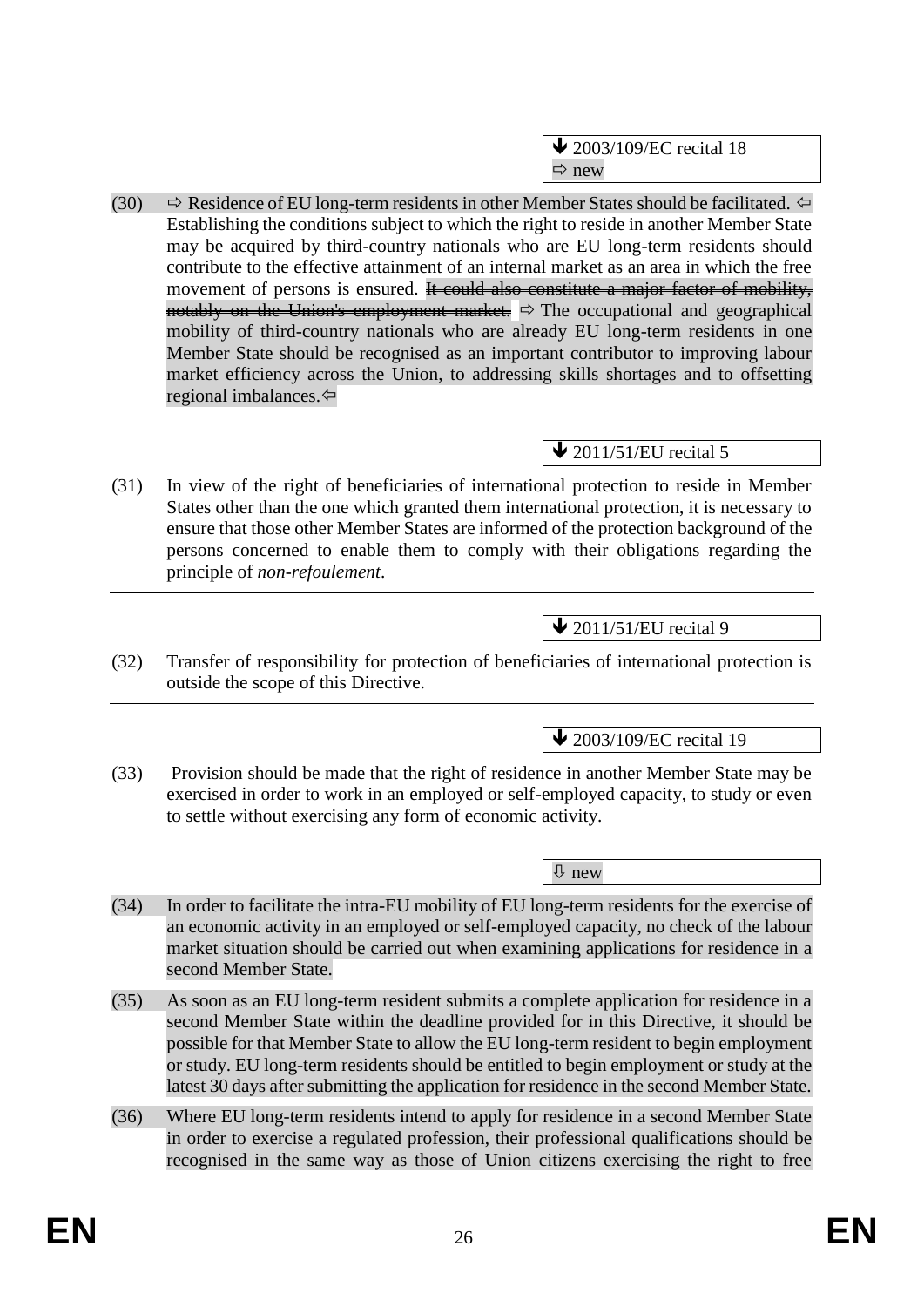movement, in accordance with Directive 2005/36/EC and other applicable Union and national law.

> $\blacklozenge$  2003/109/EC recital 20 (adapted)  $\Rightarrow$  new

(37) Family members should also be able to settle in  $\Rightarrow$  a second  $\Leftarrow$  another Member State with an  $\boxtimes$  EU  $\boxtimes$  long-term resident in order to preserve family unity and to avoid hindering the exercise of the  $\boxtimes$  EU  $\boxtimes$  long-term resident's right of residence. With regard to the family members who may be authorised to accompany or to join the  $\boxtimes$  EU  $\boxtimes$  long-term residents, Member States should pay special attention to the situation of disabled adult children and of first-degree relatives in the direct ascending line who are dependent on them.

> $\bigvee$  2003/109/EC recital 21 (adapted)

(38) The Member State in which an  $\boxtimes$  EU  $\boxtimes$  long-term resident intends to exercise his/her right of residence should be able to check that the person concerned meets the conditions for residing in its territory. It should also be able to check that the person concerned does not constitute a threat to public policy, public security or public health.

> **↓** 2003/109/EC recital 22 (adapted)

(39) To avoid rendering the right of residence nugatory,  $\boxtimes$  EU  $\boxtimes$  long-term residents should enjoy in the second Member State the same treatment, under the conditions defined by this Directive, they enjoy in the Member State in which they acquired the status. The granting of benefits under social assistance is without prejudice to the possibility for the Member States to withdraw the residence permit if the person concerned no longer fulfils the requirements set by this Directive.

new

(40) In order to ensure that the criteria for residence in the second Member State continue to be fulfilled, the second Member State should be allowed to require that EU long-term residents and their family members communicate to the competent authorities any change of employer or economic activity. The communication procedure should not suspend the right of the persons concerned to pursue the economic activity in an employed or self-employed capacity, and no check of the labour market situation should be carried out.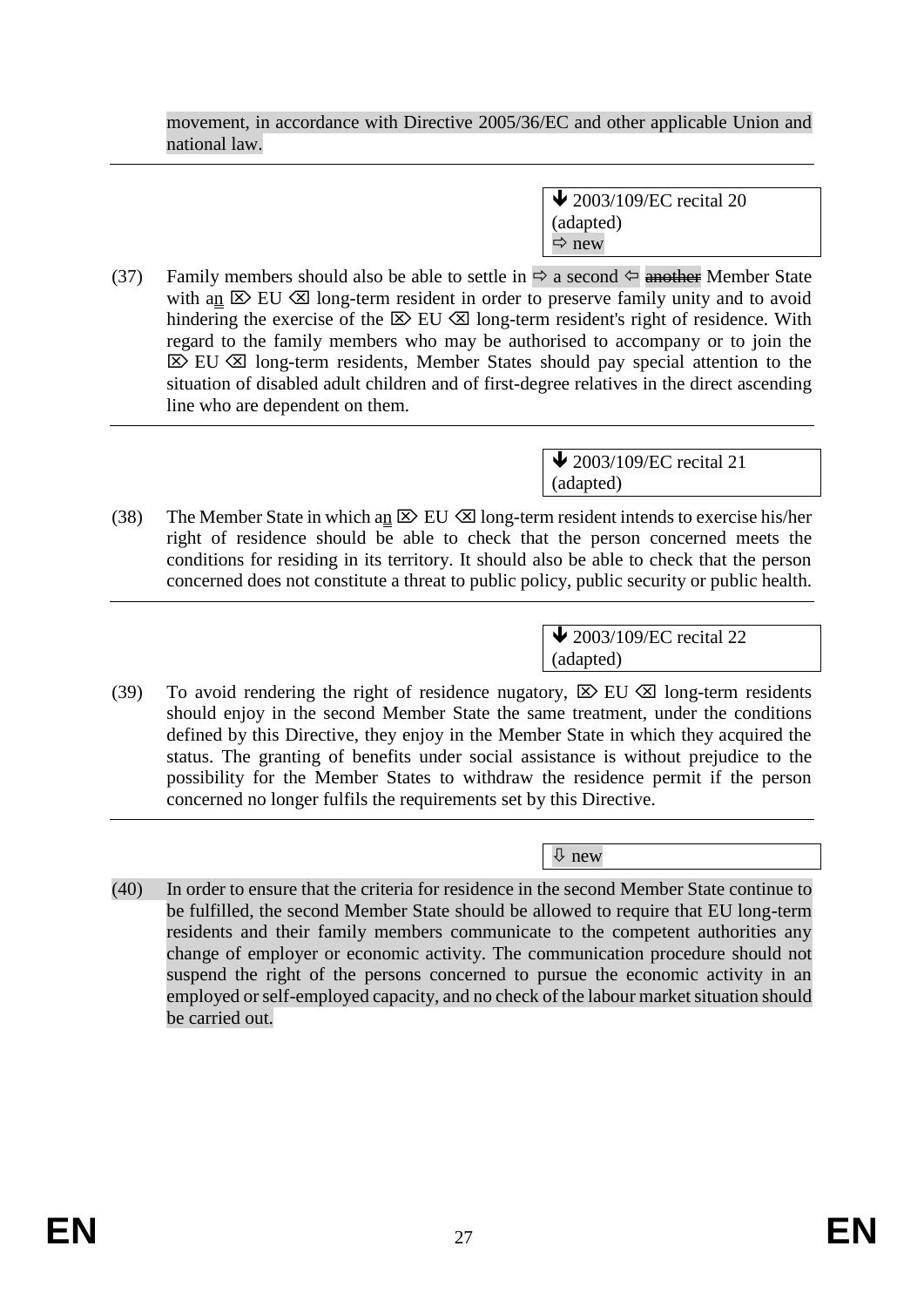$\bigvee$  2003/109/EC recital 23 (adapted)  $\Rightarrow$  new

(41) Third-country nationals should be granted the possibility of acquiring  $\boxtimes$  EU  $\boxtimes$  longterm resident status in the Member State where they have moved and have decided to settle under comparable  $\Rightarrow$  the same  $\Leftrightarrow$  conditions to  $\boxtimes$  as  $\boxtimes$  those required for its acquisition in the first Member State.  $\Rightarrow$  However, the required period of residence in the second Member State should be three years and it should not be possible to cumulate periods of residence in different Member States. In that case, it should be left to the second Member State to decide whether it will grant social assistance, or maintenance assistance for studies, including vocational training, to EU long-term residents other than those who are workers or self-employed persons or their family members, prior to the completion of five years of legal and continuous residence in its territory, bearing in mind that Union citizens who have exercised free movement rights in a capacity other than that of workers or self-employed persons in accordance with Directive 2004/38/EC or Article 21 TFEU, or their family members, may also be refused such benefits prior to the completion of five years of legal and continuous residence. The second Member State may decide to grant such assistance to EU long-term residents prior to the completion of five years of legal and continuous residence, provided that it ensures the same treatment to Union citizens exercising free movement rights in accordance with Directive 2004/38/EC or Article 21 TFEU, other than workers, self-employed persons or persons who retain such status, their family members, as well as third-country nationals enjoying the right of free movement equivalent to that of Union citizens under an agreement between the Union and its Member States, on the one hand, and third countries on the other, and their family members. Furthermore, prior to the completion of five years of legal and continuous residence in that Member State, where an EU longterm resident has ceased an employed or self-employed activity and he/she does not have sufficient resources for himself/herself and his/her family members and comprehensive sickness insurance cover so as not to become an unreasonable burden on the social assistance system of the second Member State, his/her legal stay may be ended on that ground, bearing in mind that Union citizens who have exercised free movement rights and their family members may be expelled in such a situation.  $\Leftrightarrow$ 

> **↓** 2003/109/EC recital 24 (adapted)

(42) Since the objectives of the proposed action  $\boxtimes$  this Directive  $\boxtimes$ , namely the determination of terms for granting  $\boxtimes$  conferring  $\boxtimes$  and withdrawing  $\boxtimes$  EU  $\boxtimes$ long-term resident status and the rights pertaining thereto and terms for the exercise of rights of residence by  $\boxtimes$  EU  $\boxtimes$  long-term residents in other Member States, cannot be sufficiently achieved by the Member States and can therefore, by reason of the scale and effects of the action, be better achieved by the Community  $\boxtimes$  Union  $\boxtimes$ , the Community  $\boxtimes$  Union  $\boxtimes$  may adopt measures, in accordance with the principle of subsidiarity as set out in Article 5 of the Treaty  $\boxtimes$  on European Union  $\boxtimes$ . In accordance with the principle of proportionality, as set out in that Article, this Directive does not go beyond what is necessary to achieve those objectives.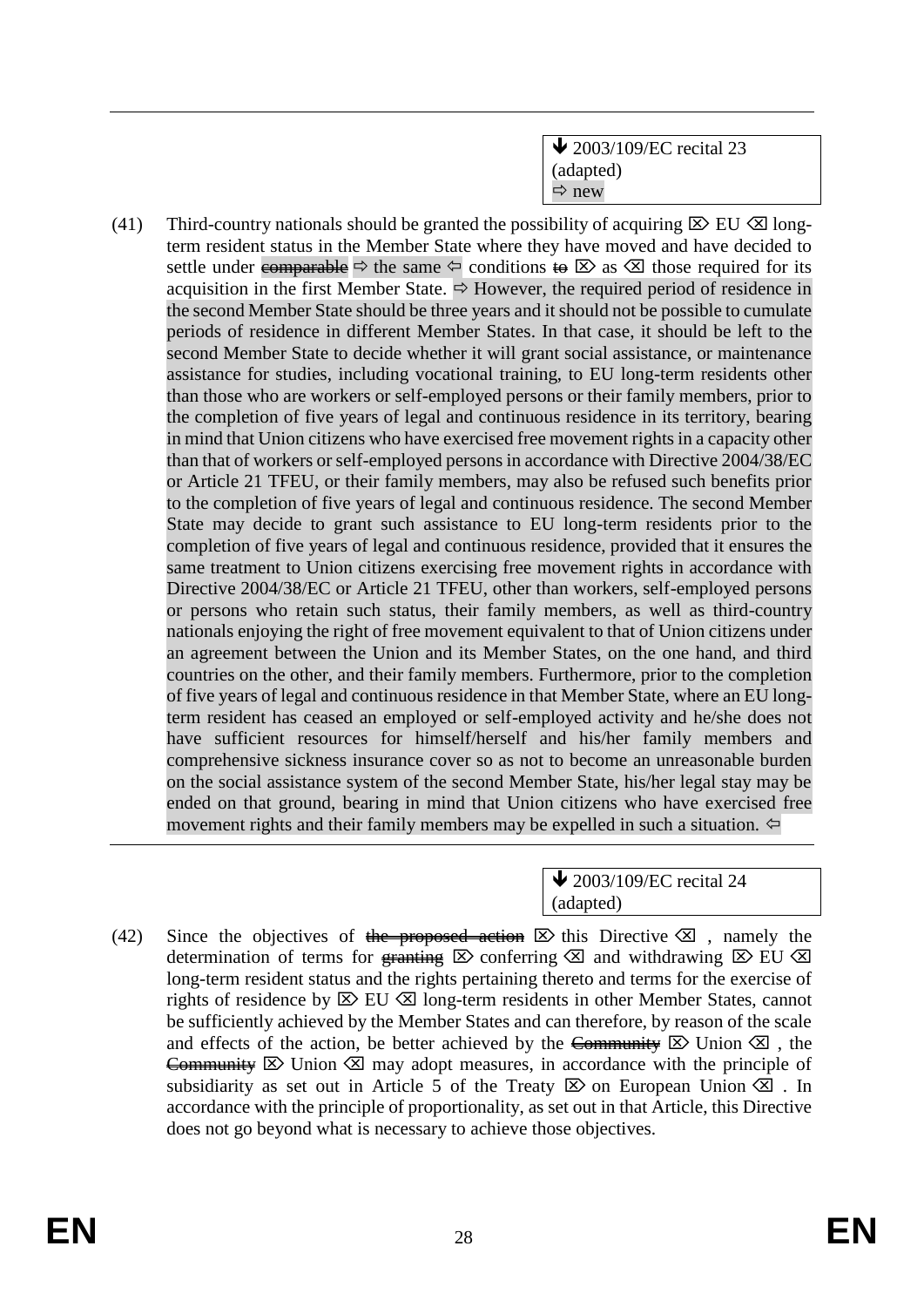$\bigvee$  2003/109/EC recital 25 (adapted)  $\Rightarrow$  new

(43) In accordance with Articles 1 and 2 of the Protocol  $\boxtimes$  No 21  $\boxtimes$  on the position of the United Kingdom and Ireland  $\boxtimes$  in respect of the area of freedom, security and justice  $\otimes$ , annexed to the Treaty on European Union  $\otimes$  (TEU)  $\otimes$  and to the Treaty on the Functioning of the European Union  $\boxtimes$  (TFEU)  $\boxtimes$ , and without prejudice to Article  $\Rightarrow$  s 3 and  $\Leftarrow$  4 of the said  $\boxtimes$  that  $\boxtimes$  Protocol,  $\Rightarrow$  Ireland  $\Leftarrow$  these Member States are  $\Rightarrow$  is  $\Leftrightarrow$  not taking part in the adoption of this Directive and are not bound by it or subject to its application.

[OR]

[In accordance with Articles  $\Leftrightarrow$  4a  $\Leftrightarrow$   $\frac{1}{2}$  and  $\frac{1}{2}$  and  $\frac{1}{2}$   $\otimes$  No 21  $\otimes$  on the position of the United Kingdom and Ireland  $\mathbb D$  in respect of the area of freedom, security and justice  $\otimes$ , annexed to the Treaty on European Union  $\otimes$  (TEU)  $\otimes$  and to the Treaty on the Functioning of the European Union  $\mathbb D$  (TFEU)  $\mathbb Z$ , and without prejudice to Article 4 of the said  $\boxtimes$  that  $\boxtimes$  Protocol, these Member States are not taking part in the adoption of this Directive and are not bound by it or subject to its application  $\Rightarrow$  Ireland has notified [, by letter of …,] its wish to take part in the adoption and application of Directive. ⇔]

> $\blacktriangleright$  2003/109/EC recital 26 (adapted)

(44) In accordance with Articles 1 and 2 of the Protocol  $\boxtimes$  No 22  $\boxtimes$  on the position of Denmark, annexed to the Treaty on European Union and the Treaty  $\boxtimes$  on the Functioning of the European Union  $\boxtimes$  establishing the European Community, Denmark does not take part in the adoption of this Directive, and is not bound by it or subject to its application.

new

- (45) The obligation to transpose this Directive into national law should be limited to those provisions which represent a substantive amendment as compared to the earlier Directive. The obligation to transpose the provisions which are unchanged arises under that earlier Directive.
- (46) This Directive should be without prejudice to the obligations of the Member States relating to the time-limits for the transposition into national law of the Directives set out in Annex I, Part B,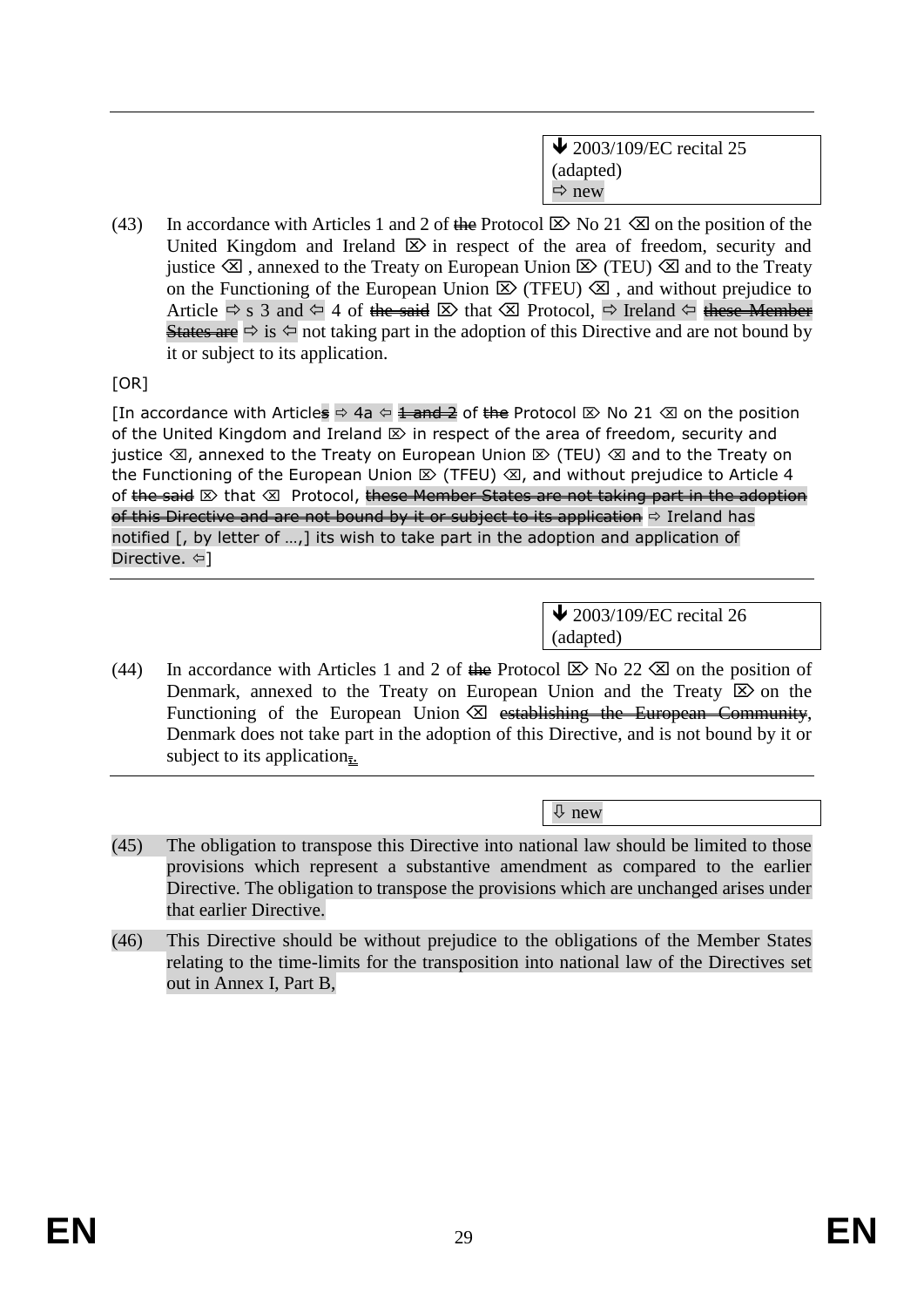$\bigvee$  2003/109/EC (adapted)  $\Rightarrow$  new

 $HAS \nleftrightarrow$  HAVE  $\otimes$  ADOPTED THIS DIRECTIVE:

## **CHAPTER I**

## **GENERAL PROVISIONS**

#### *Article 1*

#### **Subject matter**

This Directive determines:

(a) the terms for conferring and withdrawing  $\boxtimes$  EU  $\boxtimes$  long-term resident status granted by a Member State in relation to third-country nationals legally  $\Rightarrow$  and continuously  $\Leftrightarrow$  residing in its territory, and the rights pertaining thereto; and

(b) the terms of  $\Rightarrow$  conditions of entry and  $\Leftarrow$  residence  $\Rightarrow$ , and the rights, of thirdcountry nationals referred to in point (a) and of their family members,  $\Leftrightarrow$  in Member States other than the one which conferred long-term status on them for third-country nationals enjoving that  $\Rightarrow$  Member State which first granted EU long-term resident  $\Leftrightarrow$ status.

#### *Article 2*

#### **Definitions**

For the purposes of this Directive:

(a) 'third-country national' means any person who is not a citizen of the Union within the meaning of Article  $\sharp \sharp \boxtimes 20 \otimes (1)$  of the Treaty;

(b) ' $\boxtimes$  EU  $\boxtimes$  long-term resident' means any third-country national who has  $\boxtimes$  EU  $\boxtimes$  long-term resident status as provided for under Articles 4 to 7;

(c) 'first Member State' means the Member State which for the first time granted  $\boxtimes$  EU  $\boxtimes$  long-term resident status to a third-country national;

'second Member State' means any Member State other than the one which for the first time granted  $\boxtimes$  EU  $\boxtimes$  long-term resident status to a third-country national and in which that long-term resident exercises the right of residence;

(e) 'family members' means the third-country nationals who reside in the Member State concerned in accordance with Council Directive 2003/86/EC of 22 September  $2003$  on the right to family reunification<sup>37</sup>:

## $\bigvee$  2011/51/EU Art. 1.1

(f) 'international protection' means international protection as defined in Article  $2(a)$  of Directive  $2011/95/EU$  of the European Parliament and the Council Council

 $37$ 

<sup>37</sup> Council Directive 2003/86/EC of 22 September 2003 on the right to family reunification (OJ L 251, 3.10.2003, p. 12).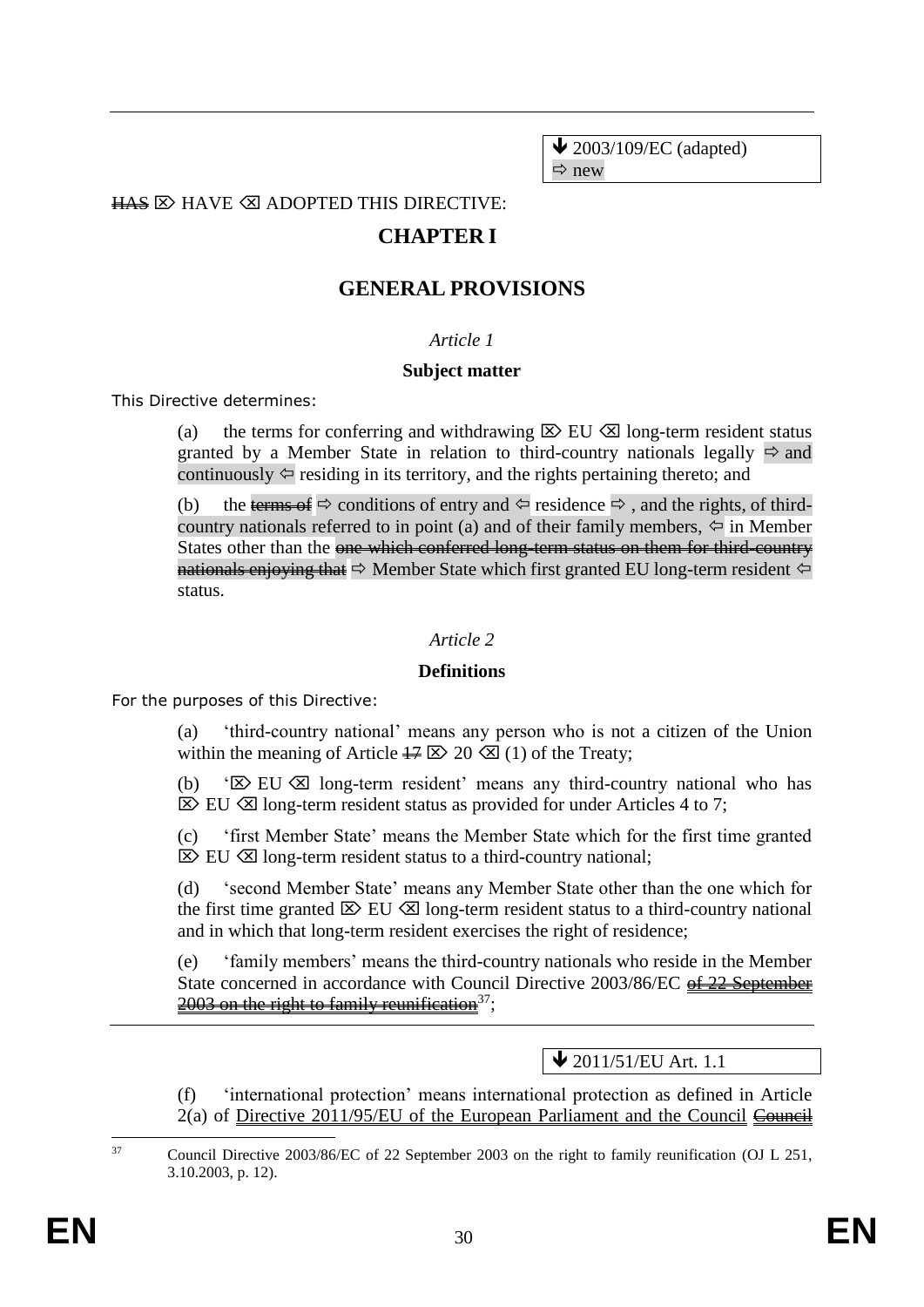Directive 2004/83/EC of 29 April 200413 December 2011 on minimum standards for the qualification and status of third-country nationals or stateless persons as refugees or as persons who otherwise need international protection and the content of the protection granted<sup>38</sup>:

 $\blacktriangleright$  2003/109/EC (adapted)

(g) '  $\boxtimes$  EU  $\boxtimes$  long-term resident's EC residence permit' means a residence permit issued by the Member State concerned upon the acquisition of  $\boxtimes$  EU  $\boxtimes$  long-term resident status.

### *Article 3*

### **Scope**

1. This Directive applies to third-country nationals residing legally in the territory of a Member State.

2. This Directive does not apply to third-country nationals who:

(a) reside in order to pursue studies or vocational training;

(b) are authorised to reside in a Member State on the basis of temporary protection or have applied for authorisation to reside on that basis and are awaiting a decision on their status;

# $\bigvee$  2011/51/EU Art. 1, point 2(a)

(c) are authorised to reside in a Member State on the basis of a form of protection other than international protection or have applied for authorisation to reside on that basis and are awaiting a decision on their status;

(d) have applied for international protection and whose application has not yet given rise to a final decision;

## $\triangle$  2003/109/EC (adapted)

(e) reside solely on temporary grounds such as au pair or seasonal worker, or as workers posted by a service provider for the purposes of cross-border provision of services, or as cross-border providers of services or in cases where their residence permit has been formally limited;

(f) enjoy a legal status governed by the Vienna Convention on Diplomatic Relations of 1961, the Vienna Convention on Consular Relations of 1963, the Convention of 1969 on Special Missions or the Vienna Convention on the Representation of States in their Relations with International Organisations of a Universal Character of 1975.

3. This Directive shall apply without prejudice to more favourable provisions of:

<sup>38</sup> <sup>38</sup> Directive 2011/95/EU of the European Parliament and of the Council of 13 December 2011 on standards for the qualification of third-country nationals or stateless persons as beneficiaries of international protection, for a uniform status for refugees or for persons eligible for subsidiary protection, and for the content of the protection granted (recast) (OJ L 337, 20.12.2011, p. 9).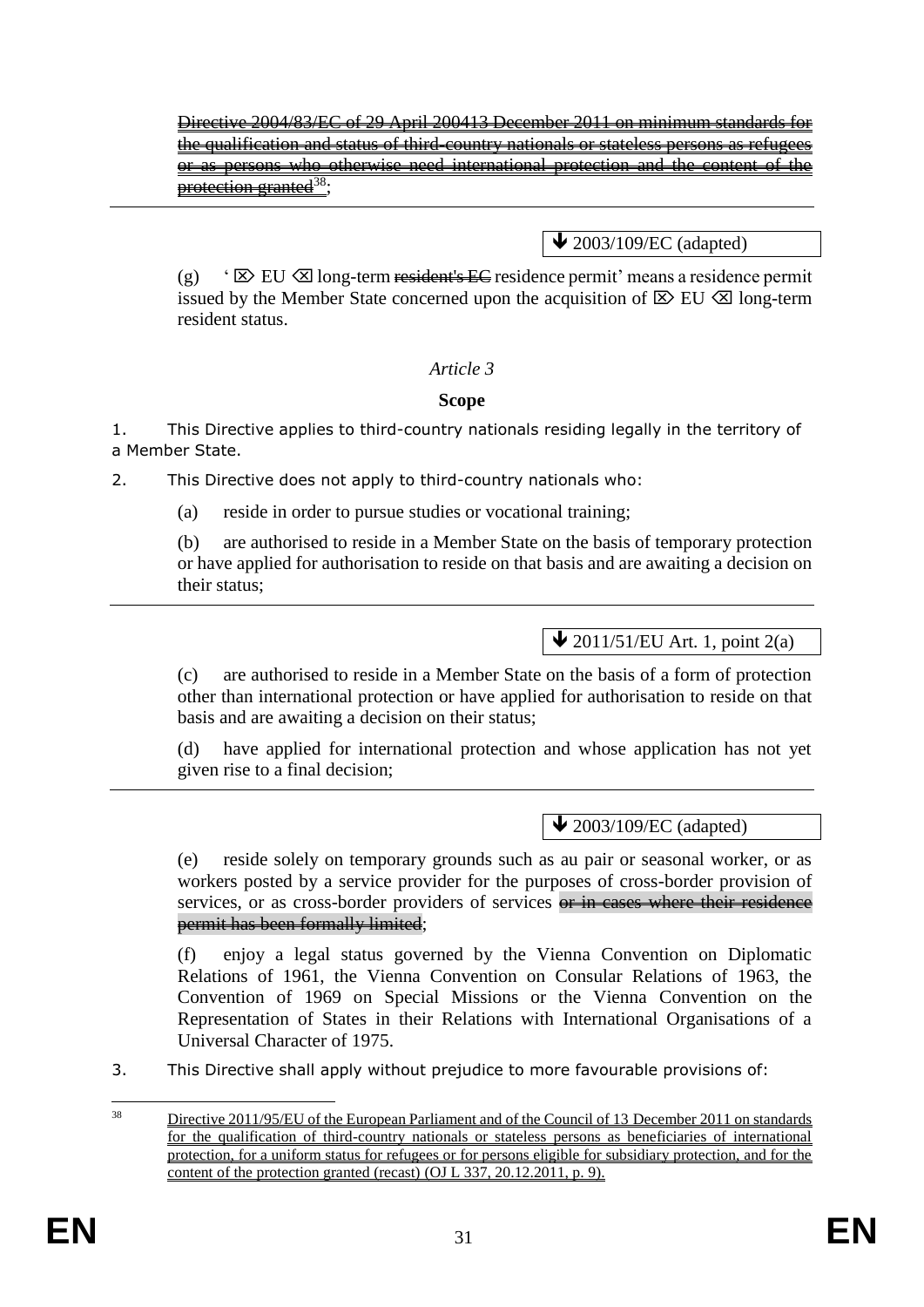(a) bilateral and multilateral agreements between the Community  $\boxtimes$  Union  $\boxtimes$  or the Community  $\boxtimes$  Union  $\boxtimes$  and its Member States, on the one hand, and third countries, on the other;

(b) bilateral agreements already concluded between a Member State and a third country before the date of entry into force of this Directive;

 $\bigvee$  2011/51/EU Art. 1, point 2(b)

(c) the European Convention on Establishment of 13 December 1955, the European Social Charter of 18 October 1961, the amended European Social Charter of 3 May 1987, the European Convention on the Legal Status of Migrant Workers of 24 November 1977, paragraph 11 of the Schedule to the Convention Relating to the Status of Refugees of 28 July 1951, as amended by the Protocol signed in New York on 31 January 1967, and the European Agreement on Transfer of Responsibility for Refugees of 16 October 1980.

> $\blacktriangleright$  2003/109/EC (adapted)  $\Rightarrow$  new

# **CHAPTER II**

# **LONG-TERM RESIDENT STATUS IN A MEMBER STATE**

## *Article 4*

## **Duration of residence**

1.  $\Rightarrow$  Notwithstanding paragraph 3 of this article,  $\Leftrightarrow$  Member States shall grant  $\mathbb{E}\times\mathbb{E}$  long-term resident status to third-country nationals who have resided legally and continuously within its territory for five years immediately prior to the submission of the relevant application.

 $\sqrt{2}$  new

2. Member States shall establish appropriate control mechanisms to ensure that the requirement of legal and continuous residence is duly monitored, with particular regard to applications submitted by third-country nationals holding and/or having held a residence permit granted on the basis of any kind of investment in a Member State.

3. Member States shall allow third-country nationals to cumulate periods of residence in different Member States in order to fulfil the requirement concerning the duration of residence, provided that they have accumulated two years of legal and continuous residence within the territory of the Member State where the application for EU long-term resident status is submitted immediately prior to the submission of the application. For the purpose of cumulating periods of residence in different Member States, Member States shall not take into account periods of residence as a holder of a residence permit granted on the basis of any kind of investment in another Member State.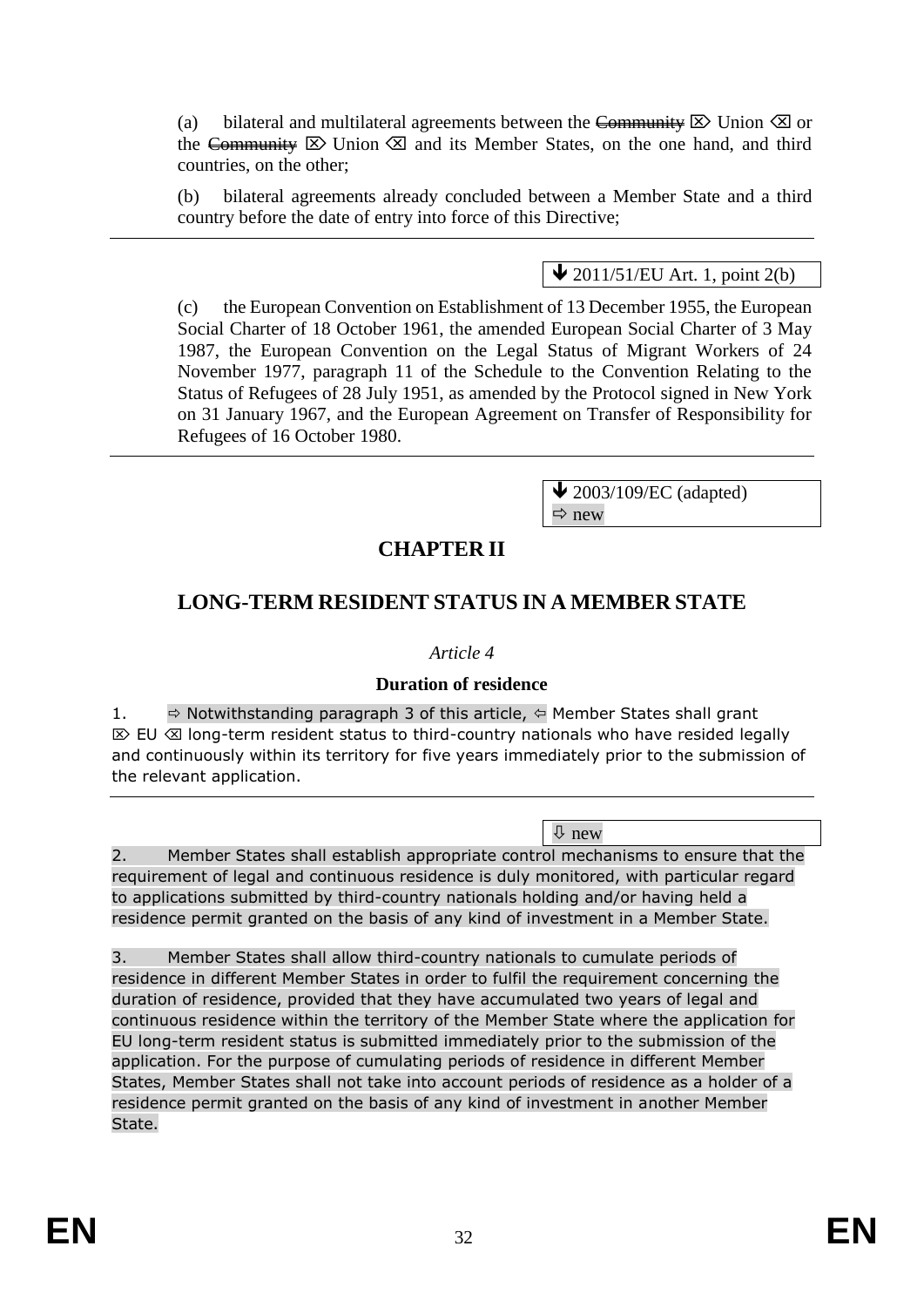$\triangle$  2011/51/EU Art. 1, point 3(a) (adapted)

 $\frac{1}{2}$ . Member States shall not grant  $\mathbb{E}$  EU  $\otimes$  long-term resident status on the basis of international protection in the event of the revocation of, ending of or refusal to renew international protection as laid down in Articles 14(3) and  $\boxtimes$  Article  $\boxtimes$  19(3) of Directive 2011/95/EU<del>2004/83/EC</del>.

new

5. Any period of residence spent as a holder of a long-stay visa or residence permit issued under Union or national law, including the cases covered in Article 3(2), points (a), (b), (c) and (e), shall be taken into account for the purposes of calculating the period referred to in paragraph 1, where the third-country national concerned has acquired a title of residence which will enable him/her to be granted EU long-term resident status.

 $\blacktriangleright$  2003/109/EC

2. Periods of residence for the reasons referred to in Article 3(2)(e) and (f) shall not be taken into account for the purposes of calculating the period referred to in paragraph 1.

Regarding the cases covered in Article 3(2)(a), where the third-country national concerned has acquired a title of residence which will enable him/her to be granted longterm resident status, only half of the periods of residence for study purposes or vocational training may be taken into account in the calculation of the period referred to in paragraph 1.

 $\sqrt{\frac{1}{2011}}$ /51/EU Art. 1, point 3(b)

Regarding persons to whom international protection has been granted, at least half of the period between the date of the lodging of the application for international protection on the basis of which that international protection was granted and the date of the grant of the residence permit referred to in Article 24 of Directive 2004/83/EC2011/95/EU, or the whole of that period if it exceeds 18 months, shall be taken into account in the calculation of the period referred to in paragraph 1.

 $\blacktriangleright$  2003/109/EC

36. Periods of absence from the territory of the Member State concerned shall not interrupt the period referred to in paragraph 1 and shall be taken into account for its calculation where they are shorter than six consecutive months and do not exceed in total 10 months within the period referred to in paragraph 1.

In cases of specific or exceptional reasons of a temporary nature and in accordance with their national law, Member States may accept that a longer period of absence than that which is referred to in the first subparagraph shall not interrupt the period referred to in paragraph 1. In such cases Member States shall not take into account the relevant period of absence in the calculation of the period referred to in paragraph 1.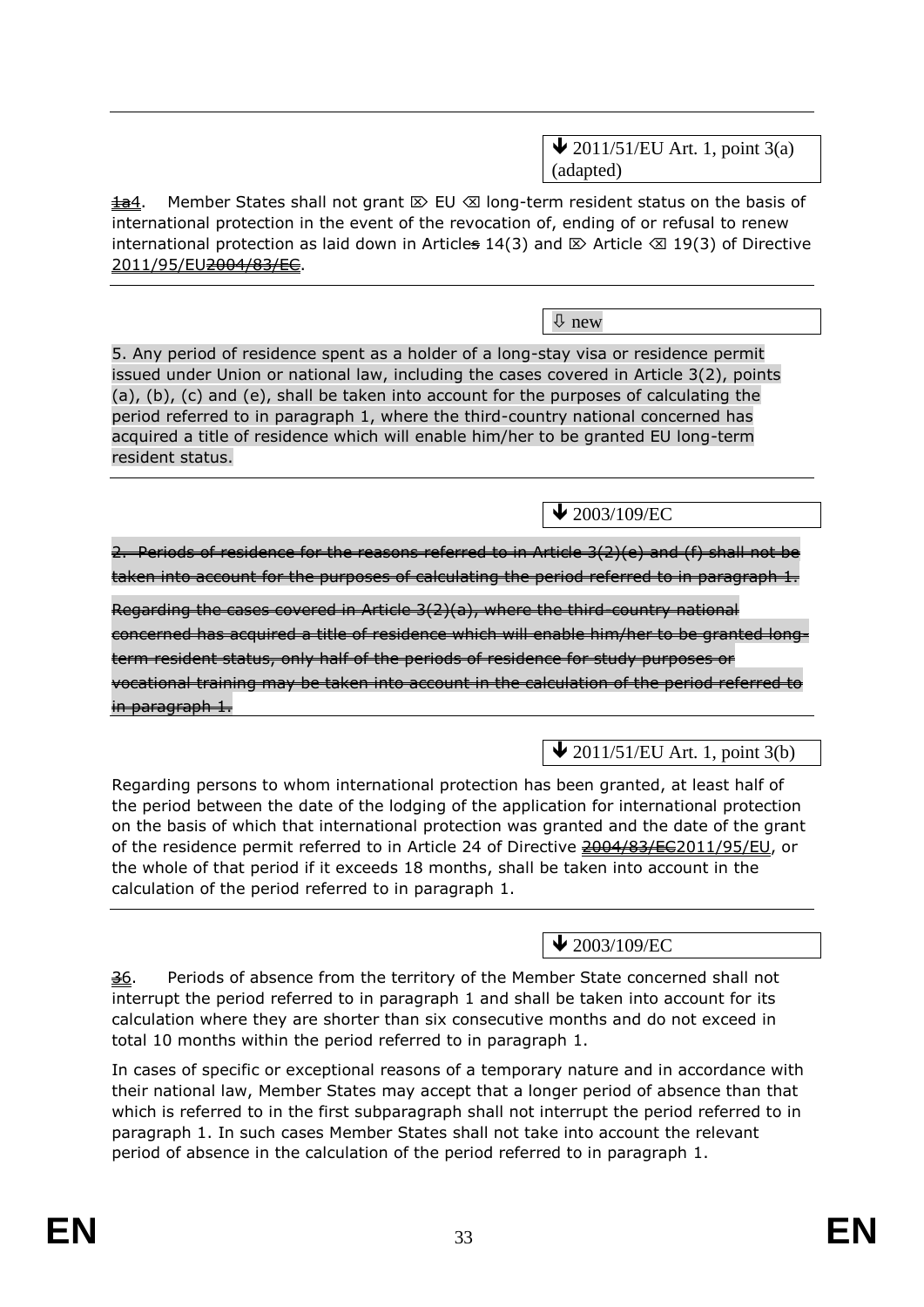By way of derogation from the second subparagraph, Member States may take into account in the calculation of the total period referred to in paragraph 1 periods of absence relating to secondment for employment purposes, including the provision of cross-border services.

> $\blacktriangleright$  2003/109/EC (adapted)  $\Rightarrow$  new

*Article 5*

## Conditions for acquiring  $\boxtimes$  EU  $\boxtimes$  long-term resident status

1. Member States shall require third-country nationals to provide evidence that they have, for themselves and for dependent family members:

(a) stable and regular resources  $\Leftrightarrow$ , also made available by a third party,  $\Leftrightarrow$  which are sufficient to maintain himself/herself and the members of his/her family, without recourse to the social assistance system of the Member State concerned. Member States shall evaluate these resources by reference to their nature and regularity and may take into account the level of minimum wages and pensions prior to the application for long-term resident status;

(b) sickness insurance in respect of all risks normally covered for his/her own nationals in the Member State concerned.

new

2. For the purpose of paragraph 1, point (a), Member States shall evaluate the stable and regular resources by reference to their nature and regularity and may take into account the level of minimum wages and pensions prior to the application for long-term resident status. Member States may indicate a certain sum as a reference amount, but they may not impose a minimum income level, below which all applications for EU long-term resident status would be refused, irrespective of an actual examination of the situation of each applicant.

 $\bigvee$  2003/109/EC

32. Member States may require third-country nationals to comply with integration conditions, in accordance with national law.

new

4. Where Member States issue national residence permits in accordance with Article 14, they shall not require EU long-term resident permit applicants to comply with stricter resources and integration conditions than those imposed on applicants for such national residence permits.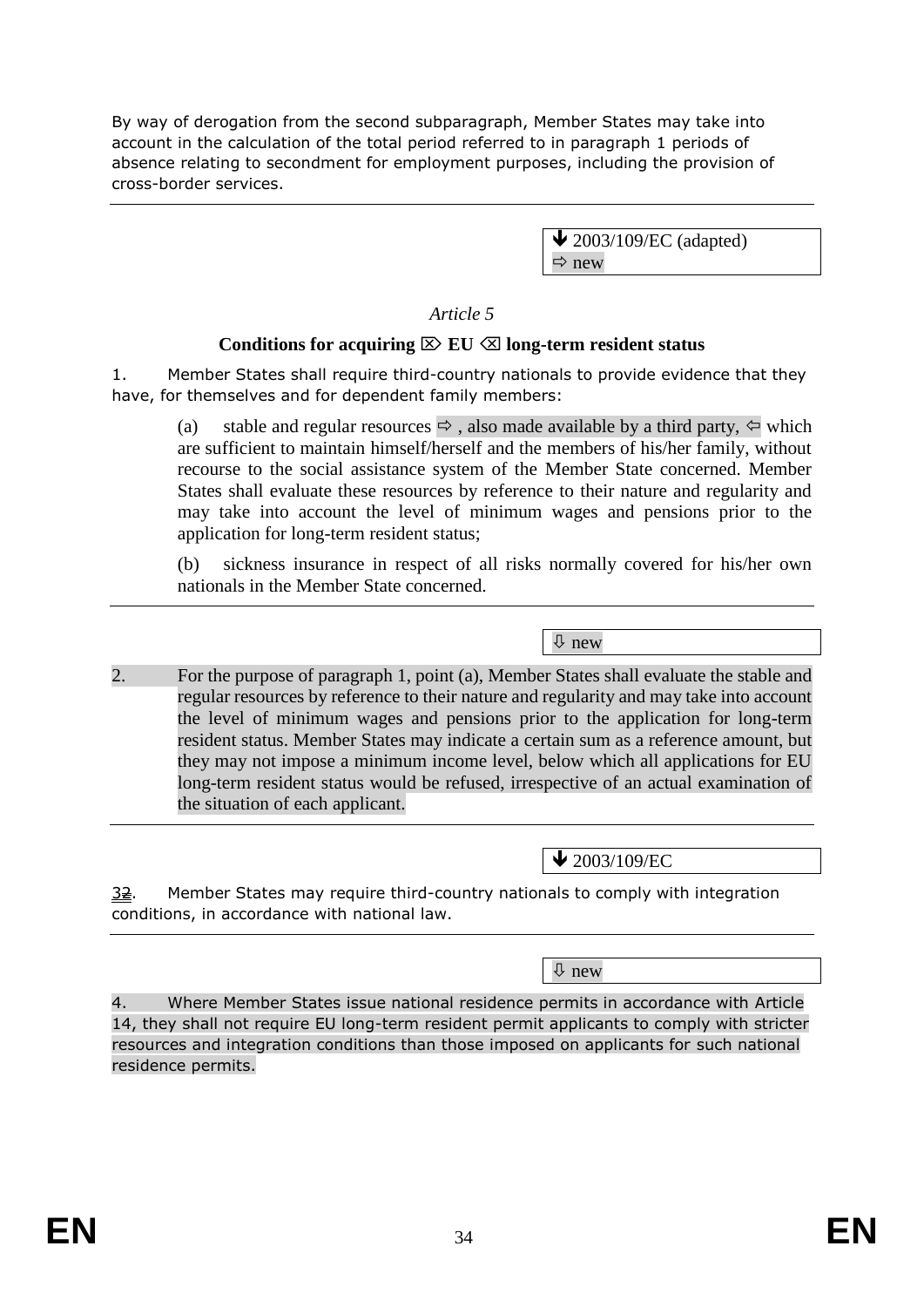$\bigvee$  2003/109/EC (adapted)

### *Article 6*

## **Public policy and public security**

1. Member States may refuse to grant  $\mathbb{Z}$  EU  $\otimes$  long-term resident status on grounds of public policy or public security.

When taking the relevant decision, the Member State shall consider the severity or type of offence against public policy or public security, or the danger that emanates from the person concerned, while also having proper regard to the duration of residence and to the existence of links with the country of residence.

2. The refusal referred to in paragraph 1 shall not be founded on economic considerations.

### *Article 7*

#### Acquisition of  $\boxtimes$  **EU**  $\boxtimes$  long-term resident status

1. To acquire  $\boxtimes$  EU  $\otimes$  long-term resident status, the third-country national concerned shall lodge an application with the competent authorities of the Member State in which he/she resides. The application shall be accompanied by documentary evidence to be determined by national law that he/she meets the conditions set out in Articles 4 and 5 as well as, if required, by a valid travel document or its certified copy.

The evidence referred to in the first subparagraph may also include documentation with regard to appropriate accommodation.

2. The competent national authorities shall give the applicant written notification of the decision as soon as possible and in any event no later than six months from the date on which the  $\boxtimes$  complete  $\boxtimes$  application was lodged. Any such decision shall be notified to the third-country national concerned in accordance with the notification procedures under the relevant national legislation.

In exceptional circumstances linked to the complexity of the examination of the application, the time limit referred to in the first subparagraph may be extended.

new

Where the documents presented or information provided in support of the application are inadequate or incomplete, the competent authorities shall notify the applicant of the additional documents or information that are required and shall set a reasonable deadline for presenting or providing them. The period referred to in the first subparagraph shall be suspended until the authorities have received the additional documents or information required. If the additional documents or information required have not been provided within that deadline, the application may be rejected.

## $\bigvee$  2003/109/EC (adapted)

In addition,tThe person concerned shall be informed about his/her rights and obligations under this Directive.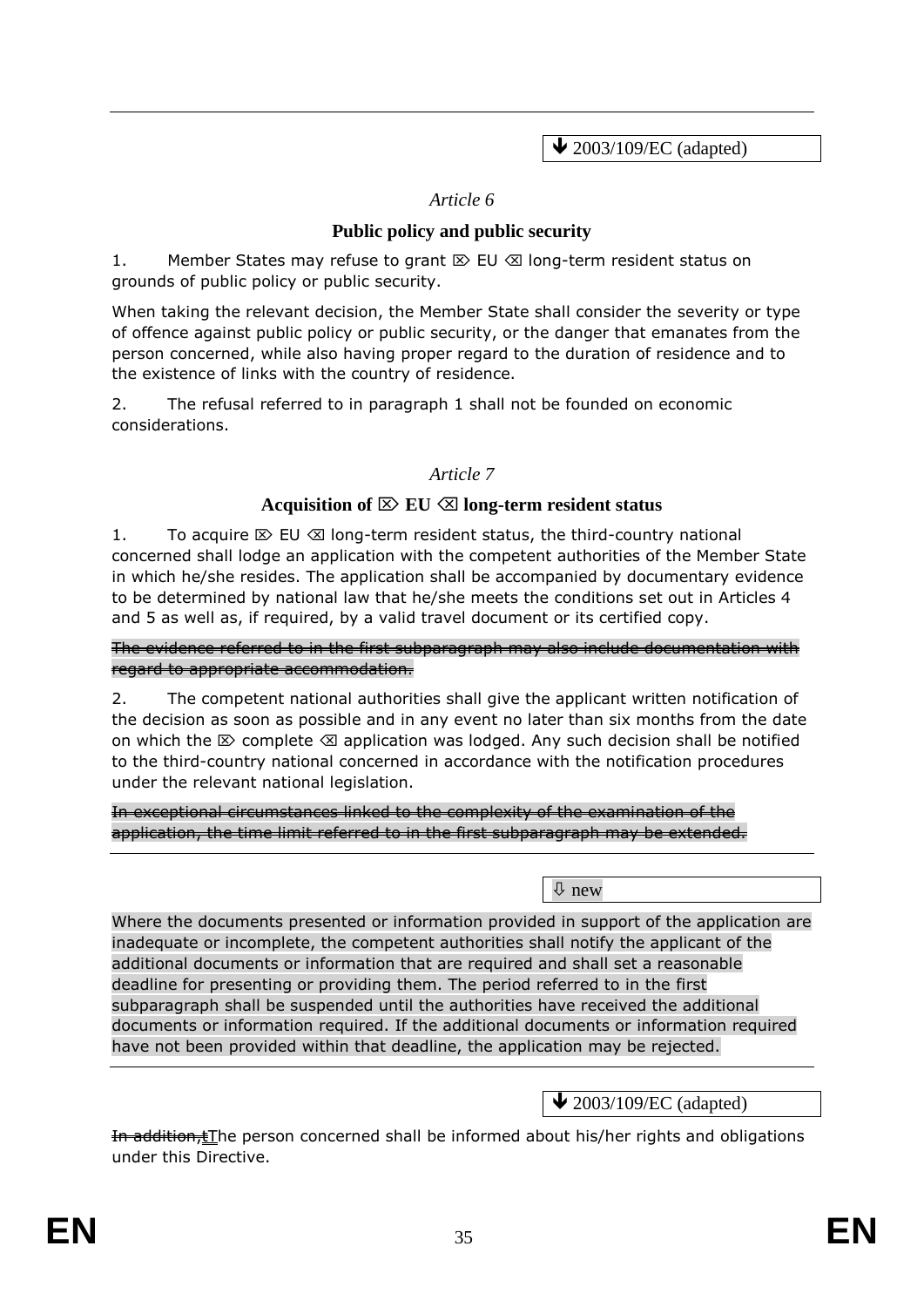Any consequences of no decision being taken by the end of the period provided for in this provision shall be determined by national legislation of the relevant Member State.

3. If the conditions provided for by Articles 4 and 5 are met, and the person does not represent a threat within the meaning of Article 6, the Member State concerned shall grant the third-country national concerned  $\boxtimes$  EU  $\boxtimes$  long-term resident status.

new

4. Where an application for an EU long-term resident permit concerns a thirdcountry national who holds a national residence permit issued by the same Member State in accordance with Article 14, that Member State shall not require the applicant to give evidence of the conditions provided for in Article 5(1) and (2), if the compliance with those conditions was already verified in the context of the application for the national residence permit.

 $\blacktriangleright$  2003/109/EC (adapted)

### *Article 8*

### **EU Long-term resident's EC residence permit**

1. The status as  $\boxtimes$  EU  $\otimes$  long-term resident shall be permanent, subject to Article 9.

2. Member States shall issue an  $\boxtimes$  EU  $\boxtimes$  long-term resident's EC residence permit to  $\boxtimes$  EU  $\otimes$  long-term residents. The permit shall be valid at least for five years; it shall, upon application if required, be automatically renewable on expiry.

3. An  $\boxtimes$  EU  $\boxtimes$  long-term resident's EE residence permit may be issued in the form of a sticker or of a separate document. It shall be issued in accordance with the rules and standard model as set out in Council Regulation (EC) No 1030/2002 of 13 June 2002 laying down a uniform format for residence permits for third-country nationals<sup>39</sup>. Under the heading 'type of permit', the Member States shall enter ' $\boxtimes$  EU  $\boxtimes$  long-term resident — EC'.

> $\bigvee$  2011/51/EU Art. 1, point4 (adapted)

4. Where a Member State issues an long-term resident's EU  $\otimes$  long-term  $\otimes$ residence permit to a third-country national to whom it granted international protection, it shall enter the following remark in that long-term resident's EU residence permit, under the heading 'Remarks': 'International protection granted by [name of the Member State] on [date]'.

5. Where an long-term resident's EU  $\boxtimes$  long-term  $\boxtimes$  residence permit is issued by a second Member State to a third-country national who already has an long-term resident's EU  $\otimes$  long-term  $\otimes$  residence permit issued by another Member State which contains the remark referred to in paragraph 4, the second Member State shall enter the same remark in the long-term resident's EU  $\otimes$  long-term  $\otimes$  residence permit  $\otimes$  it

 $39$ <sup>39</sup> Council Regulation (EC) No 1030/2002 of 13 June 2002 laying down a uniform format for residence permits for third-country nationals (OJ L 157, 15.6.2002, p. 1).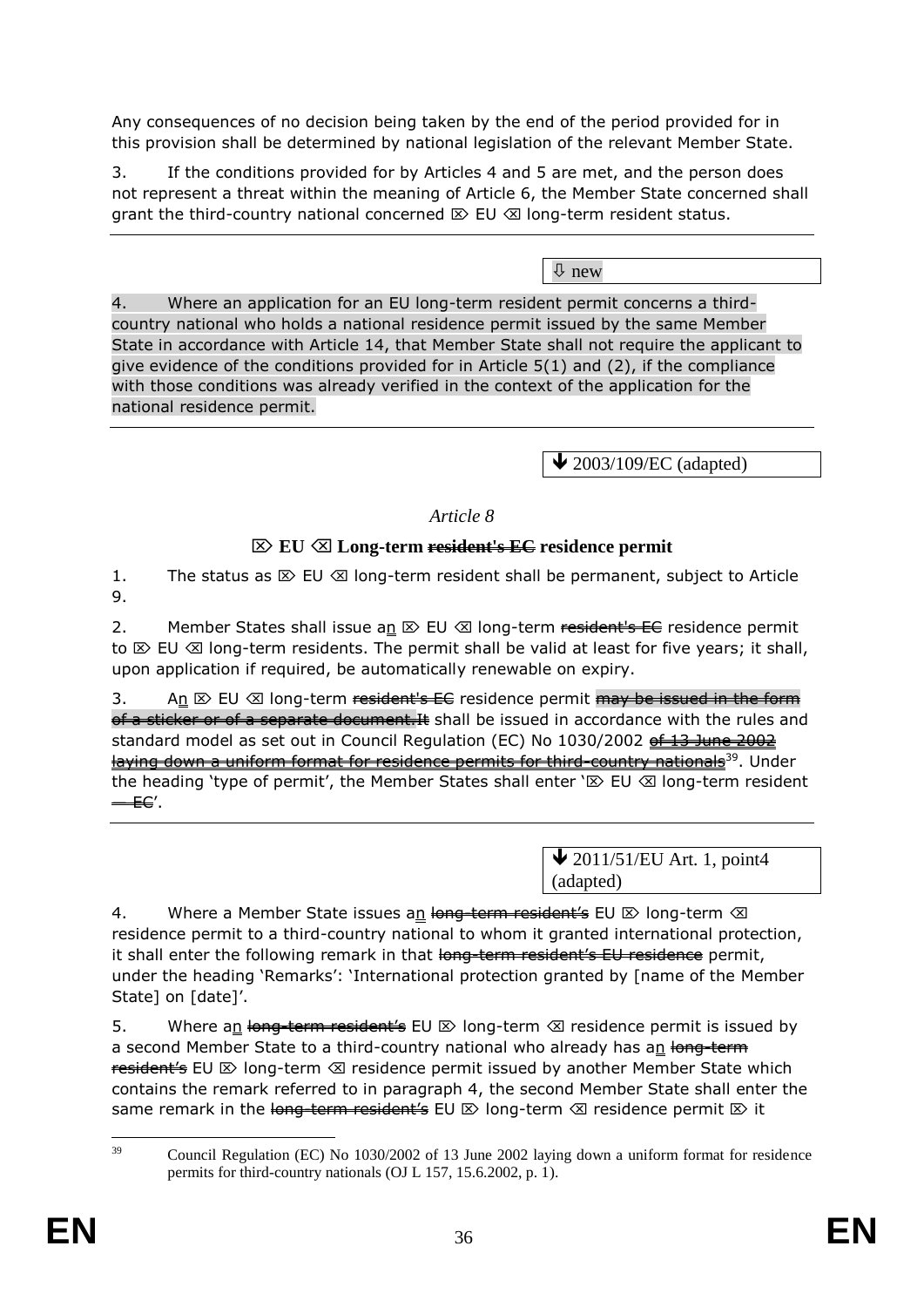issues  $\oslash$ .

Before the second Member State enters the remark referred to in paragraph 4, it shall request the Member State mentioned in that remark to provide information as to whether the  $\boxtimes$  EU  $\otimes$  long-term resident is still a beneficiary of international protection. The Member State mentioned in the remark shall reply no later than 1 month after receiving the request for information. Where international protection has been withdrawn by a final decision, the second Member State shall not enter that remark.

6. Where, in accordance with the relevant international instruments or national law, responsibility for the international protection of the  $\boxtimes$  EU  $\otimes$  long-term resident was transferred to the second Member State after the long-term resident's EU  $\otimes$  longterm  $\otimes$  residence permit referred to in paragraph 5 was issued, the second Member State shall amend accordingly the remark referred to in paragraph 4 no later than 3 months after the transfer.

> $\blacktriangleright$  2003/109/EC (adapted)  $\Rightarrow$  new

## *Article 9*

## **Withdrawal or loss of status**

1.  $\boxtimes$  EU  $\boxtimes$  Heng-term residents shall no longer be entitled to maintain  $\boxtimes$  EU  $\boxtimes$ long-term resident status in the following cases:

(a) detection of fraudulent acquisition of  $\boxtimes$  EU  $\boxtimes$  long-term resident status;

(b) adoption of an expulsion measure  $\boxtimes$  a decision ending the legal stay  $\boxtimes$  under the conditions provided for in Article  $13\frac{12}{2}$ ;

(c) in the event of absence from the territory of the Community  $\boxtimes$  Union  $\boxtimes$  for a period of  $\frac{12}{2} \implies 24 \Leftrightarrow$  consecutive months.

2. By way of derogation from paragraph  $1, \boxtimes$  point  $\boxtimes$  (c), Member States may provide that absences  $\boxtimes$  for specific or exceptional reasons  $\boxtimes$  exceeding  $\frac{12}{12} \Rightarrow 24 \Leftrightarrow$ consecutive months or for specific or exceptional reasons shall not entail withdrawal or loss of status.

3. Member States may provide that the  $\boxtimes$  EU  $\boxtimes$  long-term resident shall no longer be entitled to maintain his/her  $\boxtimes$  EU  $\boxtimes$  long-term resident status in cases where he/she constitutes a threat to public policy, in consideration of the seriousness of the offences he/she committed, but such threat is not a reason for  $\epsilon$  expulsion  $\mathbb{E}$  ending his/her legal stay  $\otimes$  within the meaning of Article 13<sup>12</sup>.

> $\bigvee$  2011/51/EU Art. 1, point 5 (adapted)

 $\frac{43a}{100}$ . Member States may withdraw the  $\infty$  EU  $\infty$  long-term resident status in the event of the revocation of, ending of or refusal to renew international protection as laid down in Articles 14(3) and 19(3) of Directive  $\frac{2004}{83}\text{EQ}2011/95/\text{EU}$  if the long-term resident status was obtained on the basis of international protection.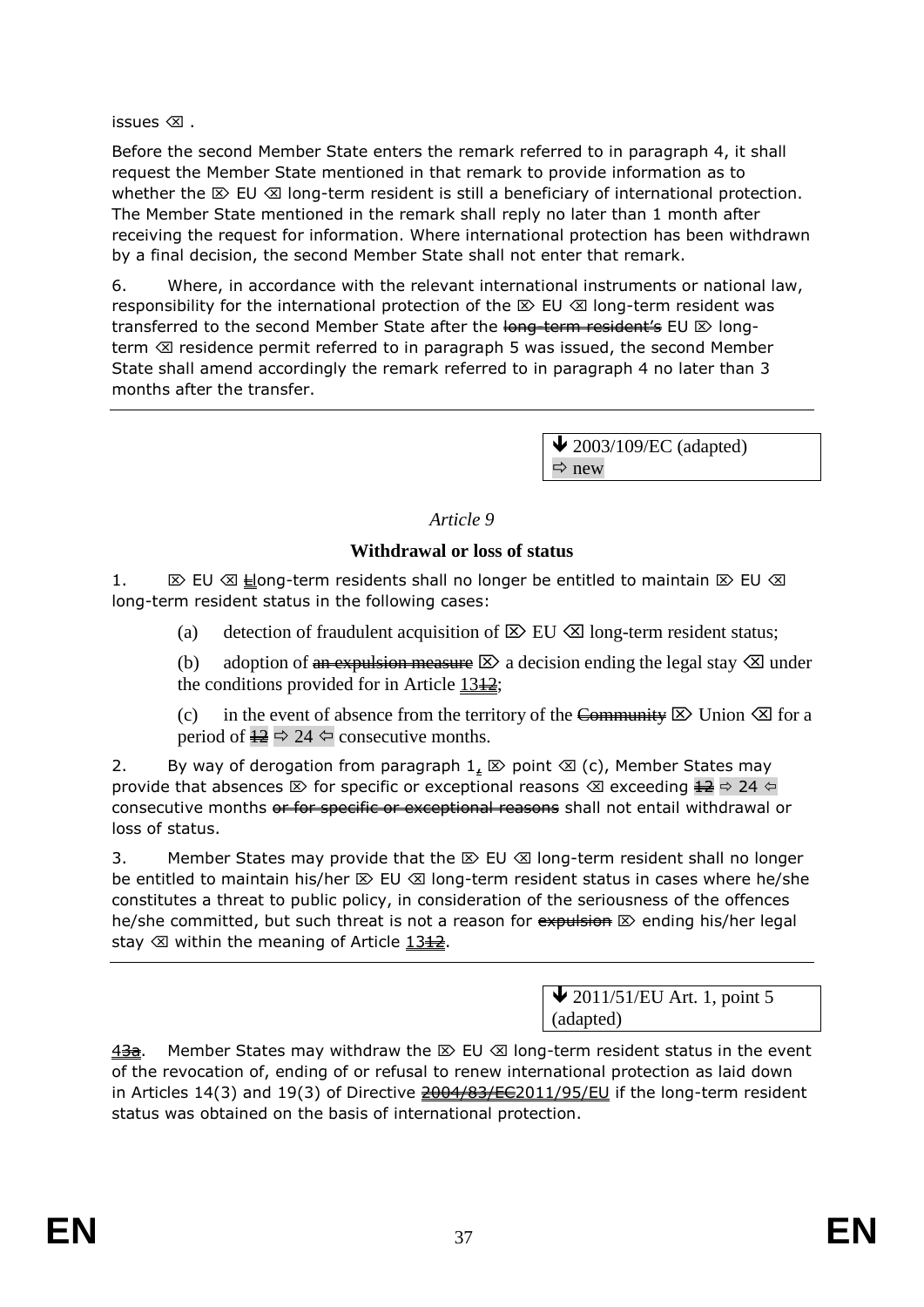$\bigvee$  2003/109/EC (adapted)

54. The long-term resident who has resided in another Member State in accordance with Chapter III shall no longer be entitled to maintain his/her  $\mathbb D$  EU  $\otimes$  long-term resident status acquired in the first Member State when such a status is granted in another Member State pursuant to Article 2623.

In any case after six years of absence from the territory of the Member State that granted  $\mathbb{Z}$  EU  $\otimes$  long-term resident status the person concerned shall no longer be entitled to maintain his/her  $\boxtimes$  EU  $\boxtimes$  long term resident status in the said Member State.

By way of derogation from the second subparagraph, the Member State concerned may provide that for specific reasons the  $\boxtimes$  EU  $\otimes$  long-term resident shall maintain his/her status in the said Member State in case of absences for a period exceeding six years.

new

The Member States concerned may exchange information for the purpose of verifying the loss or withdrawal of the status in accordance with the cases referred to in this paragraph.

 $\bigvee$  2003/109/EC (adapted)

65. With regard to the cases referred to in paragraph  $1, \boxtimes$  point  $\otimes$  (c) and in paragraph 4, Member States who have granted the status shall provide for a facilitated procedure for the re-acquisition of  $\boxtimes$  EU  $\otimes$  long-term resident status.

The said procedure shall apply in particular to the cases of persons that have resided in a second Member State on grounds of pursuit of studies.

The conditions and the procedure for the re-acquisition of long-term resident status shall be determined by national law.

new

In those cases, Member States may decide not to require the fulfilment of the conditions set out in Article 4(1) and Article 5(1).

Member States shall not require third-country nationals who apply for the re-acquisition of the EU long-term resident status to comply with integration conditions.

 $\triangle$  2003/109/EC (adapted)

 $\frac{76}{5}$ . The expiry of an  $\infty$  EU  $\infty$  long-term resident's EC residence permit shall in no case entail withdrawal or loss of  $\boxtimes$  EU  $\otimes$  long-term resident status.

87. Where the withdrawal or loss of  $\mathbb{Z}$  EU  $\otimes$  long-term resident status does not lead to removal  $\otimes$  the ending of the legal stay  $\otimes$ , the Member State shall authorise the person concerned to remain in its territory if he/she fulfils the conditions provided for in its national legislation and/or if he/she does not constitute a threat to public policy or public security.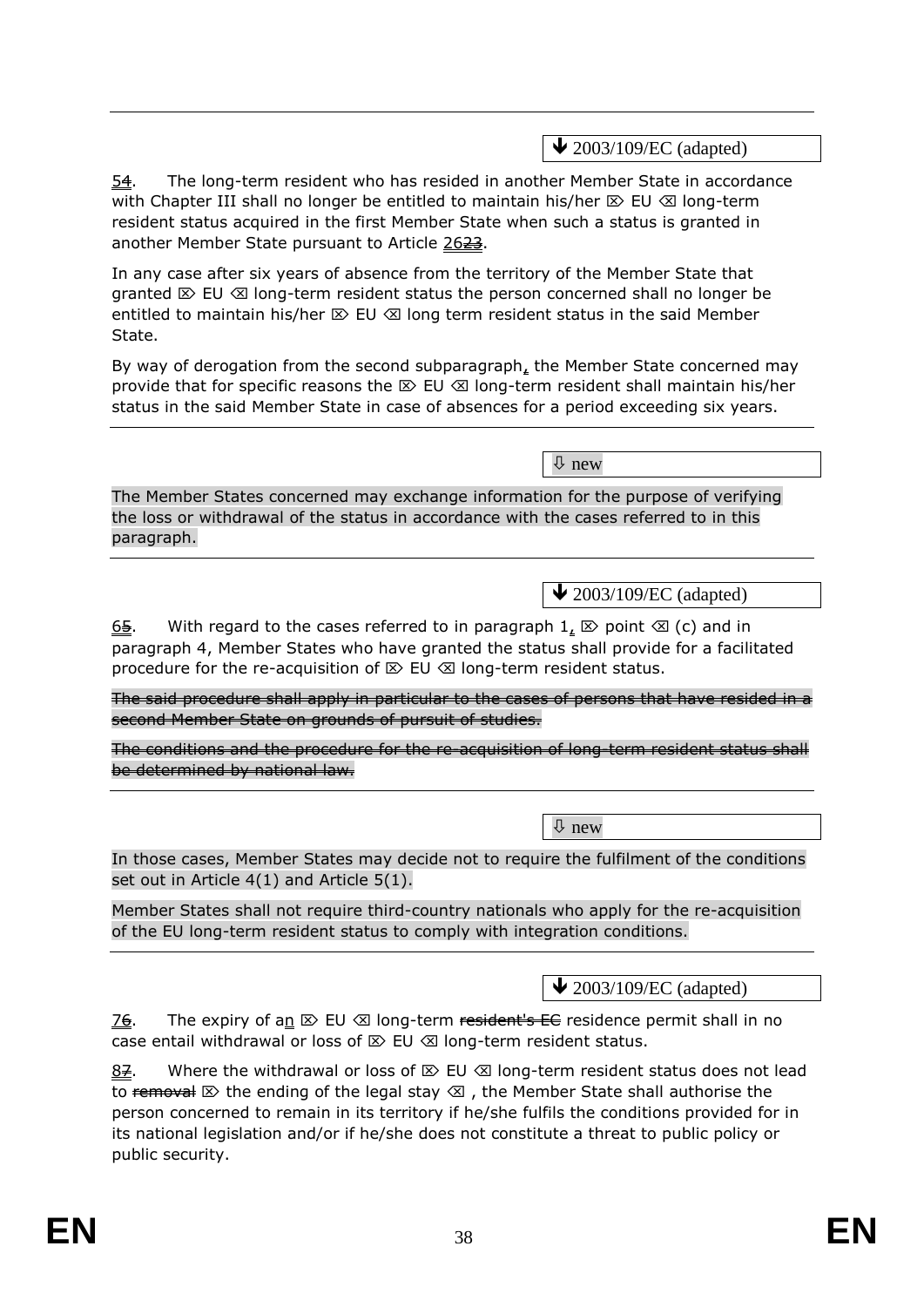## *Article 10*

### **Procedural guarantees**

1. Reasons shall be given for any decision rejecting an application for  $\mathbb{E}\triangleright$  EU  $\otimes$  longterm resident status or withdrawing that status. Any such decision shall be notified to the third-country national concerned in accordance with the notification procedures under the relevant national legislation. The notification shall specify the redress procedures available and the time within which he/she may act.

2. Where an application for  $\boxtimes$  EU  $\otimes$  long-term resident status is rejected or that status is withdrawn or lost or the residence permit is not renewed, the person concerned shall have the right to mount a legal challenge in the Member State concerned.

new

3. Where Member States issue national residence permits in accordance with Article 14, they shall grant EU long-term resident permit holders and applicants the same procedural safeguards as those provided for under their national schemes where the procedural safeguards under such national schemes are more favourable than those provided for in this Article, paragraphs 1 and 2, and in Article 7(2).

## *Article 11*

## **Fees**

Member States may require the payment of fees for the handling of applications in accordance with this Directive. The level of fees imposed by a Member State for the processing of applications shall not be disproportionate or excessive.

Where Member States issue national residence permits in accordance with Article 14, they shall not require EU long-term resident applicants to pay higher fees than those imposed on applicants for national residence permits.

> $\bigvee$  2003/109/EC (adapted)  $\Rightarrow$  new

## Article 12<sup>11</sup>

## **Equal treatment**

1.  $\boxtimes$  EU  $\otimes$  lleong-term residents shall enjoy equal treatment with nationals as regards:

(a) access to employment and self-employed activity, provided such activities do not entail even occasional involvement in the exercise of public authority, and conditions of employment and working conditions, including conditions regarding dismissal and remuneration;

(b) education and vocational training, including study grants in accordance with national law;

(c) recognition of professional diplomas, certificates and other qualifications, in accordance with the relevant national procedures;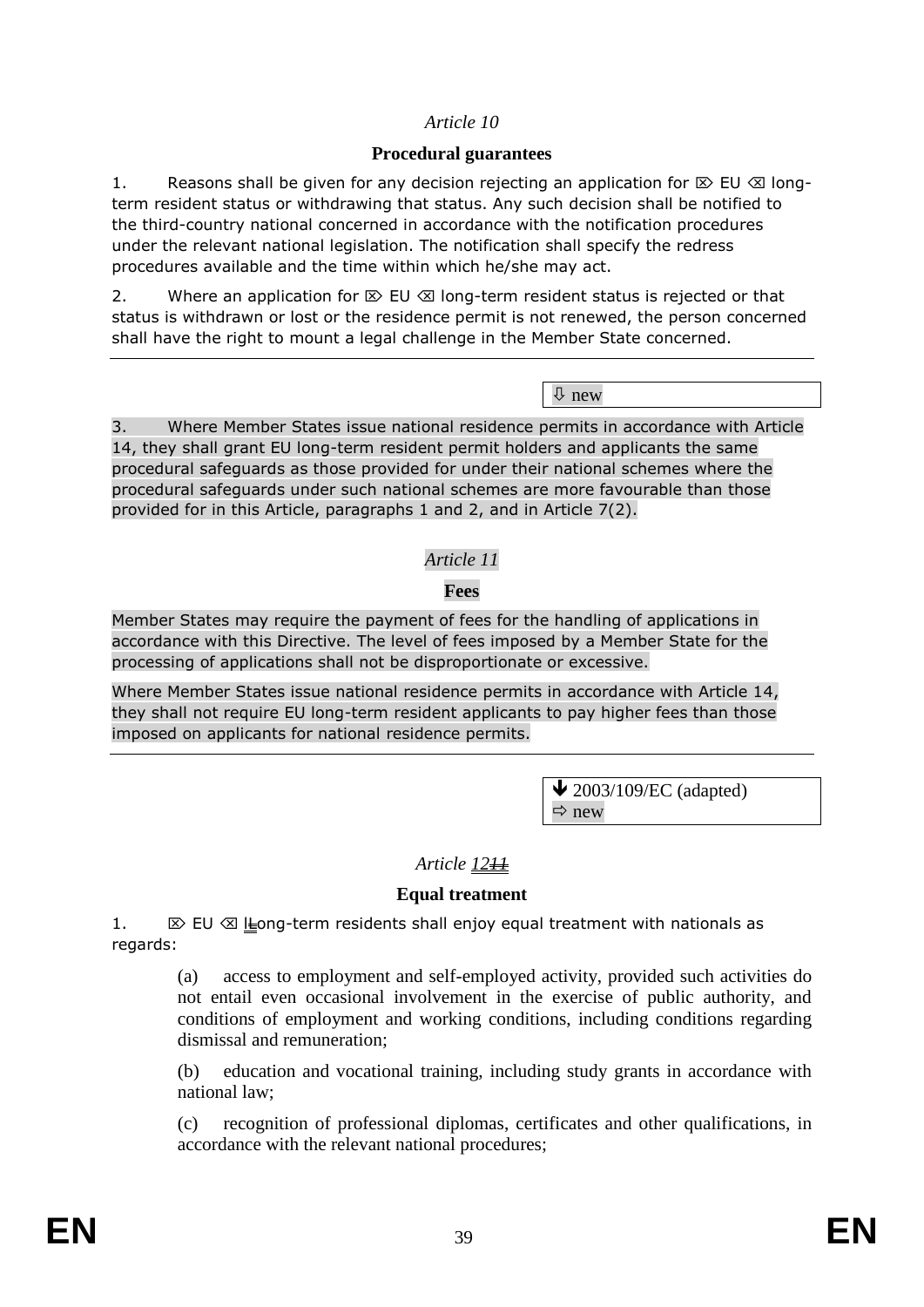(d)  $\Rightarrow$  branches of  $\Leftarrow$  social security<sub> $\frac{1}{2}$ </sub>  $\Rightarrow$  referred to in Article 3 of Regulation (EC) No 883/2004 of the European Parliament and of the Council<sup>40</sup>, and  $\Leftarrow$  social assistance and social protection as defined by national law;

(e) tax benefits;

(f) access to goods and services and the supply of goods and services made available to the public  $\Rightarrow$ , including access to private housing,  $\Leftarrow$  and to procedures for obtaining  $\Rightarrow$  public  $\Leftarrow$  housing;

(g) freedom of association and affiliation and membership of an organisation representing workers or employers or of any organisation whose members are engaged in a specific occupation, including the benefits conferred by such organisations, without prejudice to the national provisions on public policy and public security;

(h) free access to the entire territory of the Member State concerned, within the limits provided for by the national legislation for reasons of security.

2. With respect to the provisions of paragraph 1, points  $(b)$ ,  $(d)$ ,  $(e)$ ,  $(f)$  and  $(g)$ , the Member State concerned may restrict equal treatment to cases where the registered or usual place of residence of the  $\otimes$  EU  $\otimes$  long-term resident, or that of family members for whom he/she claims benefits, lies within the territory of the Member State concerned.

3. Member States may restrict equal treatment with nationals in the following cases:

(a) Member States may retain restrictions to access to employment or selfemployed activities in cases where, in accordance with existing national or Community  $\boxtimes$  Union  $\boxtimes$  legislation, these activities are reserved to nationals, EU or EEA citizens;

(b) Member States may require proof of appropriate language proficiency for access to education and training. Access to university may be subject to the fulfilment of specific educational prerequisites.

4. Member States may limit equal treatment in respect of social assistance and social protection to core benefits.

 $\bigvee$  2011/51/EU Art. 1, point 6

 $44a$ . As far as the Member State which granted international protection is concerned, paragraphs 3 and 4 shall be without prejudice to Directive 2004/83/EC2011/95/EU.

 $\sqrt{2}$  new

5. EU long-term residents moving to a third country, or their survivors who reside in a third country and who derive rights from an EU long-term resident, shall receive, in relation to old age, invalidity and death, statutory pensions based on the EU long-term resident's previous employment that were acquired in accordance with the legislation referred to in Article 3 of Regulation (EC) No 883/2004, under the same conditions and at the same rates as nationals of the Member States concerned where such nationals move to a third country.

<sup>40</sup> <sup>40</sup> Regulation (EC) No 883/2004 of the European Parliament and of the Council of 29 April 2004 on the coordination of social security systems (OJ L 166, 30.4.2004, p. 1).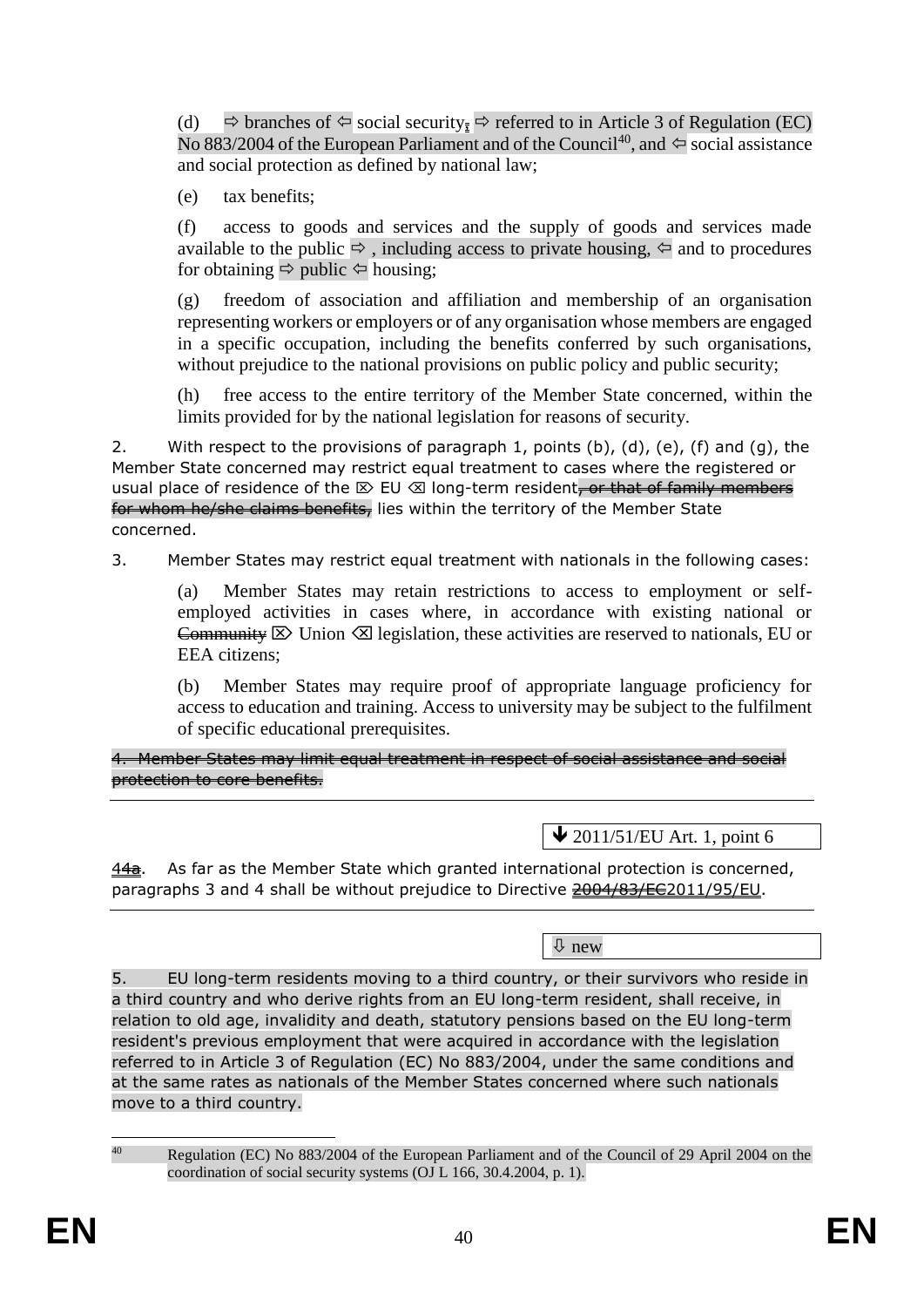$\triangle$  2003/109/EC (adapted)

56. Member States may decide to grant access to additional benefits in the areas referred to in paragraph 1.

Member States may also decide to grant equal treatment with regard to areas not covered  $\boxtimes$  by  $\otimes$  in paragraph 1.

new

7. Where Member States issue national residence permits in accordance with Article 14, they shall grant EU long-term resident permit holders the same equal treatment rights as those granted to holders of national residence permits, where such equal treatment rights are more favourable than those provided for in this Article.

 $\bigvee$  2003/109/EC (adapted)

## *Article 1312*

## **Protection against expulsion**  $\mathbb{Z}$  decisions ending the legal stay  $\mathbb{Z}$

1. Member States may take a decision  $\overline{t}$  be negatively the legal stay of  $\otimes$  an  $\mathbb{E}\times$  EU  $\otimes$  long-term resident solely where he/she constitutes an actual and sufficiently serious threat to public policy or public security.

2. The decision referred to in paragraph 1 shall not be founded on economic considerations.

3. Before taking a decision to expel  $\boxtimes$  end the legal stay of  $\boxtimes$  an  $\boxtimes$  EU  $\boxtimes$  longterm resident, Member States shall have regard to the following factors:

- (a) the duration of residence in their territory;
- (b) the age of the person concerned;
- (c) the consequences for the person concerned and family members;
- (d) links with the country of residence or the absence of links with the country of origin.

 $\bigvee$  2011/51/EU Art. 1, point 7(a) (adapted)

 $\frac{3a}{1}$ . Where a Member State decides to  $\frac{3a}{1} \boxtimes$  end the legal stay of  $\boxtimes$  an  $\boxtimes$  EU  $\boxtimes$ long-term resident whose  $\boxtimes$  EU  $\boxtimes$  long-term resident's EU residence permit contains the remark referred to in Article 8(4), it shall request the Member State mentioned in that remark to confirm whether the person concerned is still a beneficiary of international protection in that Member State. The Member State mentioned in the remark shall reply no later than 1 month after receiving the request for information.

 $\frac{3b}{2}$ . If the  $\otimes$  EU  $\otimes$  long-term resident is still a beneficiary of international protection in the Member State mentioned in the remark, that person shall be  $\frac{1}{\sqrt{2}}$  required to go, in accordance with Article  $6(2)$  of Directive 2008/115/EC,  $\otimes$  to that Member State, which shall, without prejudice to the applicable Union or national law and to the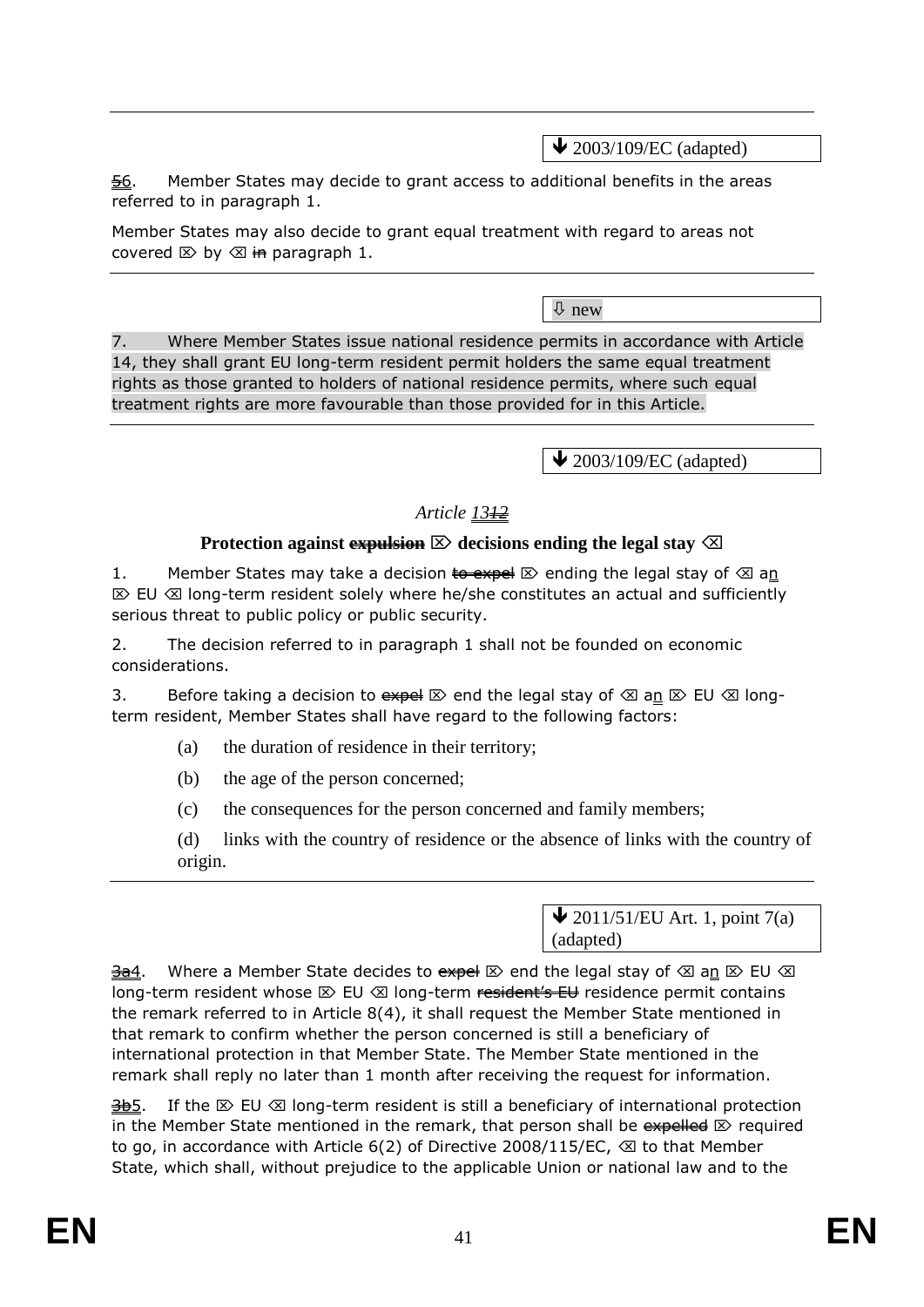principle of family unity, immediately readmit  $\mathbb{Z}$  take back  $\mathbb{Z}$ , without formalities, that beneficiary and his/her family members.

 $\frac{366}{10}$ . By way of derogation from paragraph  $\frac{36}{10}$ , the Member State which adopted the expulsion decision  $\otimes$  ending the legal stay  $\otimes$  shall retain the right to remove  $\boxtimes$  *refoule*  $\boxtimes$ , in accordance with its international obligations, the  $\boxtimes$  EU  $\boxtimes$  long-term resident to a country other than the Member State which granted international protection where that person fulfils the conditions specified in Article 21(2) of Directive 2004/83/EC2011/95/EU.

 $\triangle$  2003/109/EC (adapted)

 $\frac{47}{10}$ . Where an expulsion decision  $\infty$  ending the legal stay of an EU long-term resident  $\otimes$  has been adopted, a judicial redress procedure shall be available to the  $\mathbb{E}\triangleright$  EU  $\otimes$  long-term resident in the Member State concerned.

 $\overline{58}$ . Legal aid shall be given to  $\overline{2}$  EU  $\overline{\otimes}$  long-term residents lacking adequate resources, on the same terms  $\boxtimes$  that  $\boxtimes$  as apply to nationals of the State where they reside.

 $\bigvee$  2011/51/EU Art. 1, point 7(b)

 $\frac{69}{6}$ . This Article shall be without prejudice to Article 21(1) of Directive 2004/83/EC2011/95/EU.

> $\blacktriangleright$  2003/109/EC (adapted)  $\Rightarrow$  new

## *Article 1413*

#### **More favourable national provisions National residence permits of permanent or unlimited validity**

 $\Rightarrow$  This Directive is without prejudice to the right of  $\Leftrightarrow$  Member States  $\overrightarrow{may} \Leftrightarrow$  to  $\Leftrightarrow$  issue residence permits of permanent or unlimited validity  $\Rightarrow$  other than the EU long-term residence permit issued in accordance with this Directive  $\Leftrightarrow$  on terms that are more favourable than those laid down by this Directive. Such residence permits shall not confer the right of residence in the other Member States as provided by Chapter III of this Directive.

new

#### *Article 15* **Family members**

1. The children of an EU long-term resident who are born or adopted in the territory of the Member State that issued him/her the EU long-term residence permit shall acquire EU long-term resident status automatically, without being subject to the conditions set out in Articles 4 and 5. The EU long-term resident shall lodge an application with the competent authorities of the Member State in which he/she resides to obtain the EU long-term resident permit for his/her child.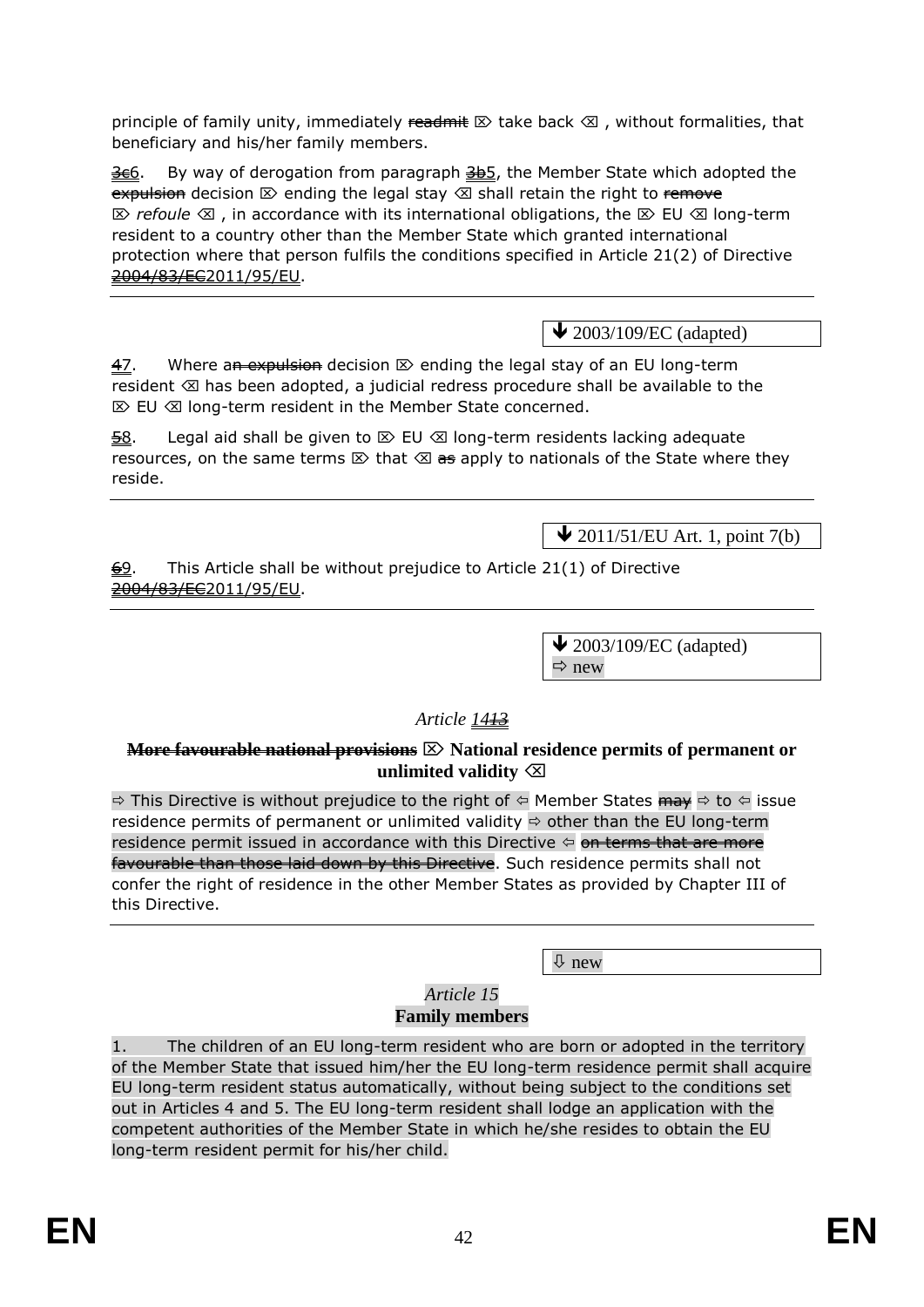2. By way of derogation from Article  $4(1)$ , third subparagraph, and from Article  $7(2)$ , first subparagraph, of Directive 2003/86/EC, the integration conditions and measures referred to therein may be applied, but only after the persons concerned have been granted family reunification.

3. By way of derogation from Article 5(4), first subparagraph, of Directive 2003/86/EC, where the conditions for family reunification are fulfilled, the decision shall be adopted and notified as soon as possible but not later than 90 days after the date of submission of the application for family reunification. Article 7(2) and Article 10 of this Directive shall apply accordingly.

4. By way of derogation from Article 14(2) of Directive 2003/86/EC, Member States shall not examine the situation of their labour market.

5. Where Member States issue national residence permits in accordance with Article 14, they shall grant family members of EU long-term residents the same rights as those granted to family members of holders of such national residence permits where such rights are more favourable than those provided for in paragraphs 1 to 4 of this Article.

> $\blacktriangleright$  2003/109/EC (adapted)  $\Rightarrow$  new

# **CHAPTER III**

# **RESIDENCE IN THE OTHER MEMBER STATES**

## *Article 1614*

## **Principle**

1. An  $\boxtimes$  EU  $\boxtimes$  long-term resident shall acquire the right to reside in the territory of  $\Rightarrow$  a second  $\Leftrightarrow$  Member State<del>s other than the one which granted him/her the long-term</del> residence status, for a period exceeding three months, provided that the conditions set out in this Cehapter are met.

2. An  $\otimes$  EU  $\otimes$  long-term resident may reside in a second Member State on the following grounds:

- (a) exercise of an economic activity in an employed or self-employed capacity;
- (b) pursuit of studies or vocational training;
- (c) other purposes.

In cases of an economic activity in an employed or self-employed capacity referred to in paragraph 2(a), Member States may examine the situation of their labour market and apply their national procedures regarding the requirements for, respectively, filling a vacancy, or for exercising such activities.

For reasons of labour market policy, Member States may give preference to Union citizens, to third-country nationals, when provided for by Community legislation, as well as to third-country nationals who reside legally and receive unemployment benefits in the Member State concerned.

By way of derogation from the provisions of paragraph 1, Member States may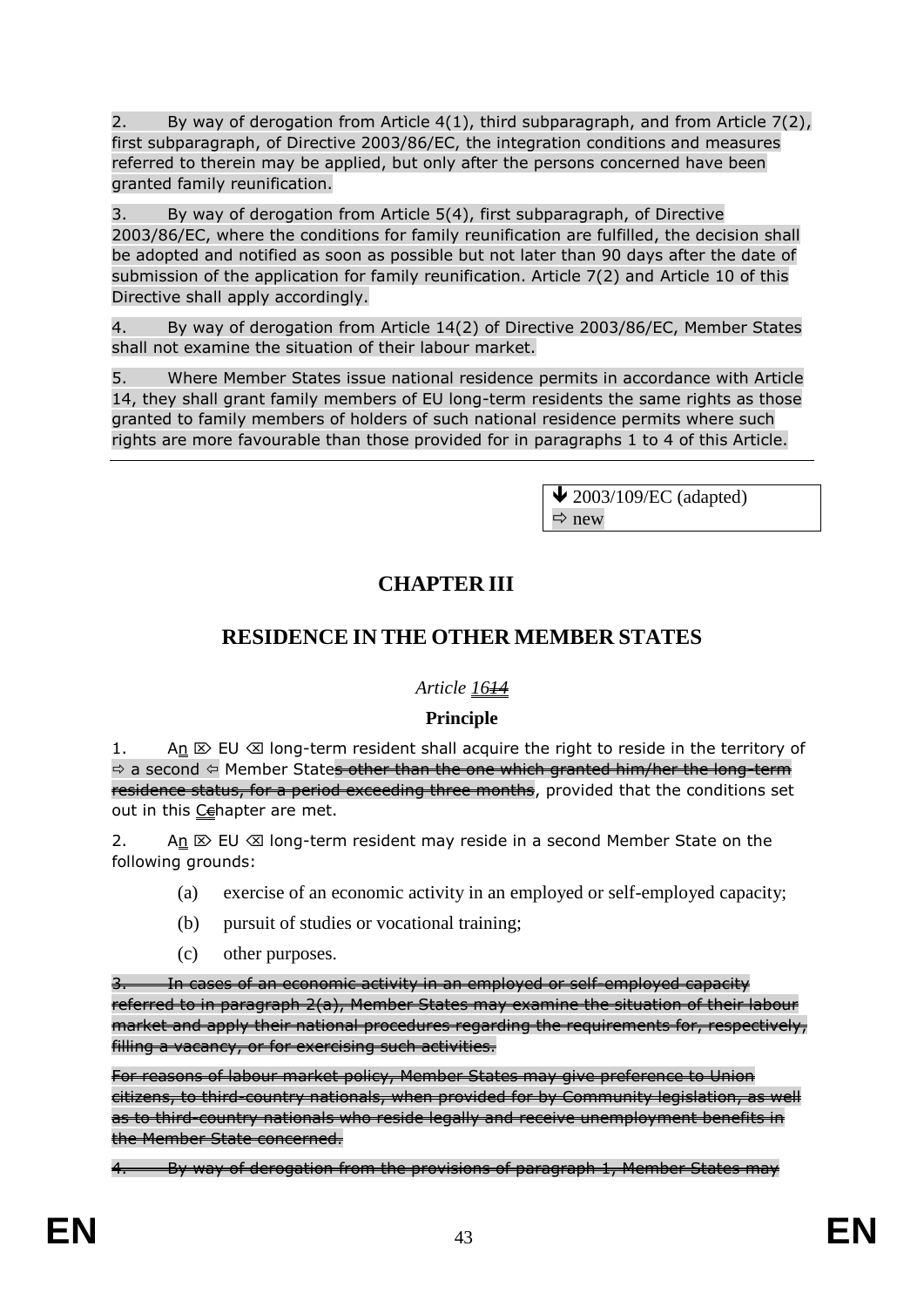limit the total number of persons entitled to be granted right of residence, provided that such limitations are already set out for the admission of third-country nationals in the existing legislation at the time of the adoption of this Directive.

 $\frac{53}{12}$ . This Cehapter does not concern the residence of long-term residents in the territory of the Member States:

> (a) as employed workers posted by a service provider for the purposes of crossborder provision of services;

(b) as providers of cross-border services.

Member States may decide, in accordance with national law, the conditions under which long-term residents who wish to move to a second Member State with a view to exercising an economic activity as seasonal workers may reside in that Member State. Cross-border workers may also be subject to specific provisions of national law.

64. This Chapter is without prejudice to the relevant Community  $\otimes$  Union  $\otimes$ legislation on social security with regard to third-country nationals.

## *Article 1715*

## **Conditions for rResidence in a second Member State**

1. As soon as possible and no later than three months after entering the territory of the second Member State, the  $\boxtimes$  EU  $\otimes$  long-term resident shall apply to the competent authorities of that Member State for a residence permit.

> $\blacktriangleright$  2003/109/EC (adapted)  $\Rightarrow$  new

Member States  $\overline{m}$   $\Rightarrow$  shall  $\Leftrightarrow$  accept that the  $\triangleright$  EU  $\triangleleft$  long-term resident submits the application for a residence permit to the competent authorities of the second Member State while still residing in the territory of the first Member State.

2. Member States may require the persons concerned to provide evidence that they have:

(a) stable and regular resources  $\Rightarrow$ , also made available by a third party,  $\Leftarrow$  which are sufficient to maintain themselves and the members of their families, without recourse to the social assistance of the Member State concerned. For each of the categories referred to in Article  $\frac{1416(2)}{2}$ , Member States shall evaluate these resources by reference to their nature and regularity and may take into account the level of minimum wages and pensions;

(b) sickness insurance covering all risks in the second Member State normally covered for its own nationals in the Member State concerned.

3. Member States may require third-country nationals to comply with integration measures, in accordance with national law.

This condition shall not apply where the third-country nationals concerned have been required to comply with integration conditions in order to be granted long-term resident status, in accordance with the provisions of Article 5(2).

Without prejudice to the second subparagraph, the persons concerned may be required to attend language courses.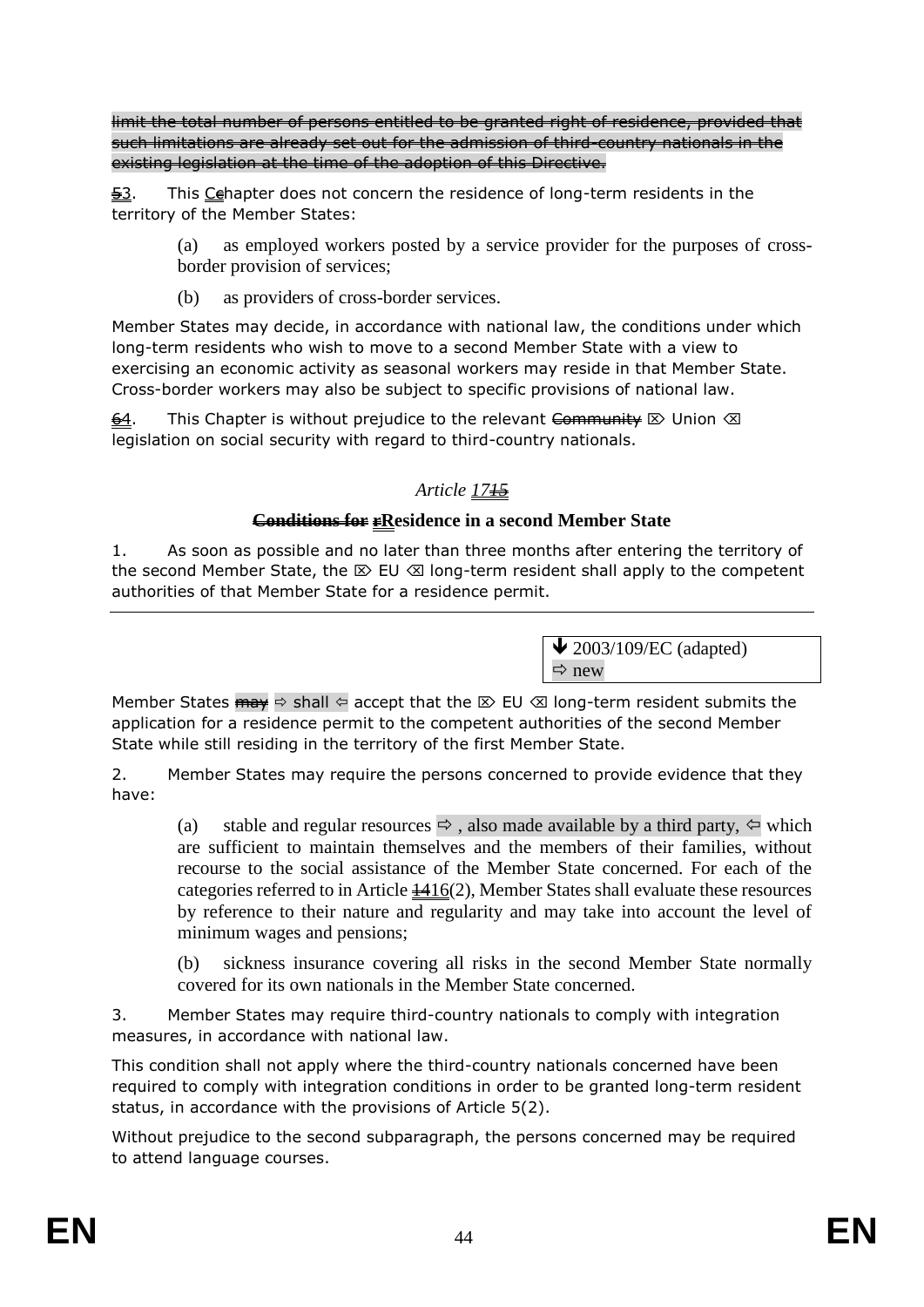4. The application shall be accompanied by documentary evidence, to be determined by national law, that the persons concerned meets the relevant conditions, as well as by their long-term resident permit and a valid travel document or their certified copies.

The evidence referred to in the first subparagraph may also include documentation with regard to appropriate accommodation.

In particular:

(a) in case of exercise of an economic activity, the second Member State may require the persons concerned to provide evidence:

(i) if they are in an employed capacity, that they have an employment contract, a statement by the employer that they are hired or a proposal for an employment contract, under the conditions provided for by national legislation. Member States shall determine which of the said forms of evidence is required;

(ii) if they are in a self-employed capacity, that they have the appropriate funds which are needed, in accordance with national law, to exercise an economic activity in such capacity, presenting the necessary documents and permits;

(b) in case of study or vocational training the second Member State may require the persons concerned to provide evidence of enrolment in an accredited establishment in order to pursue studies or vocational training.

 $\overline{\psi}$  new

With regard to the exercise of an economic activity in a regulated profession as defined in Article 3(1), point (a), of Directive 2005/36/EC, for the purpose of applying for a residence permit in a second Member State, EU long-term residents shall enjoy equal treatment with Union citizens as regards recognition of professional qualifications, in accordance with applicable Union and national law.

5. The EU long-term resident shall be allowed to commence work or study in the second Member State not later than 30 days after the date of submission of the complete application.

> $\blacktriangleright$  2003/109/EC (adapted)  $\Rightarrow$  new

## *Article 1816*

#### **Residence in the second Member State for Ffamily members**

1. When the  $\boxtimes$  EU  $\otimes$  long-term resident exercises his/her right of residence in a second Member State and when the family was already constituted in the first Member State, the members of his/her family, who fulfil the conditions referred to in Article  $4(1)$ of Directive 2003/86/EC shall be authorised to accompany or to join the  $\boxtimes$  EU  $\otimes$  longterm resident.

2. When the  $\boxtimes$  EU  $\otimes$  long-term resident exercises his/her right of residence in a second Member State and when the family was already constituted in the first Member State, the members of his/her family, other than those referred to in Article 4(1) of Directive 2003/86/EC, may be authorised to accompany or to join the  $\otimes$  EU  $\otimes$  long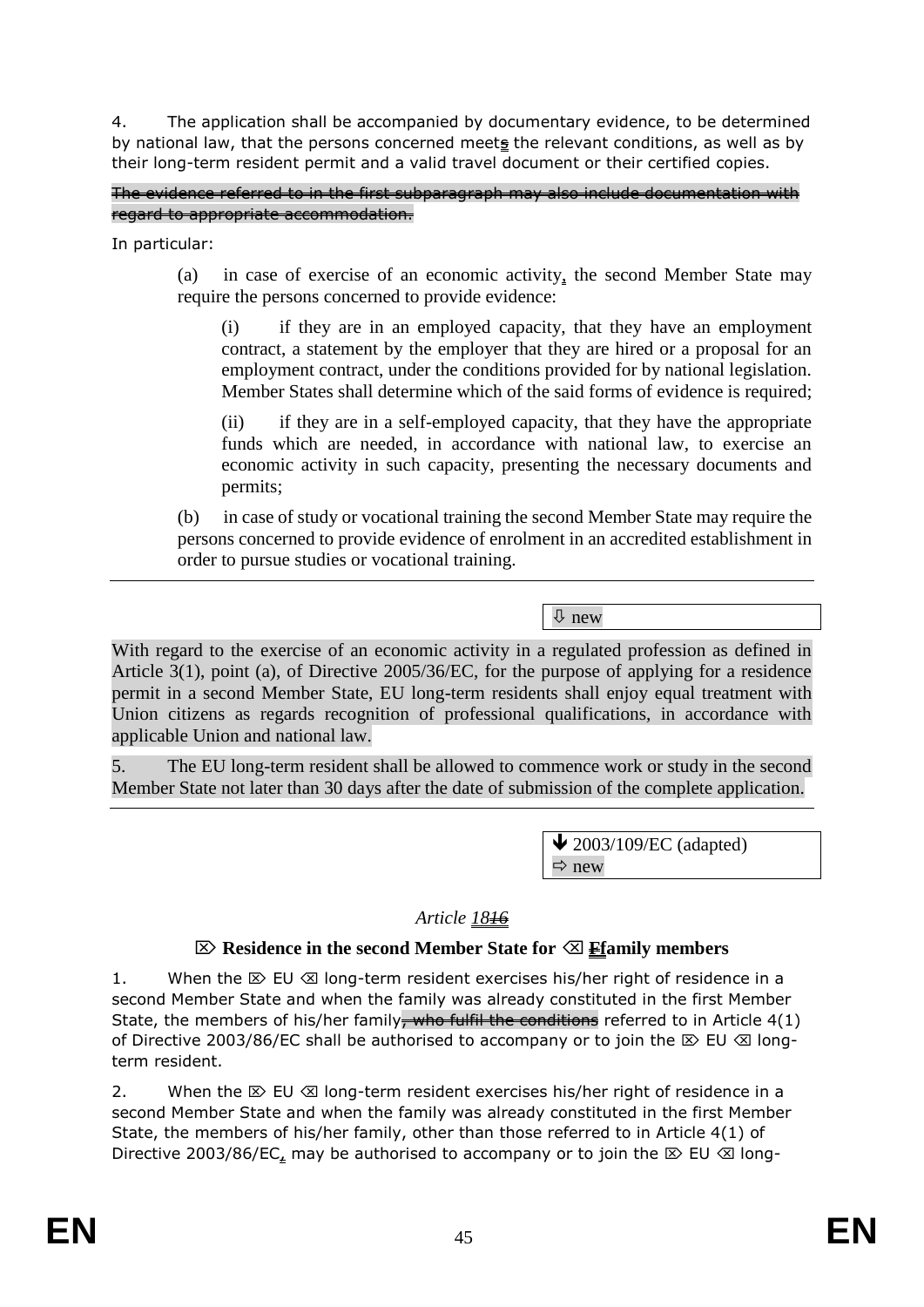term resident.

3. With respect to the submission of the application for a residence permit, the provisions of Article  $\frac{1517}{1}$  apply.

4. The second Member State may require the family members concerned to present with their application for a residence permit:

(a) their  $\boxtimes$  EU  $\boxtimes$  long-term resident's EC residence permit or residence permit and a valid travel document or their certified copies;

(b) evidence that they have resided as members of the family of the  $\boxtimes$  EU  $\boxtimes$ long-term resident in the first Member State;

(c) evidence that they have stable and regular resources  $\Rightarrow$ , also made available by a third party,  $\Leftarrow$  which are sufficient to maintain themselves without recourse to the social assistance of the Member State concerned or that the  $\boxtimes$  EU  $\boxtimes$  long-term resident has such resources and insurance for them, as well as sickness insurance covering all risks in the second Member State. Member States shall evaluate these resources by reference to their nature and regularity and may take into account the level of minimum wages and pensions.

5. Where the family was not already constituted in the first Member State, Directive 2003/86/EC shall apply.

## *Article 1917*

## **Public policy and public security**

1. Member States may refuse applications for residence from  $\mathbb{Z}$  EU  $\otimes$  long-term residents or their family members where the person concerned constitutes a threat to public policy or public security.

When taking the relevant decision, the Member State shall consider the severity or type of offence against public policy or public security committed by the long-term resident or his/her family member(s), or the danger that emanates from the person concerned.

2. The decision referred to in paragraph 1 shall not be based on economic considerations.

## *Article 2018*

## **Public health**

 $\pm$  Member States may refuse applications for residence from  $\otimes$  EU  $\otimes$  long-term residents or their family members where the person concerned constitutes a threat to public health  $\Rightarrow$ , as defined in Article 2, point 21, of Regulation (EU) 2016/399 of the European Parliament and of the Council<sup>41</sup>  $\Leftrightarrow$ .

The only diseases that may justify a refusal to allow entry or the right of residence in the territory of the second Member State shall be the diseases as defined by the relevant applicable instruments of the World Health Organisation's and such other infectious or contagious parasite-based diseases as are the subject of protective provisions in relation to nationals in the host country. Member States shall not introduce

 $41$ <sup>41</sup> Regulation (EU) 2016/399 of the European Parliament and of the Council of 9 March 2016 on a Union Code on the rules governing the movement of persons across borders (Schengen Borders Code) (OJ L 77, 23.3.2016, p. 1).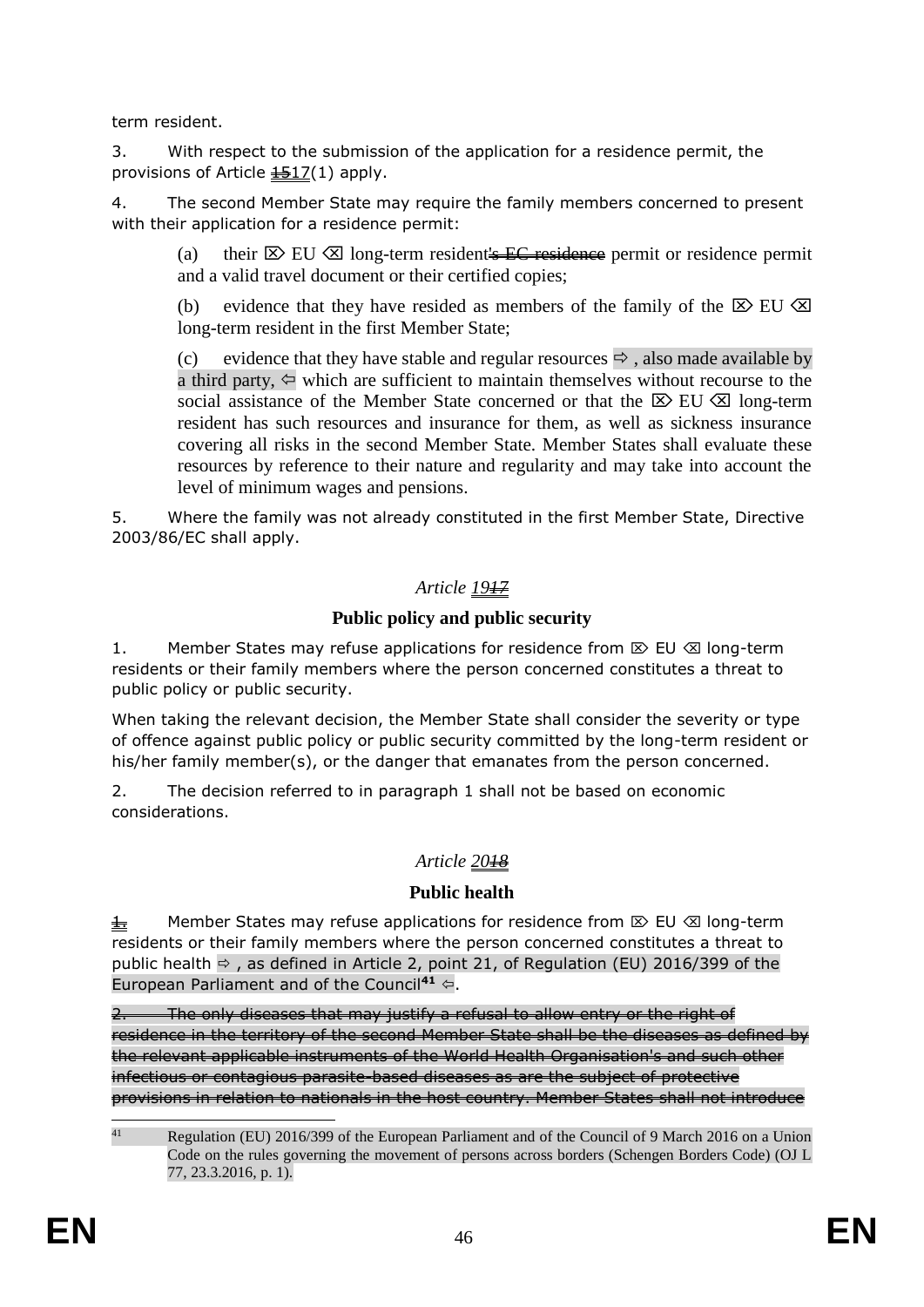new more restrictive provisions or practices.

3. Diseases contracted after the first residence permit was issued in the second Member State shall not justify a refusal to renew the permit or expulsion from the territory.

4. A Member State may require a medical examination, for persons to whom this Directive applies, in order to certify that they do not suffer from any of the diseases referred to in paragraph 2. Such medical examinations, which may be free of charge, shall not be performed on a systematic basis.

## *Article 2119*

#### **Examination of applications and issue of a residence permit**

1. The competent national authorities shall  $\Rightarrow$  take a decision on the application and notify the applicant in writing as soon as possible but not later than 90 days  $\Leftrightarrow$  process applications within four months from the date that these have  $\boxtimes$  the application has  $\boxtimes$ been lodged.

If an application is not accompanied by the documentary evidence listed in Articles  $\frac{45}{17}$  17 and  $4618$ , or in exceptional circumstances linked with the complexity of the examination of the application, the time limit referred to in the first subparagraph may be extended for a period not exceeding three months  $\Rightarrow$  30 days  $\Leftarrow$ . In such cases the competent national authorities shall inform the applicant thereof.

2. If the conditions provided for in Articles  $\frac{1416}{15}$ ,  $\frac{15}{17}$  and  $\frac{16}{18}$  are met, then, subject to the provisions relating to public policy, public security and public health in Articles  $\pm 2$  19 and  $\pm 820$ , the second Member State shall issue the  $\otimes$  EU  $\otimes$  long-term resident with a renewable residence permit. This residence permit shall, upon application, if required, be renewable on expiry. The second Member State shall inform the first Member State of its decision.

3. The second Member State shall issue members of the  $\boxtimes$  EU  $\boxtimes$  long-term resident's family with renewable residence permits valid for the same period as the permit issued to the  $\boxtimes$  EU  $\otimes$  long-term resident.

new

4. By way of derogation from Article 15(1) of Directive 2003/86/EC, for the purposes of calculation of the duration of residence required for the acquisition of an autonomous residence permit, residence in different Member States shall be cumulated. Member States may require two years of legal and continuous residence in the territory of the Member State where the application for the autonomous residence permit is submitted immediately prior to the submission of the application for the autonomous residence permit.

> $\bigvee$  2011/51/EU Art. 1, point 8 (adapted)

*Article 2219a*

**Amendments of**  $\boxtimes$  **EU**  $\boxtimes$  long-term resident<del>'s EU residence</del> permits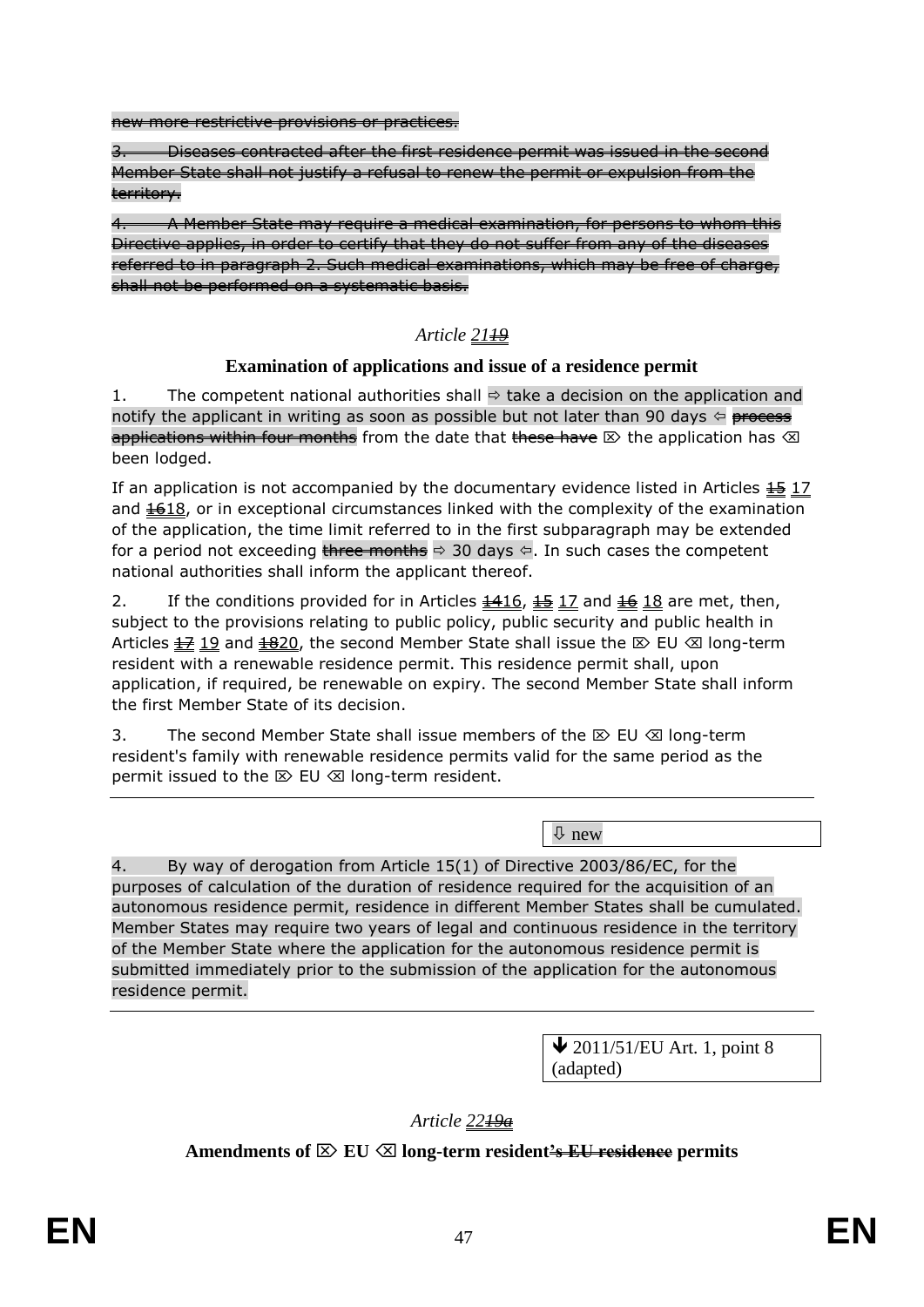1. Where an  $\boxtimes$  EU  $\otimes$  long-term resident <del>'s EU residence</del> permit contains the remark referred to in Article 8(4), and where, in accordance with the relevant international instruments or national law, responsibility for the international protection of the  $\mathbb{E}\times$  EU  $\otimes$  long-term resident is transferred to a second Member State before that Member State issues the  $\boxtimes$  EU  $\otimes$  long-term resident<del>'s EU residence</del> permit referred to in Article 8(5), the second Member State shall ask the Member State which has issued the  $\boxtimes$  EU  $\otimes$  long-term resident's EU residence permit to amend that remark accordingly.

2. Where an  $\mathbb{D} \otimes \mathbb{D} \otimes \mathbb{D}$  long-term resident is granted international protection in the second Member State before that Member State issued the  $\boxtimes$  EU  $\otimes$  long-term resident is EU residence permit referred to in Article 8(5), that Member State shall ask the Member State which has issued the  $\boxtimes$  EU  $\boxtimes$  long-term resident's EU residence permit to amend it in order to enter the remark referred to in Article 8(4).

3. Following the request referred to in paragraphs 1 and 2, the Member State which has issued the  $\boxtimes$  EU  $\otimes$  long-term resident<del>'s EU residence</del> permit shall issue the amended  $\otimes$  EU  $\otimes$  long-term resident's EU residence permit no later than 3 months after receiving the request from the second Member State.

> $\blacktriangleright$  2003/109/EC (adapted)  $\Rightarrow$  new

## *Article 2320*

## **Procedural guarantees**

1. Reasons shall be given for any decision rejecting an application for a residence permit. It shall be notified to the third-country national concerned in accordance with the notification procedures under the relevant national legislation. The notification shall specify the possible redress procedures available and the time limit for taking action.

Any consequences of no decision being taken by the end of the period referred to in Article  $\frac{4921(1)}{2}$  shall be determined by the national legislation of the relevant Member State.

2. Where an application for a residence permit is rejected, or the permit is not renewed or is withdrawn, the person concerned shall have the right to mount a legal challenge in the Member State concerned.

## *Article 2421*

## **Treatment granted in the second Member State**

1. As soon as they have received the residence permit provided for by Article  $\frac{19}{21}$ in the second Member State,  $\boxtimes$  EU  $\boxtimes$  long-term residents  $\Rightarrow$  and their family members  $\Leftarrow$  shall in that Member State enjoy equal treatment in the areas and under the conditions referred to in Article  $\frac{1112}{112}$ .

2.  $\boxtimes$  EU  $\boxtimes$  Hong-term residents  $\Leftrightarrow$  and their family members  $\Leftrightarrow$  shall have access to the labour market in accordance with the provisions of paragraph 1.

Member States may provide that the persons referred to in Article 14(2)(a) shall have restricted access to employed activities different than those for which they have been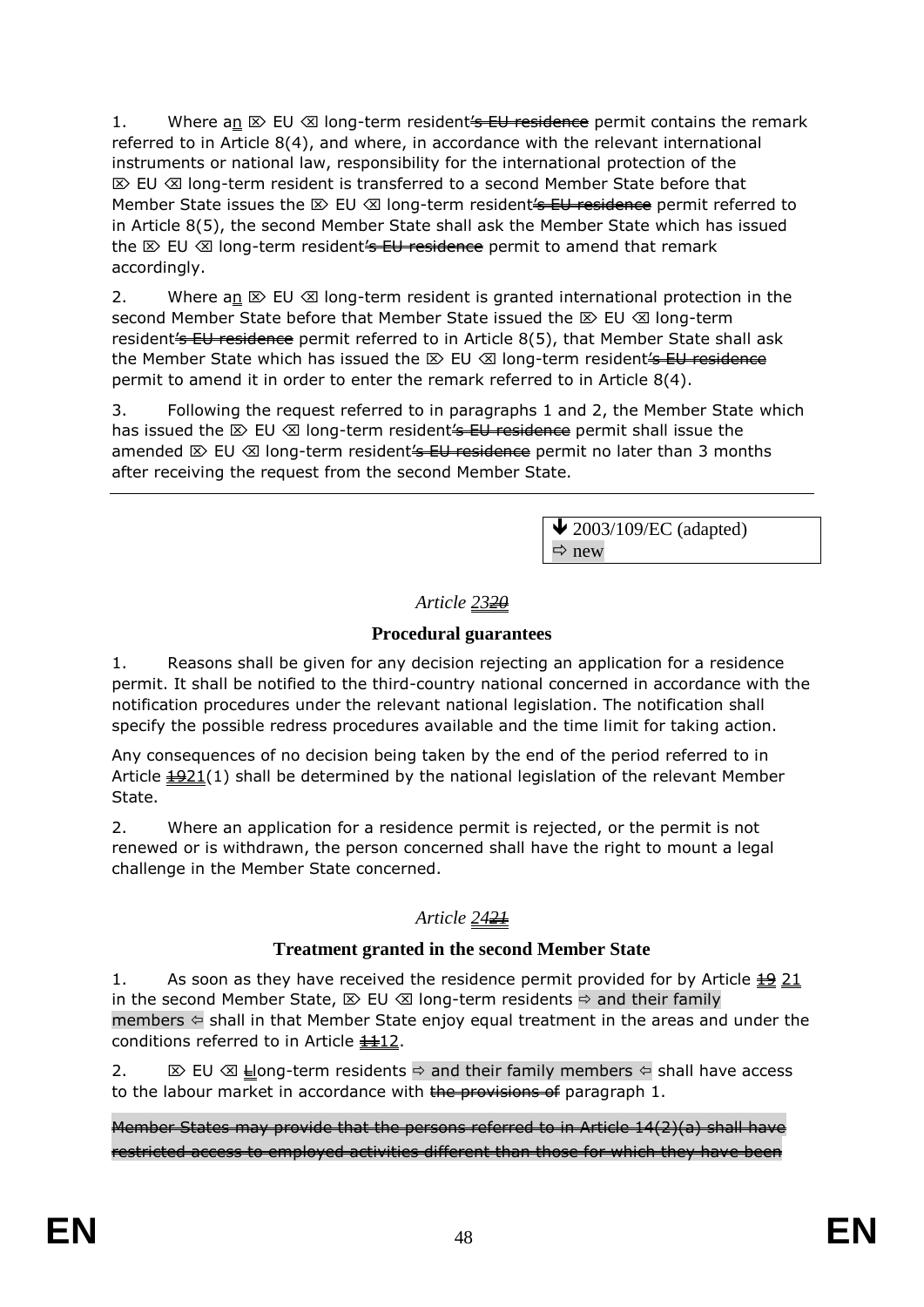granted their residence permit under the conditions set by national legislation for a period not exceeding 12 months.

new

Member States may provide that the EU long-term residents and their family members who exercise an economic activity in an employed or self-employed capacity communicate to the competent authorities any change of employer or economic activity. Such requirement shall not affect the right of the persons concerned to take up and carry out the new activity.

> $\bigvee$  2003/109/EC (adapted)  $\Rightarrow$  new

Member States may decide in accordance with national law the conditions under which the persons referred to in Article  $\frac{1416}{2}$ ,  $\otimes$  points  $\otimes$  (b) or (c),  $\Rightarrow$  and their family members  $\Leftarrow$  may have access to an employed or self-employed activity.

3. As soon as they have received the residence permit provided for by Article 19 in the second Member State, members of the family of the long-term resident shall in that Member State enjoy the rights listed in Article 14 of Directive 2003/86/EC.

## *Article 2522*

## **Withdrawal of**  $\boxtimes$  **the**  $\boxtimes$  **residence permit and obligation to readmit**  $\boxtimes$  take back  $\boxtimes$

1. Until the third-country national has obtained  $\boxtimes$  EU  $\boxtimes$  long-term resident status, the second Member State may decide to refuse to renew or to withdraw the resident permit and to oblige the person concerned and his/her family members, in accordance with the procedures provided for by national law, including removal procedures, to leave its territory in the following cases:

(a) on grounds of public policy or public security as defined  $\boxtimes$  referred to  $\boxtimes$ in Article 1719;

(b) where the conditions provided for in Articles  $\frac{1416}{1517}$  and  $\frac{1618}{1618}$  are no longer met;

(c) where the third-country national is not lawfully residing in the Member State concerned.

2. If the second Member State adopts one of the measures referred to in paragraph  $1, \Rightarrow$  it shall require the person concerned and his/her family members to go to the territory of the first Member State in accordance with Article 6(2) of Directive 2008/115/EC.  $\Leftarrow$  EThe first Member State shall immediately readmit  $\triangleright$  take back  $\trianglelefteq$ without formalities the  $\boxtimes$  EU  $\boxtimes$  long-term resident and his/her family members. The second Member State shall notify  $\mathbb D$  inform  $\mathbb Z$  the first Member State of  $\Rightarrow$  the application of the procedure provided for in article 6(2) of Directive 2008/115/EC  $\Leftrightarrow \frac{1}{100}$ decision.

3. Until the third-country national has obtained long-term resident status and without prejudice to the obligation to readmit referred to in paragraph 2, the second Member State may adopt a decision to remove the third-country national from the territory of the Union, in accordance with and under the guarantees of Article 12, on serious grounds of public policy or public security.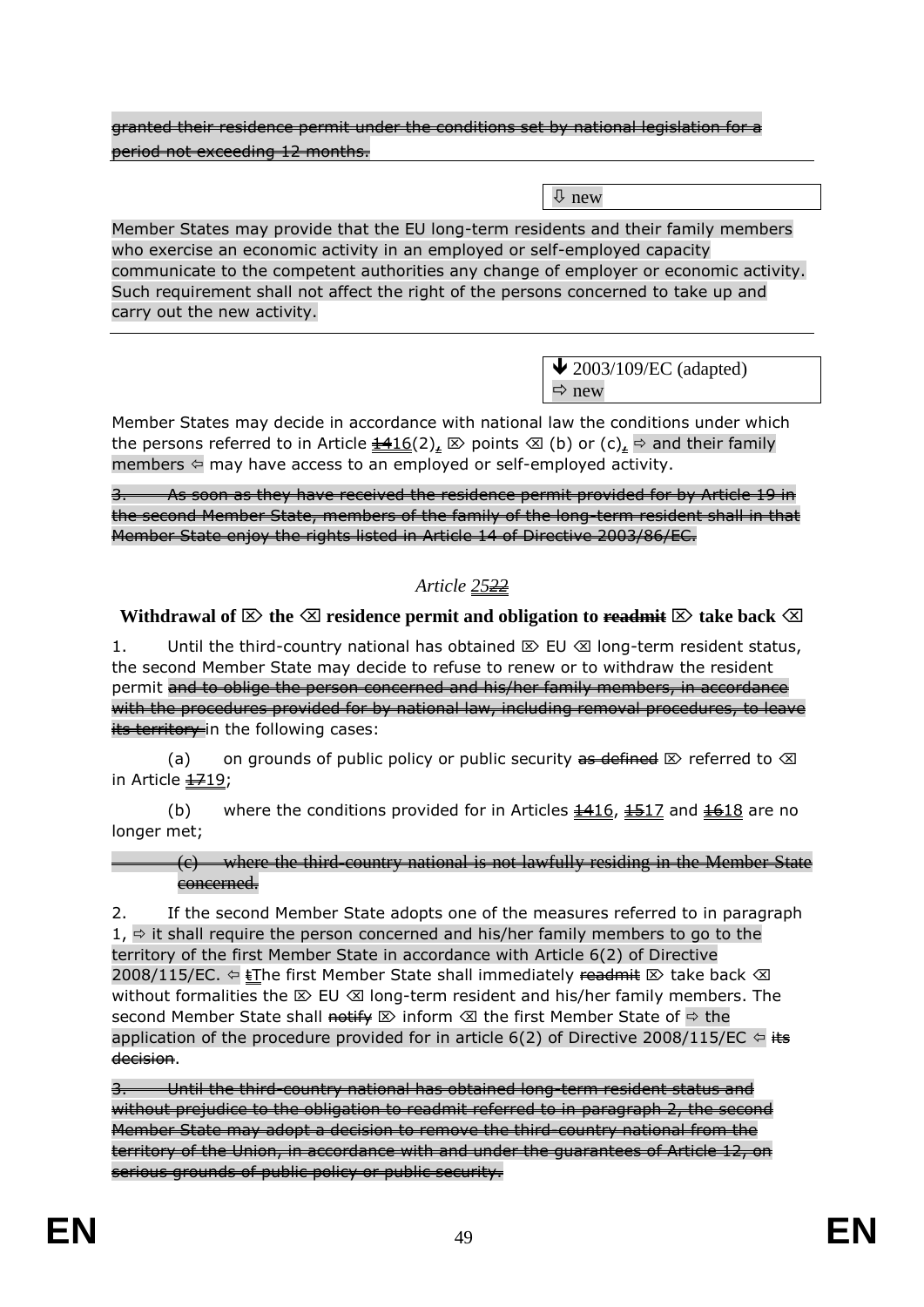In such cases, when adopting the said decision the second Member State shall consult the first Member State.

When the second Member State adopts a decision to remove the third-country national concerned, it shall take all the appropriate measures to effectively implement it In such cases the second Member State shall provide to the first Member State appropriate information with respect to the implementation of the removal decision.



 $3\frac{3}{2}$ . Unless, in the meantime, the international protection has been withdrawn or the person falls within one of the categories specified in Article 21(2) of Directive 2004/83/EE2011/95/EU, paragraph 3 of this Article shall not apply to  $\Rightarrow$  the second Member State shall not *refoule* ⇔ third-country nationals whose long-term resident's EU residence permit issued by the first Member State contains the remark referred to in Article 8(4) of this Directive.

This paragraph shall be without prejudice to Article 21(1) of Directive 2004/83/EC2011/95/EU.

 $\blacktriangleright$  2003/109/EC (adapted)

4. Removal decisions may not be accompanied by a permanent ban on residence in the cases referred to in paragraph  $1(b)$  and  $(e)$ .

45. The obligation to readmit  $\otimes$  take back  $\otimes$  referred to in paragraph 2 shall be without prejudice to the possibility of the  $\boxtimes$  EU  $\boxtimes$  long-term resident and his/her family members moving to a third Member State.

# *Article 2623*

## **Acquisition of**  $\boxtimes$  **EU**  $\boxtimes$  long-term resident status in the second Member State

1. Upon application, the second Member State shall grant  $\mathbb{E}$  EU  $\otimes$  long-term residents the status provided for by Article 7, subject to the provisions of Articles 3, 4, 5 and 6. The second Member State shall notify its decision to the first Member State.

new

2. By way of derogation from Article 4(1) and (3), the second Member State shall grant EU long-term resident status to third-country nationals who, after acquiring the right to reside in accordance with this Chapter, have legally and continuously resided within its territory for three years immediately prior to the submission of the relevant application.

3. The second Member State shall not be obliged to confer entitlement to social assistance, or maintenance aid for studies, including vocational training, consisting in student grants or student loans to EU long-term residents other than workers, selfemployed persons, and their family members, prior to the completion of five years of legal and continuous residence in its territory.

The second Member State may decide to confer entitlement to such assistance to EU long-term residents prior to the completion of five years of legal and continuous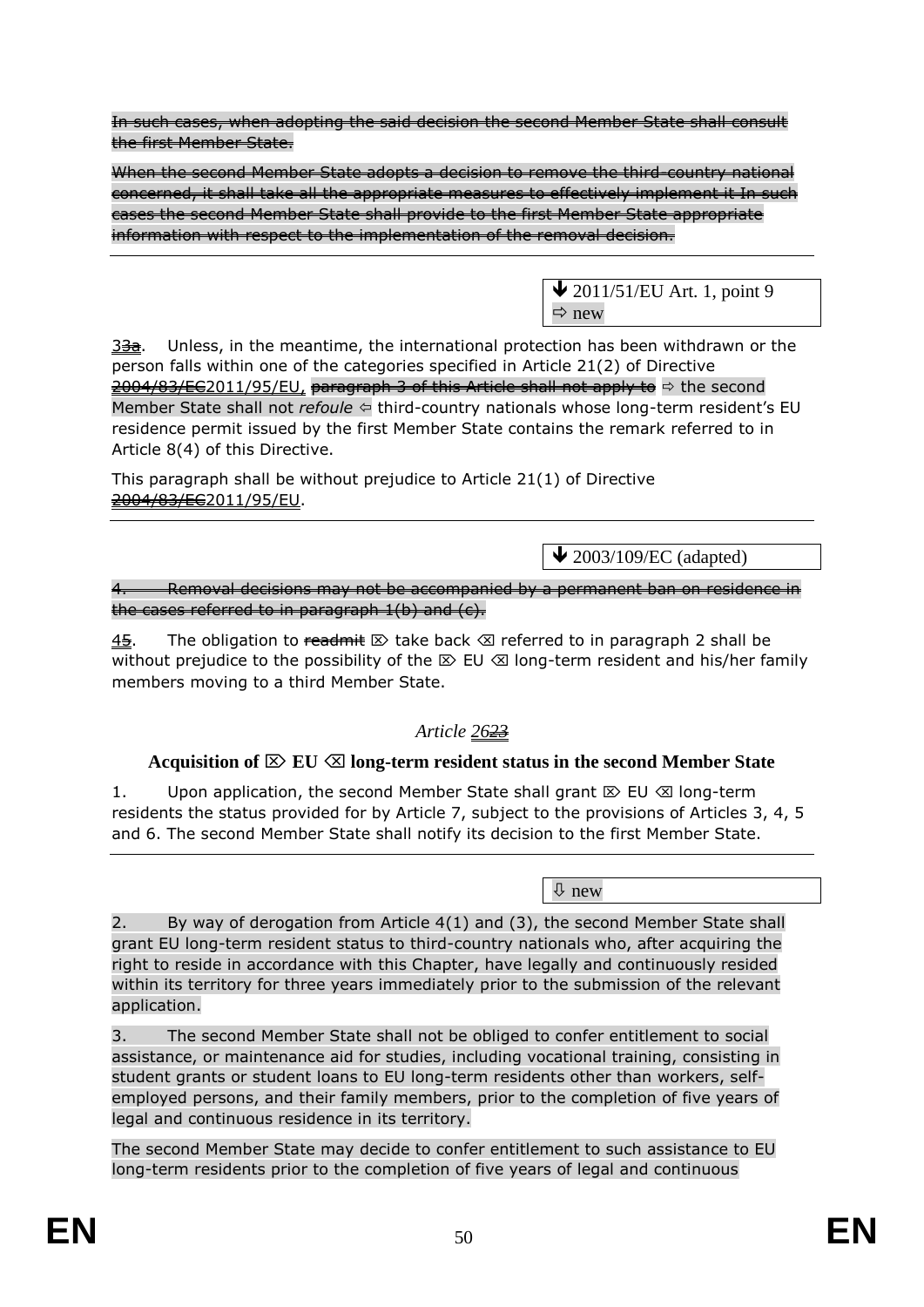residence, provided that it ensures the same treatment to Union citizens exercising free movement rights in accordance with Directive 2004/38/EC or Article 21 TFEU, other than workers, self-employed persons or persons who retain such status, their family members, as well as third-country nationals enjoying the right of free movement equivalent to that of Union citizens other than workers, self-employed persons or persons who retain such status under an agreement between the Union and its Member States, on the one hand, and third countries on the other, and their family members.

4. By way of derogation from Article 13(2), and solely prior to the completion of five years of legal and continuous residence in its territory, the second Member State may take a decision to end the legal stay of an EU long-term resident who has ceased an employed or self-employed activity, where he/she does not have sufficient resources for himself/herself and his/her family members and comprehensive sickness insurance cover so as not to become an unreasonable burden on its social assistance system.

 $\triangle$  2003/109/EC (adapted)

 $\frac{25}{25}$ . The procedure laid down in Article 7 shall apply to the presentation and examination of applications for  $\mathbb D \to \mathbb C$  long-term resident status in the second Member State. Article 8 shall apply for the issuance of the residence permit. Where the application is rejected, the procedural guarantees provided for by Article 10 shall apply.

# **CHAPTER IV**

# **FINAL PROVISIONS**

new

#### *Article 27 Access to information*

1. Member States shall make easily accessible to applicants for an EU long-term resident permit information

(a) on the documentary evidence needed for an application;

(b) on the status acquisition and residence conditions applicable to third-country nationals and to their family members, including their rights and obligations and the procedural safeguards.

2. Where Member States issue national residence permits in accordance with Article 14, they shall ensure the same access to information on the EU long-term resident permit as the one provided with respect to such national residence permits.

 $\bigvee$  2003/109/EC (adapted)

*Article 2824*

## **Report and rendez-vous clause**

Periodically, and for the first time no later than 23 January 2011 **[***two years following*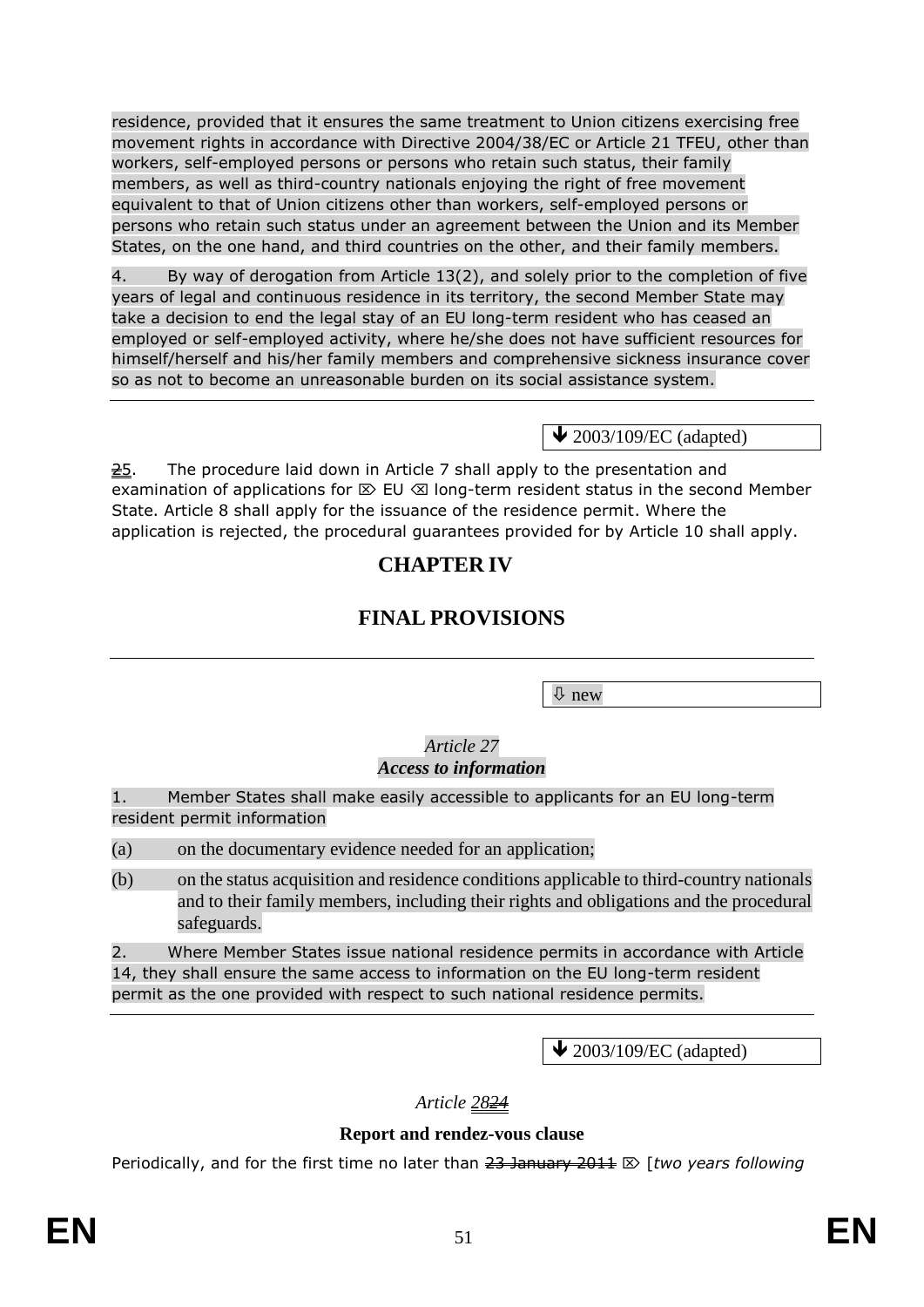*the end of the transposition period*  $\otimes$  *f* the Commission shall report to the European Parliament and to the Council on the application of this Directive in the Member States and shall propose such  $\boxtimes$  any  $\boxtimes$  amendments as may  $\boxtimes$  that it considers to  $\boxtimes$  be necessary. These proposals for amendments  $\boxtimes$ , where necessary,  $\boxtimes$  shall be made by way of priority in relation to Articles 4, 5, 9,  $\frac{11}{12}$  and to Chapter III.

new

In the aforementioned report, the Commission shall specifically assess the impacts of the required residence period set out in Article 4(1) on the integration of third-country nationals, including the possible benefits of reducing this period, taking into account, inter alia, the different factors relevant for the integration of third-country nationals across Member States.

> $\bigvee$  2011/51/EU Art. 1, point 10  $\Rightarrow$  new

## *Article 2925*

### **Contact points**

Member States shall appoint contact points who will be responsible for receiving and transmitting the information and documentation referred to in Articles 8,  $\Rightarrow$  9,  $\Leftarrow$  1213,  $\frac{1921}{19a22}$ ,  $\frac{22}{25}$  and  $\frac{2326}{25}$ .

> $\blacktriangleright$  2003/109/EC (adapted)  $Arr$  new

Member States shall provide appropriate cooperation in the exchange of the information and documentation referred to in the first paragraph.

## *Article 3026*

## **Transposition**

1. Member States shall bring into force the laws, regulations and administrative provisions necessary to comply with  $\boxtimes$  Article 1, point (b), Article 4(1) to (3) and (5), Article 5(2) and (4), Article 7(1), (2), and (4), Article 8(3), Article 9(1), point (c), (2),  $(5)$ , and  $(6)$ , Article 10 $(3)$ , Article 11, Article 12 $(1)$ , points  $(d)$  and  $(f)$ ,  $(2)$ ,  $(5)$ , and  $(7)$ , Article 13, Article 14, Article 15, Article 16(1), Article 17(1), (2), (4), and (5), Article 18(1), Article 20, Article 21(1) and (4), Article 24, Article 25(1), (2) and (3), Article 26(2) to (4), Article 27, Article 28, and Article 29  $\otimes$  this Directive by 23 January  $\frac{2006}{10}$   $\Rightarrow$  [...]  $\Leftarrow$  at the latest. They shall  $\otimes$  immediately communicate the text of those measures to  $\otimes$  forthwith inform the Commission thereof.

When Member States adopt these measures, they shall contain a reference to this Directive or shall be accompanied by such reference on the occasion of their official publication.  $\mathbb{Z}$  They shall also include a statement that references in existing laws, regulations and administrative provisions to the Directive repealed by this Directive shall be construed as references to this Directive.  $\otimes$  The methods of making such reference shall be laid down by Member States.  $\boxtimes$  Member States shall determine how such reference is to be made and how that statement is to be formulated.  $\sqrt{\mathbf{x}}$